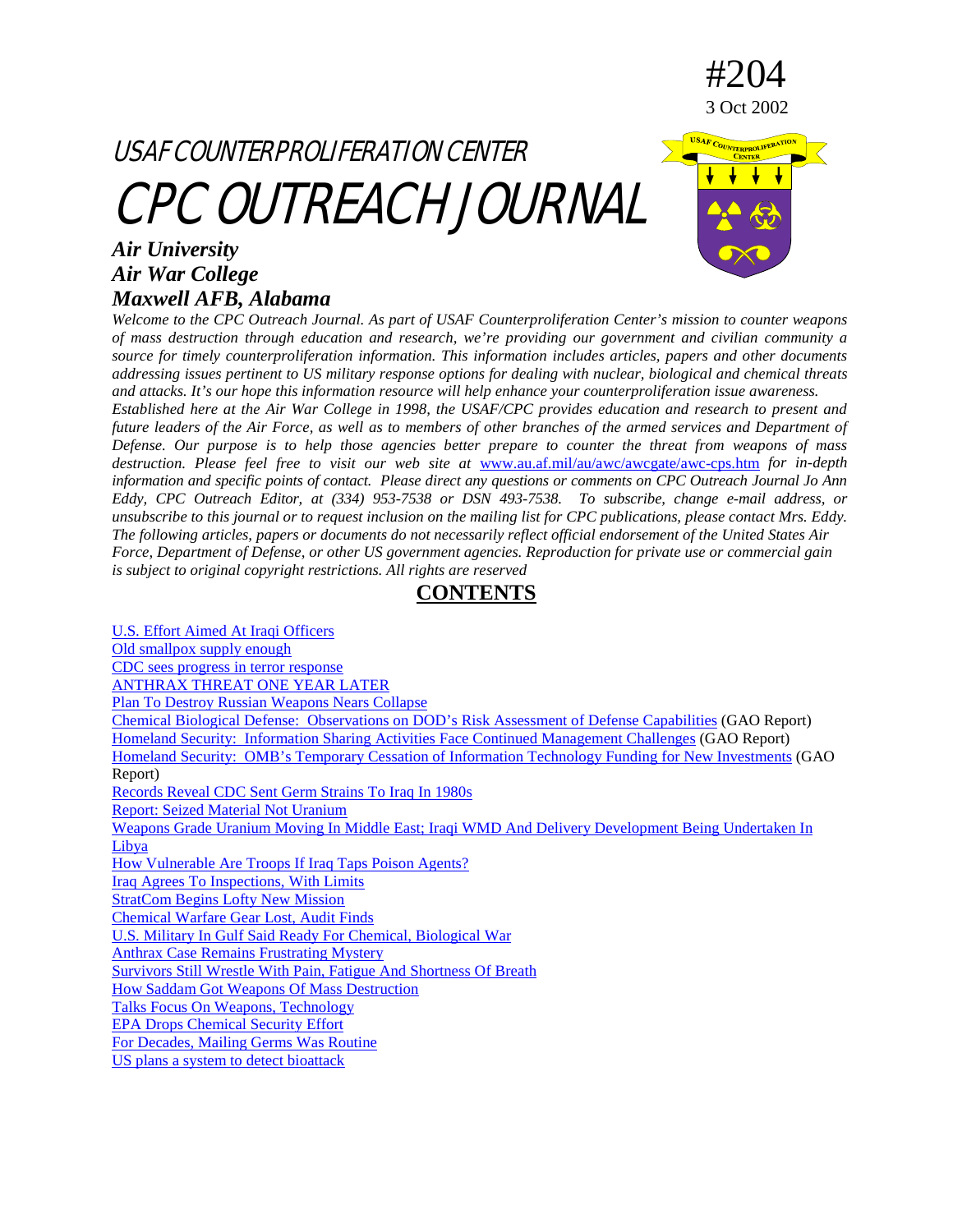### <span id="page-1-0"></span>**U.S. Effort Aimed At Iraqi Officers**

Stopping Biological Weapons Is the Goal

*By Walter Pincus*

Washington Post Staff Writer Monday, September 30, 2002; Page A01

The Pentagon is preparing a campaign aimed at deterring Iraqi officers from firing chemical or biological weapons during a U.S. invasion because intelligence officials believe President Saddam Hussein has given field commanders conditional authority to use the weapons in the event of an attack, according to defense and intelligence officials. The effort would include massive leafleting of Iraqi military positions -- a tactic used by U.S. forces during the Gulf War in 1991 -- but also might employ covert techniques that would enable the U.S. message to reach Iraqi commanders, the officials said.

Final authority to use weapons of mass destruction has resided with Hussein. But the Iraqi president's knowledge that the United States would seek to take down Iraqi command centers and communications systems at the outset of any military strike means he has likely already given authority for firing chemical and biological weapons to his most loyal commanders in the field, the officials said. They said Hussein issued similar orders before the Gulf War. As a result, the sources said, the Pentagon plans to appeal directly to these officers not to use the weapons. One of the biggest challenges before military planners is determining which Iraqi military units can be encouraged to defect in the event of a U.S. invasion and how to communicate with them, defense officials have said.

A British intelligence report released Tuesday by Prime Minister Tony Blair said Iraq could deploy nerve gas and anthrax weapons on 45 minutes' notice. It also said Hussein may have already delegated authority to order use of such weapons to his youngest son, Qusai, who leads the Republican Guard -- elite units that control deployed weapons of mass destruction.

The Pentagon's campaign was signaled recently by Defense Secretary Donald H. Rumsfeld. Testifying before the House Armed Services Committee, Rumsfeld said, "Wise Iraqis will not obey orders to use WMD [weapons of mass destruction]. . . . The United States will make clear at the outset that those who are not guilty of atrocities can play a role in the new Iraq. But if WMD is used, all bets are off."

Rumsfeld added that if the order to use chemical or biological weapons were made by Hussein, "that does not necessarily mean his orders would be carried out. He might not have anything to lose, but those beneath him in the chain of command most certainly would have a great deal to lose."

A Pentagon official said Rumsfeld's comments "are at least the start of telling them we are serious." After the Gulf War, coalition force interrogators learned that Hussein had decided ahead of time to give commanders the go-ahead to use chemical weapons if Baghdad's communications were interrupted. One administration source said the Iraqi president issued specific orders to use the weapons if "the allies were

winning the ground war and they had crossed a line due west of the city of Al-Amarah," which is 200 miles south of Baghdad. Iraqi unit commanders were also told they should employ the weapons against Iranian forces if they crossed the border during the war and moved into Iraq's Maysan Province, where Al-Amarah is located. Although Iraq's chemical artillery shells and warheads were deployed during the war, they were not used. U.S.

officials now believe this was because the United States had repeatedly cautioned Iraq before the fighting started that use of such weapons would draw an immediate and possibly overwhelming response that would topple Hussein from power.

One reason the Pentagon has adopted a plan to dissuade Iraqi officers from ordering the use of chemical or biological weapons is that, unlike in 1991, this deterrent has been rendered moot by the administration's decision to make removing Hussein the goal of any military action.

Whether a plan to deter Iraqi commanders from employing the weapons will work is a matter of disagreement among military experts. The Republican Guard units that control the weapons are run by Hussein's most loyal officers.

"They will face a short-term or a long-term problem," one former senior intelligence official said. "We may come after them when the fighting is over. But there may be a Saddam loyalist with a gun who is threatening to kill him right away if he doesn't follow orders."

Judith Yaphe, an Iraq specialist at the National Defense University, said that in 1991, according to documents found after the war, Hussein had tried to persuade his commanders to use the weapons because they would be killed anyway. Also, Hussein had placed loyalists with the commanders to enforce his wishes. "The question is, are they still there?" she said.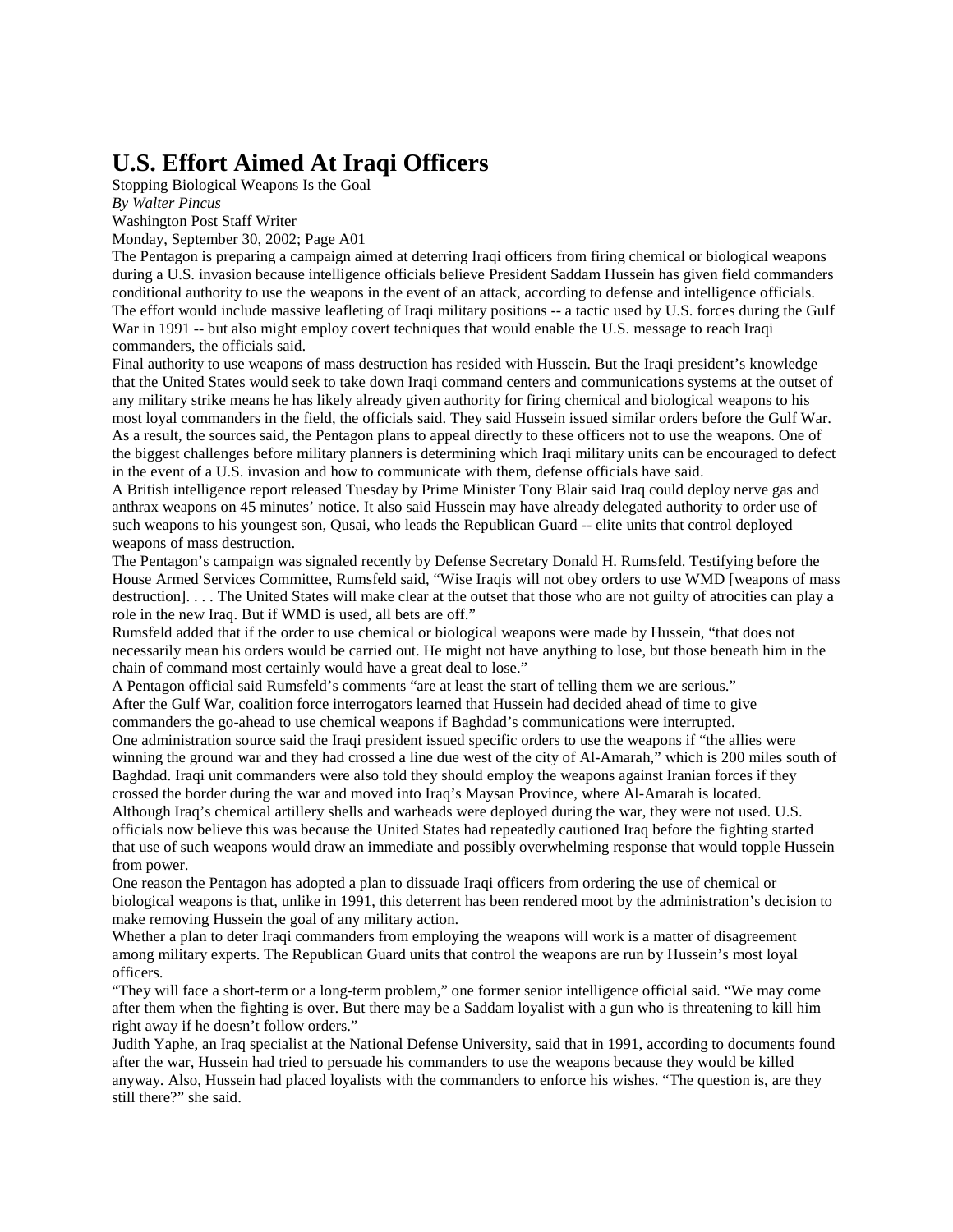Richard Russell, a CIA area analyst who specialized in Iraq and is now at the National Defense University, said the effort to deter individual commanders "makes sense as an attempt." But he noted that Iraqi operational security was very good in the Gulf War and "you have to assume it is much better now."

After Iraq's invasion of Kuwait in 1990, U.S. officials talked openly of American forces making preparations for waging combat in a chemical environment. Then-Secretary of State James A. Baker III told Iraqi Foreign Minister Tariq Aziz that Hussein's government would be endangered if such weapons were used. Then-Defense Secretary Richard B. Cheney hinted that if such an attack took place against Israel, that country might respond with nuclear weapons.

In the war's aftermath, U.S. intelligence officials learned that Iraq had been deterred from using chemical weapons by the threat of massive retaliation. Iraqi artillery units armed with chemical shells were segregated from the rest of the forces and chemical munitions were never moved to Kuwait and never moved toward the front as coalition forces approached, and in some cases breached, the Iraq-Kuwait border.

<http://www.washingtonpost.com/wp-dyn/articles/A20313-2002Sep29.html>

[\(Return to Contents\)](#page-0-0)

# <span id="page-2-0"></span>**Old smallpox supply enough**

#### **THE ASSOCIATED PRESS**

SAN DIEGO - By diluting long-stored doses, the United States now has more than enough smallpox vaccine to protect the entire population in case of a bioterrorist attack, a top health official said yesterday.

Testing some of the 86 million doses of vaccine that were found in March shows they can be watered down and still offer potent protection against smallpox.

Dr. Anthony Fauci, head of the National Institute of Allergy and Infectious Diseases, said the diluted vaccine has been tried on more than 100 volunteers to see whether it still works. The results show the cache contains enough to vaccinate everyone in an emergency.

"This is very reassuring," said Fauci, speaking at an infectious disease conference in San Diego sponsored by the American Society for Microbiology.

The last smallpox case in the U.S. was in 1949, and routine vaccination stopped in 1972. However, the Soviet Union stockpiled tons of the virus during the Cold War, and experts worry some of that might be used as a weapon by terrorists.

Many experts assumed vaccination would begin again once new smallpox cases were discovered. But last week, government officials said they are planning to offer smallpox vaccine to all 280 million Americans before such an attack.

However, that would involve distributing vaccine still being made for the government. The first of that supply should arrive by the spring from Acambis Inc., which has been contracted to make 209 million doses.

In the meantime, health officials say they have enough old vaccine that, when watered down, will be effective to protect the nation.

The 86 million doses Fauci reported on yesterday were found by the pharmaceutical company Aventis Pasteur in March in a walk-in freezer at a remote mountainside lab in Pennsylvania. They have been there since the 1970s, officials said.

"We really are fully protected. We have enough doses to cover everyone right now," said Dr. Michael Osterholm of the University of Minnesota, a federal bioterrorism adviser.

Whether everyone would need to be vaccinated, however, is unclear. Many adults were vaccinated in childhood, and even though defenses against the virus fade over time, experts assume many retain some protection against smallpox.

[http://www.nydailynews.com/news/wn\\_report/story/22936p-21718c.html](http://www.nydailynews.com/news/wn_report/story/22936p-21718c.html)

[\(Return to Contents\)](#page-0-0)

### <span id="page-2-1"></span>**CDC sees progress in terror response**

But survey indicates some laboratories lack training, a plan **By Stephen Smith, Globe Staff, 9/30/2002**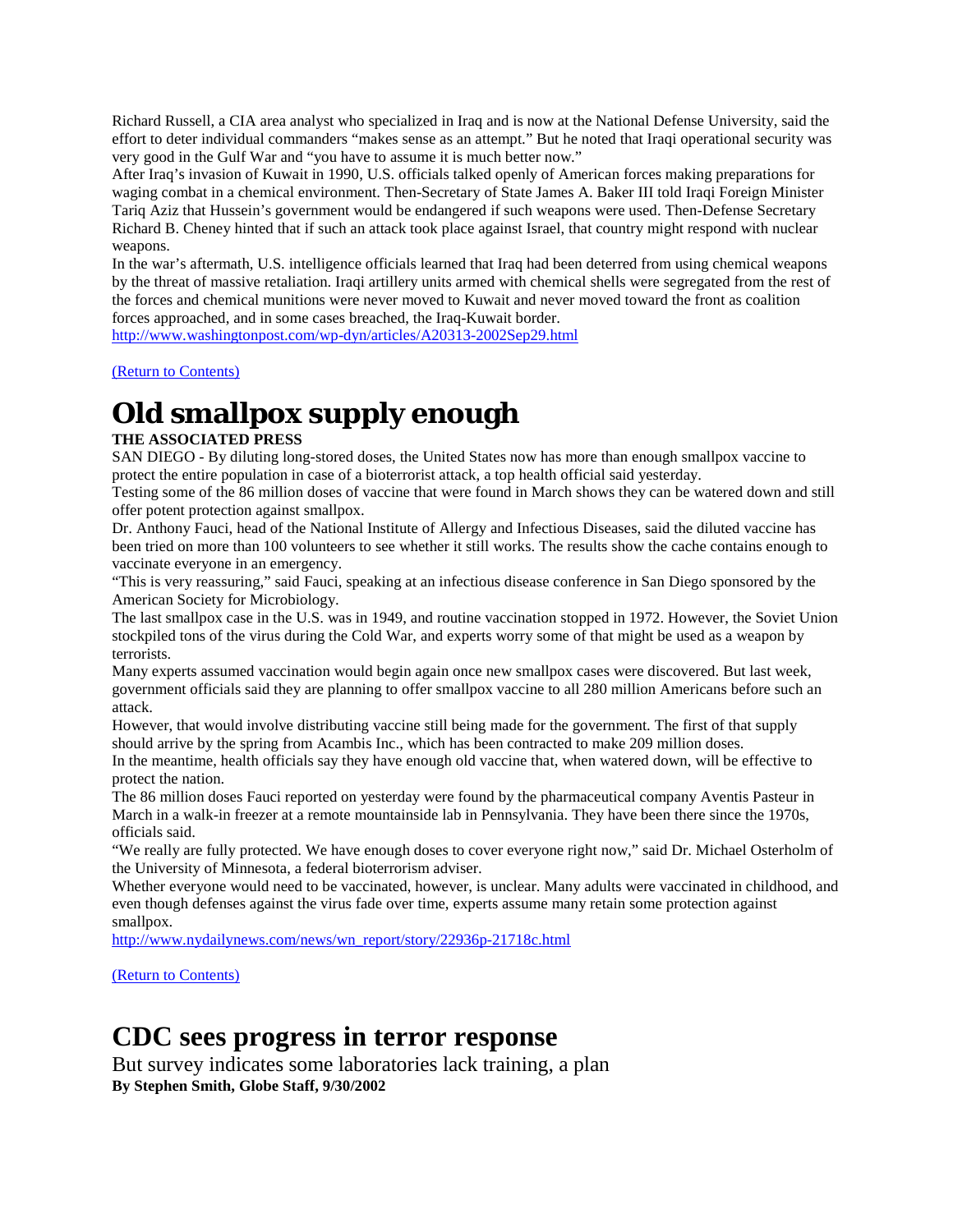SAN DIEGO - Nearly a year after anthrax attacks killed five people, the nation's top disease tracker declared yesterday that considerable progress has been made in preparing the US health-care system to respond to bioterrorism.

But Dr. Julie Gerberding, the newly appointed director of the Centers for Disease Control, conceded that much work remains to be done in reforming a public-health network lambasted for its haphazard handling of the anthrax mailings.

"We're describing to you the truth that not everything is ready," Gerberding said at the premier gathering of infectious disease specialists, the Interscience Conference on Antimicrobial Agents and Chemotherapy. "But our response capacity is much higher than it was a year ago."

Still, survey results presented yesterday at the conference indicated that 15 percent of the laboratories that might handle rogue biological agents lack plans on dealing with bioterrorism. And 20 percent of the microbiologists who responded to the Internet survey reported that they had not received formal laboratory training on bioterrorism. The study, conducted in July and August by researchers from the University of Missouri-Kansas City, demonstrates the continuing need to educate hospital laboratories in the detection and the handling of potential agents of bioterrorism, said lead researcher Susan Sharp.

Those hospital labs often would be the first to identify a threatening substance.

The specter of bioterrorism is compelling scientists who track and research diseases to become less hidebound by the almost compulsive circumspection that had come to define science in the past century, said Gerberding and Dr. Anthony Fauci, director of the National Institute of Allergy and Infectious Diseases.

In fact, when the Bush administration awarded \$1.75 billion to the National Institutes of Health for biodefense research, it came with a stern mandate, Fauci recalled.

An administration official told Fauci that it would not be acceptable for NIH researchers to spend several years studying bioterrorism and then pronounce "we have learned a lot," the veteran scientist said. Instead, the government scientists are expected to develop treatments and vaccines - and to do it with lightning speed. "We had to start thinking in a way that we as scientists had not thought before," Fauci said.

A similar change in thinking has emerged at the CDC. The experience with anthrax, Gerberding said, taught the agency that it needed to improve drastically its ability to communicate with physicians and with the public. Part of that shift in attitude means CDC scientists must be willing to convey information in real time, even if they don't have an answer to every question.

"We must be in the mode of telling people, 'This is what we know today. And be prepared - it might change tomorrow,"" Gerberding said.

To that end, CDC is addressing one of the most widespread complaints from a year ago, and one given voice yesterday by physicians who dealt with frantic patients in the months after the anthrax attacks.

Last fall doctors lamented that they often had to rely on the media and word of mouth for the latest information on how to distinguish a case of anthrax poisoning from a routine bout of flu. Gerberding promised yesterday that in the event of future biological attacks, doctors would be able to call a hot line staffed by a disease expert equipped to answer questions.

But the success of national strategies for dealing with bioterrorism will ultimately rely on the efficiency of local public-health systems. And specialists in the field warned during the infectious disease conference that significant improvements are still needed in public health, as well as in academic programs devoted to the field.

"Schools of public health have largely been dinosaurs slipping into tar pits over the past couple of decades," said Michael T. Osterholm, director of the Center for Infectious Disease Research and Policy at the University of Minnesota.

Now, said Osterholm and other specialists, public-health authorities must begin acting less like academics and more like firefighters and police officers, prepared to respond swiftly whenever danger strikes. [http://www.boston.com/dailyglobe2/273/nation/CDC\\_sees\\_progress\\_in\\_terror\\_response+.shtml](http://www.boston.com/dailyglobe2/273/nation/CDC_sees_progress_in_terror_response+.shtml)

[\(Return to Contents\)](#page-0-0)

## <span id="page-3-0"></span>**ANTHRAX THREAT ONE YEAR LATER: U.S. boosts medical defenses, but doctors say job not over**

M.A.J. McKenna - Staff Sunday, September 29, 2002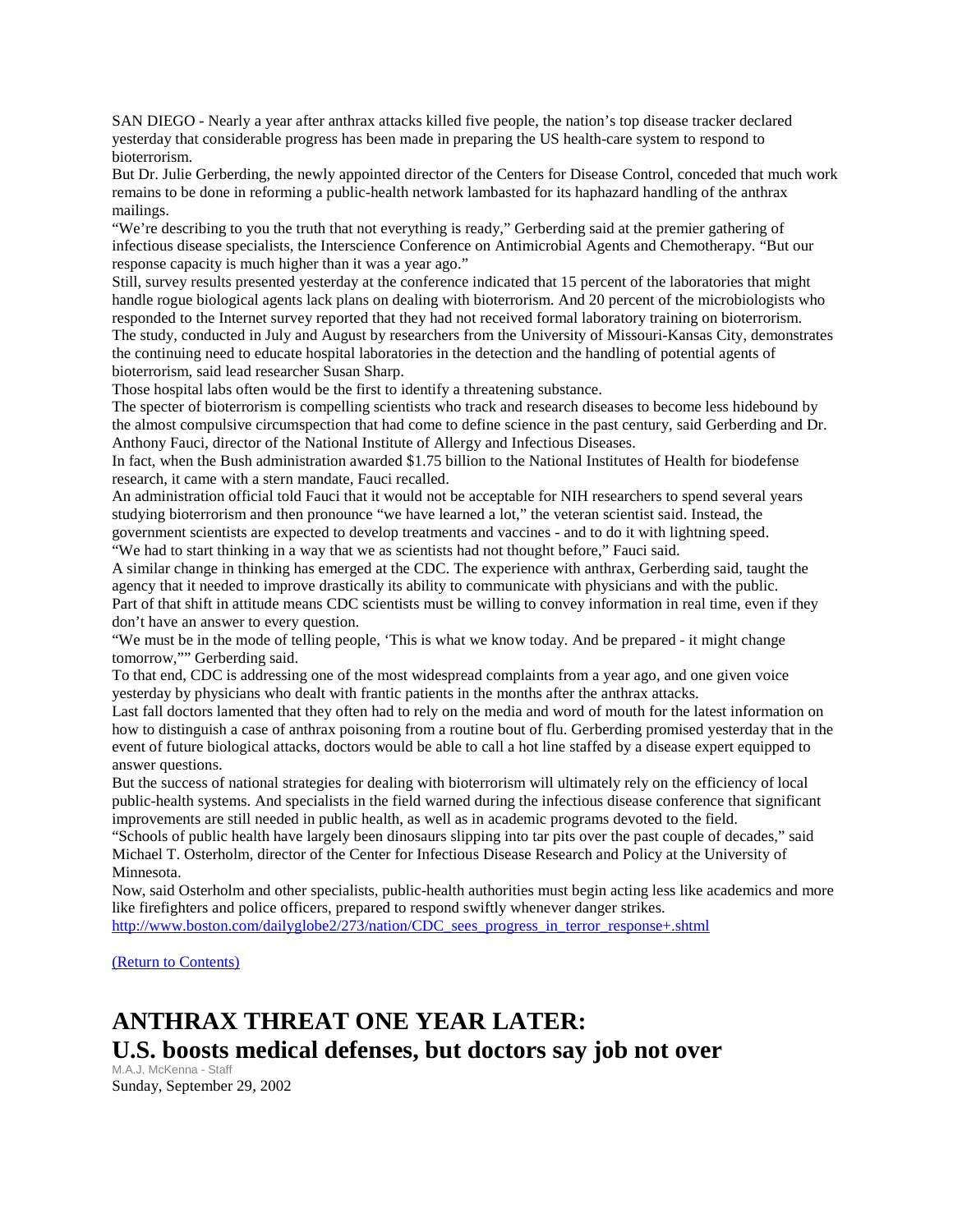One year ago this Friday, a lab test at the Centers for Disease Control and Prevention produced a result that scientists had been dreading: A desperately ill Florida journalist was infected with anthrax.

Over the next month, events confirmed what many feared: The United States had experienced a fatal bioterrorist attack. Contaminated mail is thought to have killed five people, including Bob Stevens of Florida, and made 17 others ill.

Coming three weeks after the assault on the World Trade Center, the anthrax attacks profoundly shook the country. They triggered dramatic changes within the CDC and the National Institutes of Health and spurred federal authorization of more than \$1 billion to state governments.

One year later, federal and state officials and outside experts say the country is better prepared to counter a second attack. But significant weaknesses remain in the network that is designed to detect and deal with bioterrorism. "We are a lot better off than we were a year ago," said Dr. Rice Leach, a former chief of staff for the U.S. surgeon general who is now health commissioner of Kentucky.

"But this time next year, if nothing else happens, we'll be in better shape than we are now."

The greatest changes have occurred at the CDC, the Atlanta-based agency responsible for protecting the population against disease outbreaks, regardless of source.

Rapid response teams, some vaccinated against smallpox, have been trained to leave at a moment's notice. Incoming members of the Epidemic Intelligence Service, the agency's disease detective cadre, were taught to handle terrorist incidents. New labs have opened and more are under construction. A network of collaborating labs across the country has been expanded.

Dr. Julie Gerberding, appointed CDC director in July, has orchestrated internal changes that smooth out the agency's complicated management structure and create bridges among its 12 independent divisions. She created the Office of Bioterrorism Preparedness and Response, whose chief reports directly to her rather than to the director of one of the divisions. And she ordered an emergency communications plan that links the CDC to states, hospitals and media and includes toll-free hotlines answered 10 to 15 hours a day. The hotlines have been used this summer to distribute West Nile virus information. So far, there have been about 15,000 calls.

The rapid changes have thrown some CDC staff members off balance, fretting that the focus on bioterrorism is overwhelming the agency's responsibility for all aspects of public health. Gerberding trusts the staff to adapt. "I personally think the sense of urgency is a very healthy thing for CDC. It speeds up our internal processes and it

helps to get people to commit to the kinds of changes we need to make," she said. "But I don't think adding bioterrorism, or terrorism of any sort to our list of priorities represents that much of a change for us. We have always responded to public health threats, and this is a new category of threat that has taken

center stage for a while." As an indication of how the agency has changed, the CDC points to its handling of this summer's West Nile virus outbreak, which by week's end had resulted in more than 2,206 cases and 108 deaths. The agency has treated the disease as a proxy for a bioterrorist attack, tracking cases and lab results through its Emergency Operations Center and staying in close touch with state health departments.

"Their response to West Nile is so different from their response to anthrax," said Dr. Georges Benjamin, state health director in Maryland, where several anthrax victims lived.

During the anthrax crisis, the CDC was "functionally gagged," he said.

"But with West Nile, they've had information out to the states right away. They've had the CDC director on TV right away, and they've had the whole public health community engaged in making sure people put the risk of West Nile in perspective. Now, that's an outbreak with no national security implications. It remains to be seen whether they will revert to the old behaviors when there are concerns about secrecy and security." 'You can't rush science'

The CDC is not the only federal agency altered by the imperative to counter bioterrorism. The Department of Health and Human Services, the Cabinet-level agency over the CDC, NIH and Food and Drug Administration, rapidly created the Office of Public Health Preparedness and a terrorism advisory council headed by Dr. D.A. Henderson, who led the global effort to eradicate smallpox.

The NIH received \$1.5 billion in emergency funds to create research into bioterrorism organisms, treatments and protective vaccines.

"It is the largest increase in any year, in any discipline, in any institute, in the history of the NIH," said Dr. Anthony Fauci, director of the National Institute for Allergy and Infectious Diseases, where much of the work is being done. "It far exceeds the initial ramp-up to respond to AIDS."

Since late 2001, the NIH has launched projects that developed early versions of vaccines for anthrax and Ebola virus. It carried out studies that showed the smallpox vaccine stockpile --- both the freeze-dried 15 million doses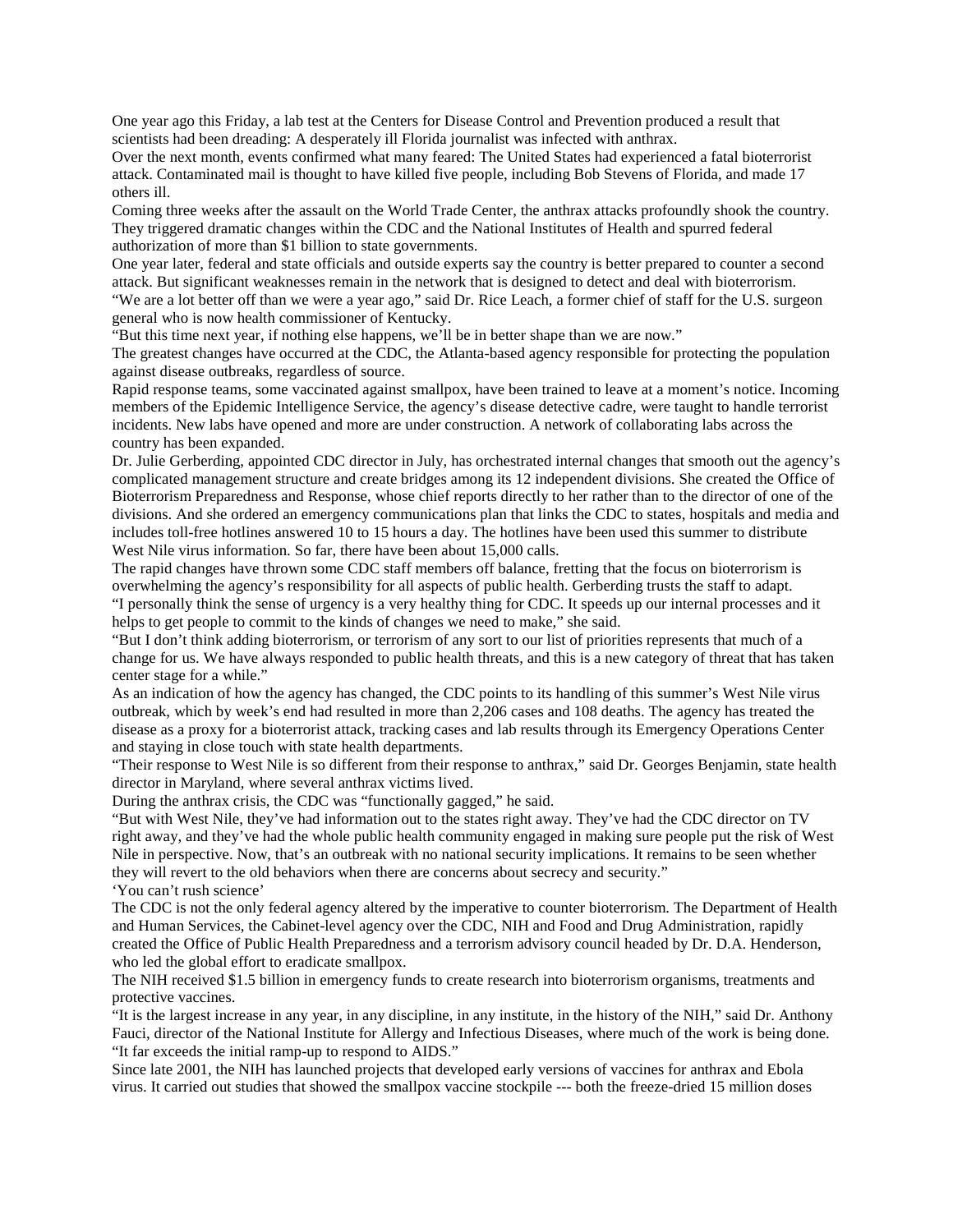held by the government before Sept. 11 and the 80 million doses donated by a manufacturer this year --- could be diluted five to one, for enough vaccine for all Americans.

"We feel we're right on pace," Fauci said. "You can't rush science. The thing we need to do now is to get the state and local public health infrastructure back up to snuff, so that when we need to move quickly, we can get new vaccines and therapeutics out to the community."

That infrastructure --- a web of researchers, laboratories and data and communications networks extending from the federal government to city and county health departments --- was in decay for years. Six months before the World Trade Center attacks, a CDC report warned that more than half of public health workers did not have public health degrees, while 45 percent of local health departments could not send broadcast faxes to labs and doctors' offices and 20 percent had no access to e-mail.

A recent report by the Trust for America's Health, a nonprofit group focused on environmental health threats, found most state and regional public health labs need such basic improvements as new freezers and better areas to process specimens. Five of six labs said dealing with suspected anthrax samples last fall slowed down their ability to diagnose other diseases.

To shore up the infrastructure, the CDC this summer gave the states \$918 million in emergency funds, to be used only on the health response to bioterrorism. The Health Resources and Services Administration added \$125 million to prepare hospitals.

"The system is only as strong as its weakest link," Gerberding said. "My highest priority is to ensure not only that we can detect a threat, but that we can get countermeasures deployed, down to the level of individual citizens. I worry that in some jurisdictions, that capacity does not exist."

Facilities short of staff

State health agencies overwhelmingly say they are grateful for the extra funds. Before receiving the money, each state had to submit to HHS a binding plan for how it would be spent. But the ways the money is being used vary by state, from upgrading lab equipment and retraining personnel to adding high-speed computer lines and trading in beepers for text pagers.

Beyond the known weaknesses in local public health, the money's arrival has exposed some unrecognized pitfalls. "The magnitude of the work that has to be done is going to be limited not by the dollars available, but by the staff available to do it," said Dr. Don Williamson, state health director of Alabama. "There are not enough master's degree epidemiologists in the country to man the positions that all of us are hiring for."

From state to state, small gaps remain that together make for major holes in planning. Some have full communication down to the level of local health departments, but no idea yet on how to get emergency alerts to individual doctors or free-standing clinics. Others are not prepared to handle a delivery from the National Pharmaceutical Stockpile; medications arrive in bulk and must be broken down into doses.

Many say they have nowhere near the staff they need to execute broad countermeasures such as widespread smallpox vaccination. And almost all are concerned about the capacity of hospitals to absorb mass casualties. "We got \$2 million for hospital planning," said Williamson of Alabama. "It's a good start, but it doesn't begin to touch what the ultimate need is going to be to get hospitals ready: redesigning isolation rooms, re-engineering air flows, the things we would have to do to really deal with smallpox."

'We learn as we go'

There is concern among some officials that they will not be able to move fast enough to cope with the changes. "Most of public health is very deliberative, very thorough," said Leach, the Kentucky commissioner. "Everyone gets involved in a consensus process and tells us everything they're going to do in two or three years. But what if something happens tomorrow?"

Behind that concern lurks a second one: that if the money is not spent fast enough, either state budgets or the next round of federal funding will be cut. The president's budget request for fiscal year 2003, which begins Tuesday, calls for \$940 million for the states and \$518 million for hospitals. The budget is still being negotiated by Congress. Asked what the single biggest change has been since the anthrax attacks, state and federal officials pointed not to new labs or staff, nor even to a new awareness of the threat of bioterrorism. The greatest adjustment, they said -- and the hardest thing to convey confidently to the public --- is that they now work in a world in which so much is uncertain that health messages can change from day to day.

If there were another attack, "we would prepare people for the fact that we learn as we go," Gerberding said. The CDC's message, she said, would be: "This is what we know today; this is what we don't know; this is what we're going to do to find out. Tomorrow we will update you again."

ANTHRAX CASES IN THE UNITED STATES

Letters carrying anthrax spores were presumably sent to:

Sen. Tom Daschle in Washington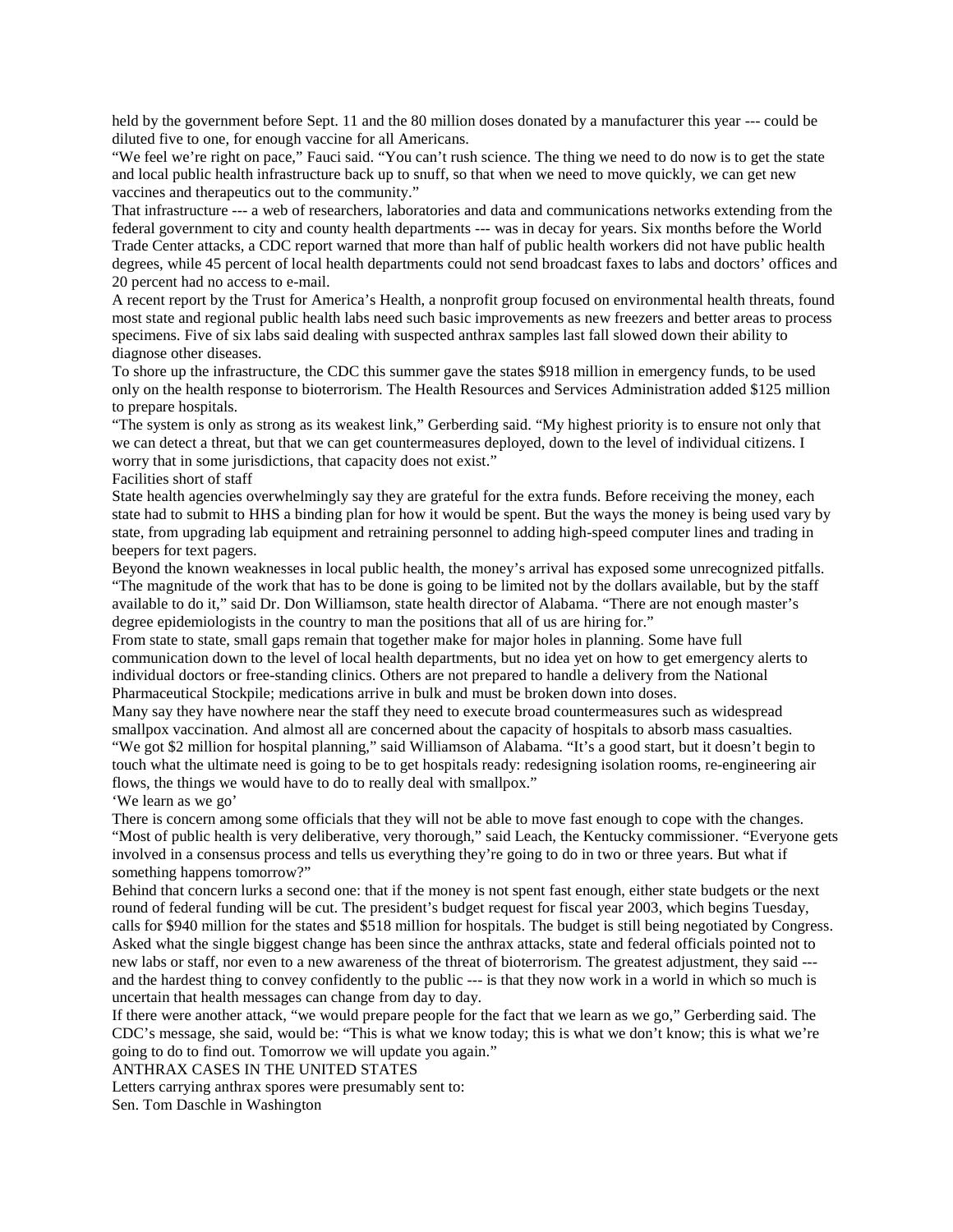NBC anchor Tom Brokaw in New York American Media's Sun tabloid in Boca Raton, Fla. New York Post Microsoft Corp. in Reno, Nev.

#### SITES WHERE ANTHRAX WAS FOUND

- New York City and New Jersey:
- 1. NBC offices, New York
- 2. New York Post offices
- 3. CBS anchor Dan Rather's office, New York
- 4. Morgan mail center, New York
- 5. Regional mail center, Hamilton, N.J.
- 6. Princeton, N.J., post office
- 7. Office of N.Y. Gov. George Pataki

Washington area

- 1. Voice of America and Food and Drug Administration building
- 2. Justice Department offsite mail facility
- 3. Supreme Court and its offsite mail facility
- 4. White House mail facility, Bolling AFB
- 5. CIA offsite mail facility, McLean, Va.
- 6. State Department headquarters mailroom
- 7. State Department offsite mail facility, Sterling, Va.
- 8. Walter Reed Army Institute of Research mailroom, Silver Spring, Md.
- 9. Brentwood postal facility, Washington
- 10. Post office, southwest Washington
- 11. Office of Sen. Tom Daschle, Washington
- 12. Senate office building, Washington
- 13. U.S. Senate mailroom
- 14. U.S. House mail center
- 15. Offices of three U.S. representatives
- 16. Offsite congressional mail facility

Other sites around the United States

- 1. Indianapolis postal facility
- 2. Kansas City, Mo., postal facility
- 3. Connecticut suburb
- 4. Sun tabloid offices in Boca Raton, Fla.
- 5. Two postal facilities in Boca Raton
- 6. Lake Worth, Fla., postal facility

#### FATALITIES FROM INHALATION ANTHRAX:

Oct. 5: Bob Stevens, photo editor at The Sun in Boca Raton, is the first U.S. death from inhaled anthrax since 1976. Oct. 21: Washington postal worker Thomas L. Morris Jr. dies.

Oct. 22: Washington postal worker Joseph P. Curseen dies.

Oct. 31: New York hospital worker Kathy T. Nguyen dies.

Nov. 21: Ottilie W. Lundgren, a 94-year-old retiree, dies in Connecticut.

#### EASTERN SEABOARD HIT HARD

Map of the United States with affected states highlighted. Sources: U.S. Centers for Disease Control and Prevention, Associated Press, Knight Ridder, New York Times / SCHAUNA WRIGHT / Staff [http://www.accessatlanta.com/ajc/epaper/editions/sunday/news\\_d36949dea6c6800f0096.html](http://www.accessatlanta.com/ajc/epaper/editions/sunday/news_d36949dea6c6800f0096.html)

[\(Return to Contents\)](#page-0-0)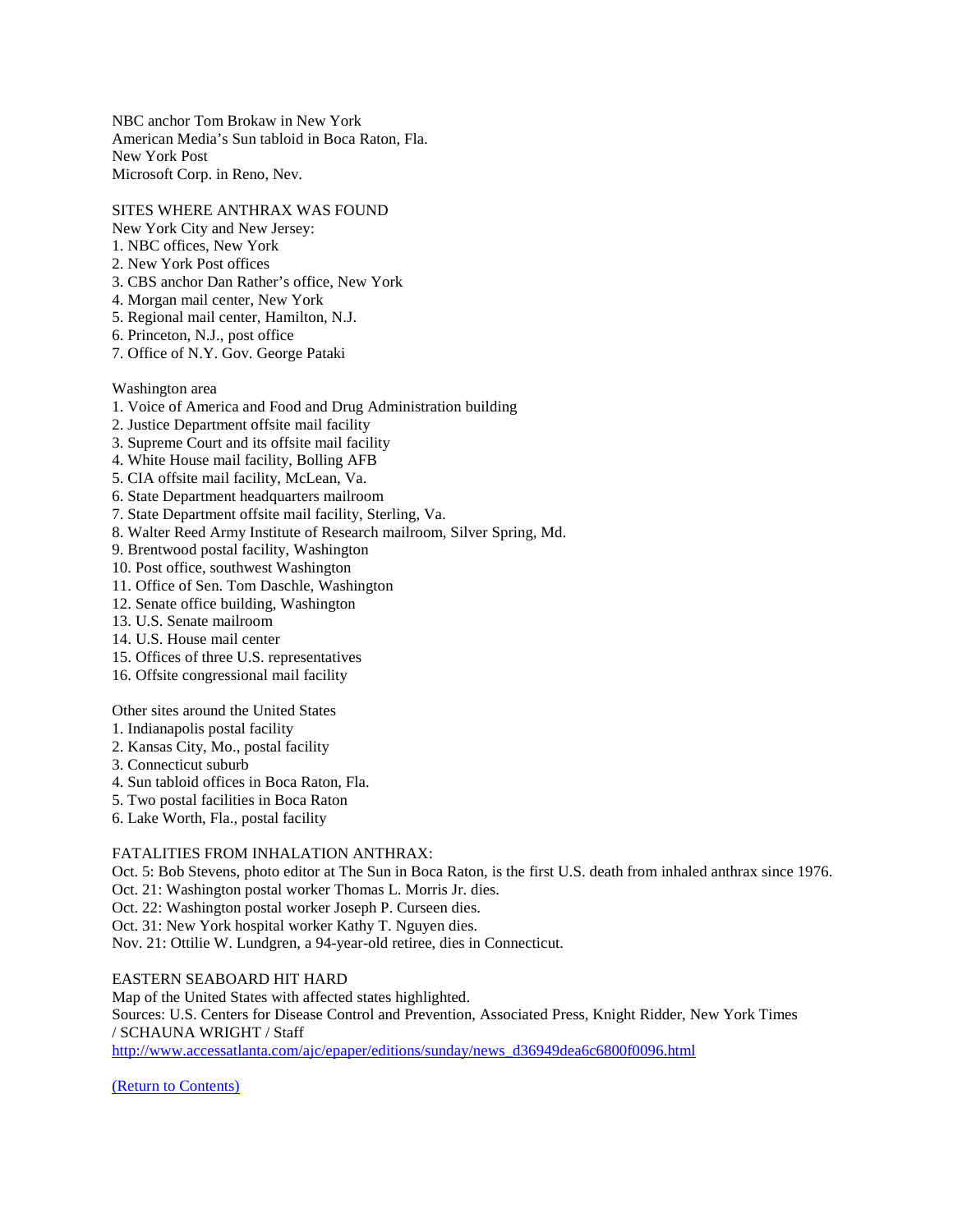USA Today October 1, 2002 Pg. 1

### <span id="page-7-0"></span>**Plan To Destroy Russian Weapons Nears Collapse**

#### By Peter Eisler, USA Today

WASHINGTON — The U.S. government has spent \$230 million trying to build a Russian plant to destroy thousands of tons of deadly chemical munitions from the old Soviet arsenal. This month, unless Congress acts, the Pentagon will begin closing down the project without laying a single brick — or eliminating a single weapon. The facility was designed to wipe out one of the world's most worrisome stockpiles of weapons of mass destruction: nearly 2 million artillery shells and missile warheads filled with deadly nerve gasses. Stored in open racks in a cluster of wooden warehouses in the town of Shchuch'ye, they're among the most portable, ready-made weapons of mass destruction a terrorist could obtain. Even the smallest shells, which fit in a briefcase, can kill 100,000 or more if set off in a crowded city.

There have been no reported thefts at Shchuch'ye (SHOO-che), but U.S. officials note that such an act would be hard to detect and represents a serious threat. President Bush called the stockpile's destruction a "vital mission" in a national security address last winter at The Citadel military college in South Carolina.

Yet the U.S. effort to build the plant that would dismantle and neutralize the arms at Shchuch'ye has been unraveling quietly for years. Now, it's close to collapse.

The project is the most costly and ambitious of U.S. efforts to help eliminate Russia's chemical arsenal. With the \$230 million spent so far, design and site preparation are complete for the plant. But hundreds of millions of dollars pledged for construction have been frozen for three years by congressional critics who distrust Russia's plans to destroy its stockpile.

Pentagon officials, having kept the project alive with a trickle of residual funds, say they will start canceling construction contracts this month because their money runs out today, the start of the new fiscal year. Even if the cash is released later this fall, the holdup has added years to the project — and to Russia's entire chemical weapons disposal schedule.

The delays in destroying the 5,400 tons of weaponized nerve gas at Shchuch'ye are emblematic of setbacks that have plagued U.S. and international efforts to help Russia wipe out its 40,000 tons of mostly Soviet-made chemical weapons. It's the world's largest collection of nerve and skin-burning blister compounds, stored both in bulk and in munitions. Virtually none has been eliminated.

The U.S. assistance is part of a multibillion-dollar Cooperative Threat Reduction program Congress began in 1992 to help newly independent Soviet states secure and destroy nuclear, biological and chemical weapons they inherited. A decade later, the effort to address Russia's chemical stocks is perhaps the least successful of its cooperative assistance initiatives. Russia's balky, cash-strapped, demilitarization campaign has no chance of eliminating the arsenal by 2007, the deadline in the 1997 Chemical Weapons Convention for destroying stockpiles worldwide. Critics say Russia's slow progress shows a lack of commitment, and they argue that continued assistance for the Shchuch'ye project is unwarranted.

The critics "don't realize how serious this situation is," says Sen. Richard Lugar, R-Ind., who helped set up the assistance program. "This is the kind of stuff, at Shchuch'ye, that (terrorists) are after. We have an opportunity to get rid of it, and we're not moving forward."

#### **The unaddressed threat**

The weapons at Shchuch'ye represent one-seventh of Russia's chemical arsenal, nearly all of it inherited from the Soviets. The Soviet chemical warfare program, which continued secretly into the early years of Russian statehood, was the world's most advanced. Besides working with such widely used nerve gases as VX and sarin, the Soviets built a secret program, called novichok, or "new shock," that created more lethal toxins from agricultural compounds.

The Shchuch'ye stockpile, one of seven in Russia, is a major concern:

\*The weapons are portable and ready to use, making them a more attractive target for theft than the bulk containers of toxins stored at other Russian sites. Many of the shells and warheads at Shchuch'ye are easy to hide and are launchable from widely available artillery pieces and rockets.

\*The stockpile is vulnerable. It sits in an impoverished region near the border with Kazakhstan and Asian havens for al-Qaeda and other terror networks. Security, despite recent upgrades, is weaker than at Russian nuclear facilities and other sensitive sites. There's no reliable inventory, so thefts by an insider could go unnoticed.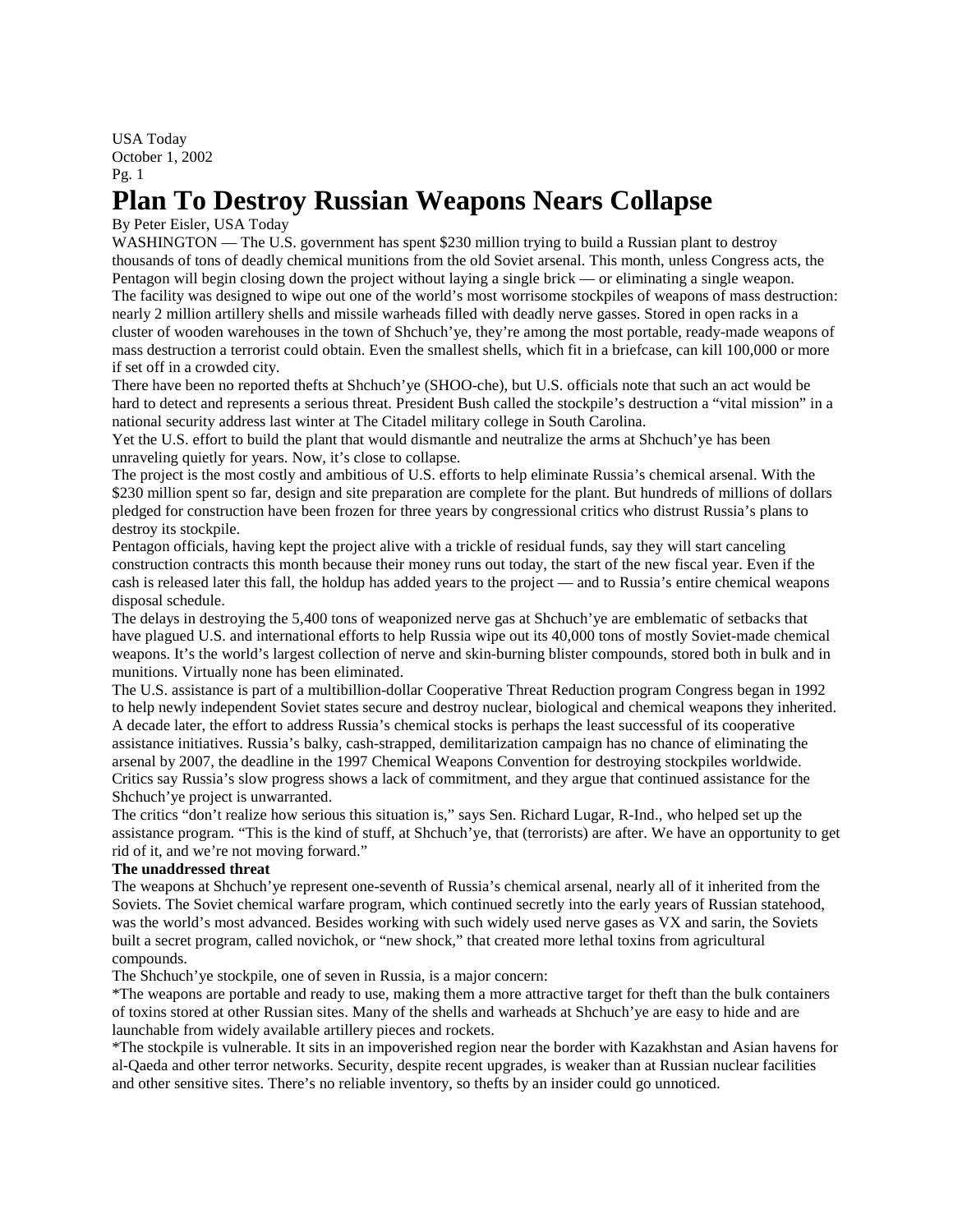\*The munitions are deadly. Most of the shells and warheads are packed with sarin, soman and VX gasses, all of which can kill in minutes. An 85mm shell of sarin — the smallest artillery piece at Shchuch'ye — can kill up to 140,000 if set off in a densely populated area. It can fit in a briefcase.

Paul Walker, who toured Shchuch'ye as a congressional staffer on the first U.S. inspection, in 1994, calls it "one of the most vulnerable and worrisome sites worldwide."

"It certainly has the potential of becoming a Wal-Mart for terrorists," says Walker, now with Global Green USA. It's part of an environmental organization, Green Cross International, set up by former Soviet president Mikhail Gorbachev to facilitate elimination of weapons stockpiles.

The money spent on the Shchuch'ye plant so far is about a quarter of the \$888 million that U.S. officials pledged to complete the project. It is the largest American investment in helping Russia eliminate chemical arms.

The Pentagon also has spent millions to install alarms and other safeguards at both Shchuch'ye and Kizner, a chemical stockpile in central Russia. U.S. officials say the upgrades addressed the sites' big weaknesses, though they remain worried about insider thefts or a well-executed raid.

Other U.S.-backed initiatives focus on dismantling chemical weapons production facilities and providing research equipment and jobs to former weapons scientists who might otherwise be lured to work for rogue states or terrorists. European nations fund similar projects, including a German-financed disposal plant set to start running this winter at Gornyy, a bulk-container stockpile 500 miles southeast of Moscow.

But the Shchuch'ye plant is the key to Russia's chemical demilitarization plans, which envision expanding the facility to destroy munitions from several stockpiles.

The Russian Embassy in Washington declined to comment on the funding freeze. Officials in Moscow have said it's unwarranted. They note that they've boosted budgets for the program and replaced military managers with more committed civilians.

"We are fulfilling all of our obligations," says Nikolai Platé, of the State Commission on Chemical Disarmament. He dismisses criticism that Russia has hidden the true size of its arsenal.

Officials would not underestimate the size of the stockpiles because that might result in less assistance, he says. "The U.S. promised this money, and they should give it to us and come see that we will use it to destroy the weapons," Platé says.

#### **Old suspicions, new hurdles**

Questions about Russia's tally of its chemical weapons were a central issue when a small group of mostly Republican lawmakers blocked spending for the Shchuch'ye project in late 1999. The hold lasted until Congress approved \$35 million for Shchuch'ye in its 2002 budget. But critics set conditions that still left the Pentagon unable to spend the funds.

The spending restrictions are far stricter than those for other threat reduction programs. Such rules generally require the administration to "certify" that states receiving assistance are making progress in getting rid of the arsenals they inherited. But the added conditions for Russian chemical weapons programs include six criteria, requiring that Russia provide a detailed inventory of its chemical weapons and more verifiable plans for destroying them.

Critics "are using these criteria as a stick to hit the Russians," says Michael Moodie, an arms control negotiator in the first Bush administration who now runs the Chemical and Biological Arms Control Institute in Washington. "Their feeling is, 'If we're going to have these assistance programs, we're going to make it as hard as we can for the Russians.' "

The Bush administration has asked Congress for authority to waive the funding criteria. But the idea has hit resistance.

Rep. Mac Thornberry, R-Texas, an Armed Services Committee member, says it's more likely that Congress will pass a limited, short-term waiver later this year.

"A blanket waiver removes some of the leverage we have to make sure Russia complies with the intended purposes for these funds," he adds, noting that Russia's demilitarization program has a history of management problems. "The bigger issue is how big is the problem and if we spend this much money, how much of a dent will it make?" Foes of a waiver accuse Russia of lying about the size and nature of its stocks. They note that despite admissions about the novichok program by its former managers, Russia has not detailed what became of those toxins. They also say Russia has not provided sufficient U.S. access to chemical weapons sites.

"They want a confession, and what we need is a solution," says former Democratic senator Sam Nunn of Georgia, who now runs the Nuclear Threat Initiative, a foundation that seeks to eliminate excess Soviet weapons. He says the Russians have shown "good faith" and may not know the full extent of their arsenal.

Nunn says U.S. officials should seize the chance to destroy the weapons at Shchuch'ye. "It's going to take unprecedented cooperation to make this work," he says.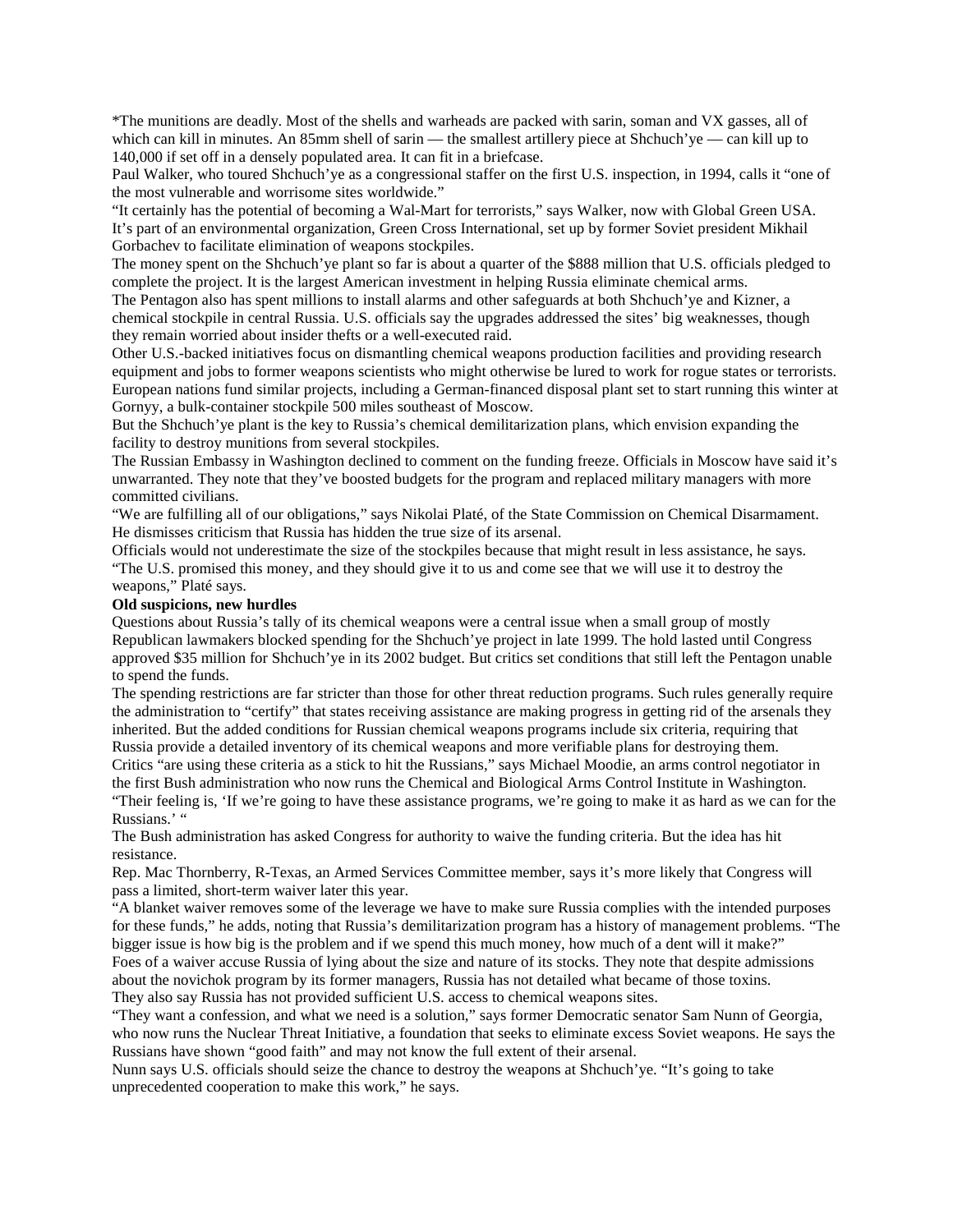The multibuilding complex planned for Shchuch'ye would drain the weapons, neutralize and immobilize their toxins in asphalt, and incinerate the shells. It was to begin operation by 2006, but is at least two years behind schedule. The Pentagon is requesting \$126 million for construction at the site in the new fiscal year. Officials say they need at least the \$35 million that is frozen in the bank to keep the project viable after the residual, pre-freeze money they've used to sustain it runs out today.

"If we don't get this money, we're going to have to start taking down the (contracting) teams we've assembled," says Thomas Kuenning, chief of Cooperative Threat Reduction for the Pentagon's Defense Threat Reduction Agency.

If the money is released now, construction could begin in weeks, Kuenning adds, but the start-up time will grow exponentially if it becomes necessary to line up new contractors. "Eight months from now, it may take a year. Those people will go and find other work."

Without the assistance, most U.S. officials agree, Russia has no hope of meeting the Chemical Weapons Convention deadline for stockpile destruction, even given the likelihood that it will be extended to 2012 at Russia's request.

#### **U.S. stockpiles, interests**

The United States also will be pressed by that deadline, despite having smaller chemical weapons stocks — 30,000 tons vs. Russia's 40,000 — and far more money.

The Pentagon has destroyed a bit more than 25% of its chemical weapons, and officials say the job can't be done by the treaty's original 2007 target. Meanwhile, cost estimates for eliminating the entire stockpile have climbed from \$15 billion to \$24 billion.

Russia, its economy in shambles, hopes to spend about \$6 billion.

Critics say Russia's comparatively small financial commitment and its reluctance to open the books on its arsenal justify the hold on money for Shchuch'ye.

Rep. Curt Weldon, R-Pa., who chairs the House military procurement subcommittee, sees some validity to the criticism, though he wants the project funded. "The Russians have got to be more transparent, more flexible. You can't just blame the Congress."

Supporters of the Shchuch'ye project say it must be viewed in the larger context of U.S. interests.

"I don't think the Russians have been completely up front with us," says Amy Smithson, a chemical weapons expert at The Henry L. Stimson Center who testifies often before Congress. "Does that mean we should allow the weapons to sit there? We have a chance to address a serious national security problem. It behooves us to do so." <http://www.usatoday.com/news/world/acovtue.htm>

[\(Return to Contents\)](#page-0-0)

### <span id="page-9-0"></span>**Chemical Biological Defense: Observations on DOD's Risk Assessment of Defense Capabilities**,

by Raymond J. Decker, director, defense capabilities and management, before the Subcommittee on National Security, Veterans' Affairs, and International Relations, House Committee on Government Reform. GAO-03-137T, October 1. <http://www.gao.gov/cgi-bin/getrpt?GAO-03-137T>

[\(Return to Contents\)](#page-0-0)

### <span id="page-9-1"></span>**Homeland Security: Information Sharing Activities Face Continued Management Challenges**,

statement for the record by David M. Walker, comptroller general of the United States, before a joint hearing of the Senate Select Committee on Intelligence and the House Permanent Select Committee on Intelligence. GAO-02-1122T, September 23.

<http://www.gao.gov/cgi-bin/getrpt?GAO-02-1122T>

[\(Return to Contents\)](#page-0-0)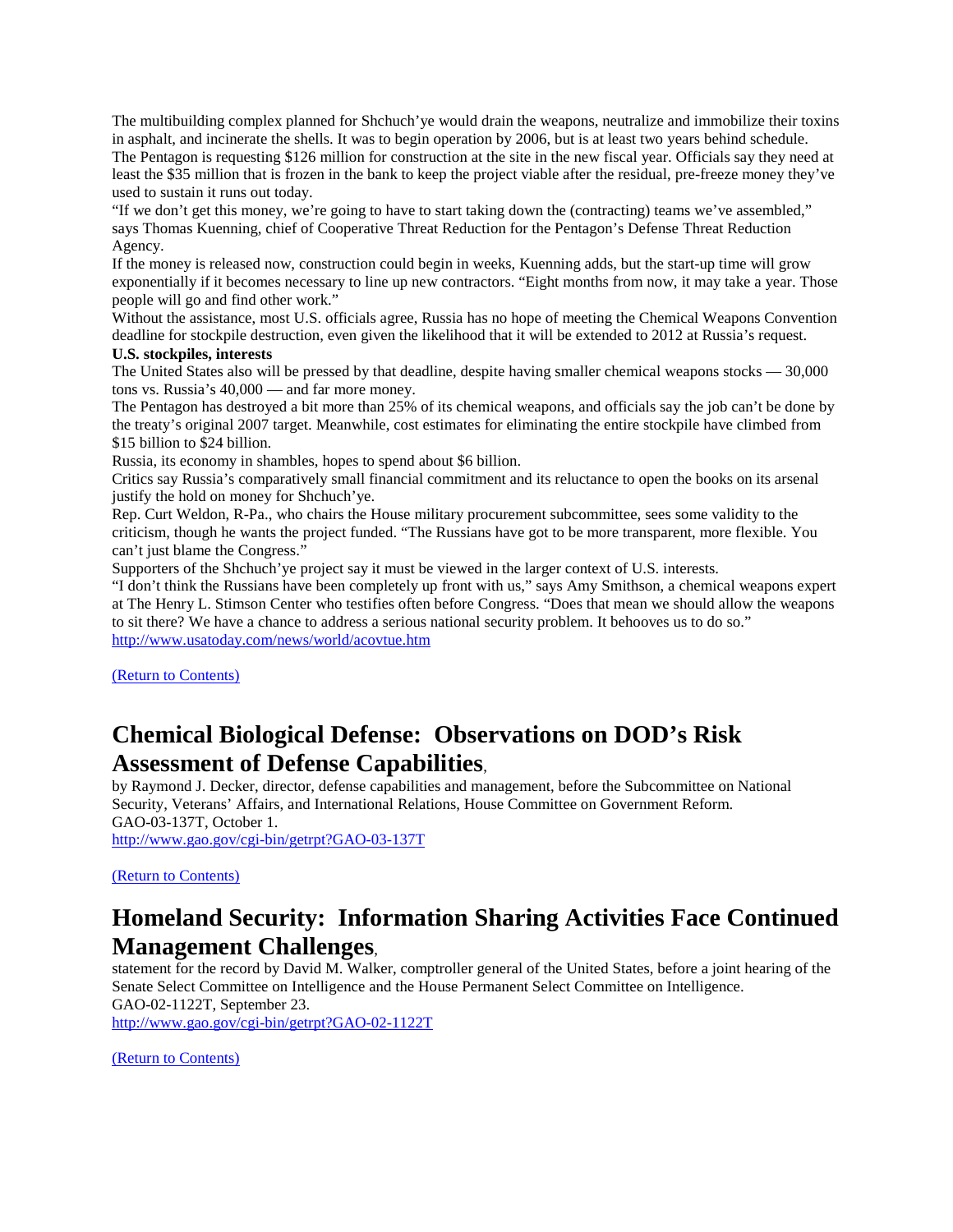### <span id="page-10-0"></span>**Homeland Security: OMB's Temporary Cessation of Information Technology Funding for New Investments**,

by Joel C. Willemssen, managing director, information technology, before the Subcommittee on Technology and Procurement Policy, House Committee on Government Reform. GAO-03-186T, October 1.

<http://www.gao.gov/cgi-bin/getrpt?GAO-03-186T>

[\(Return to Contents\)](#page-0-0)

Washington Times October 1, 2002 Pg. 11

## <span id="page-10-1"></span>**Records Reveal CDC Sent Germ Strains To Iraq In 1980s**

By Associated Press

Iraq's bioweapons program, which President Bush wants to eradicate, got its start with help from Uncle Sam two decades ago, according to government records.

The Centers for Disease Control and Prevention in Atlanta sent samples to several Iraqi sites that U.N. weapons inspectors determined were part of Saddam Hussein's biological weapons program, CDC and congressional records from the early 1990s reveal. Iraq had ordered the samples, saying it needed them for legitimate medical research. The CDC and a biological sample company, the American Type Culture Collection, sent strains of all the germs Iraq used to make weapons, including anthrax, the bacteria that make botulinum toxin and the germs that cause gas gangrene, the records show. Iraq also got samples of other deadly pathogens, including the West Nile virus. The transfers were done in the 1980s, when the United States supported Iraq in its war against Iran. They were detailed in a 1994 Senate banking committee report and a 1995 follow-up letter from the CDC to the Senate. The exports were legal at the time and approved under a program administered by the Commerce Department.

"I don't think it would be accurate to say the United States government deliberately provided seed stocks to the Iraqis' biological weapons programs," said Jonathan Tucker, a former U.N. biological weapons inspector. "But they did deliver samples that Iraq said had a legitimate public health purpose, which I think was naive to believe, even at the time."

The disclosures put the United States in the uncomfortable position of potentially having provided the key ingredients of the weapons it is considering waging war to destroy, said Sen. Robert C. Byrd, West Virginia Democrat. Mr. Byrd entered the documents into the Congressional Record this month.

Mr. Byrd asked Defense Secretary Donald H. Rumsfeld about the germ transfers at a recent Senate Armed Services Committee hearing. The senator noted that Mr. Rumsfeld met Saddam in 1983, when Mr. Rumsfeld was President Reagan's Middle East envoy.

"Are we, in fact, now facing the possibility of reaping what we have sown?" Mr. Byrd asked Mr. Rumsfeld after reading parts of an article in Newsweek magazine on the transfers.

"I have never heard anything like what you've read, I have no knowledge of it whatsoever, and I doubt it," Mr. Rumsfeld said. He later said he would ask the Defense Department and other government agencies to search their records for evidence of the transfers.

Invoices included in the documents read like shopping lists for biological weapons programs. One 1986 shipment from the Virginia-based American Type Culture Collection included three strains of anthrax, six strains of the bacteria that make botulinum toxin and three strains of the bacteria that cause gas gangrene. Iraq later admitted to the United Nations that it had made weapons out of all three.

The company sent the bacteria to the University of Baghdad, which, U.N. inspectors concluded, had been used as a front to acquire samples for Iraq's biological weapons program.

The CDC, meanwhile, sent shipments of germs to the Iraqi Atomic Energy Commission and other agencies involved in Iraq's weapons of mass destruction programs. It sent samples in 1986 of botulinum toxin and botulinum toxiod used to make vaccines against botulinum toxin — to the Iraqi chemical and biological weapons complex at al-Muthanna, the records show.

Botulinum toxin is the paralyzing poison that causes botulism. Having a vaccine to the toxin would be useful for those working with it, such as biological weapons researchers or soldiers who might be exposed to the poison, Mr. Tucker said.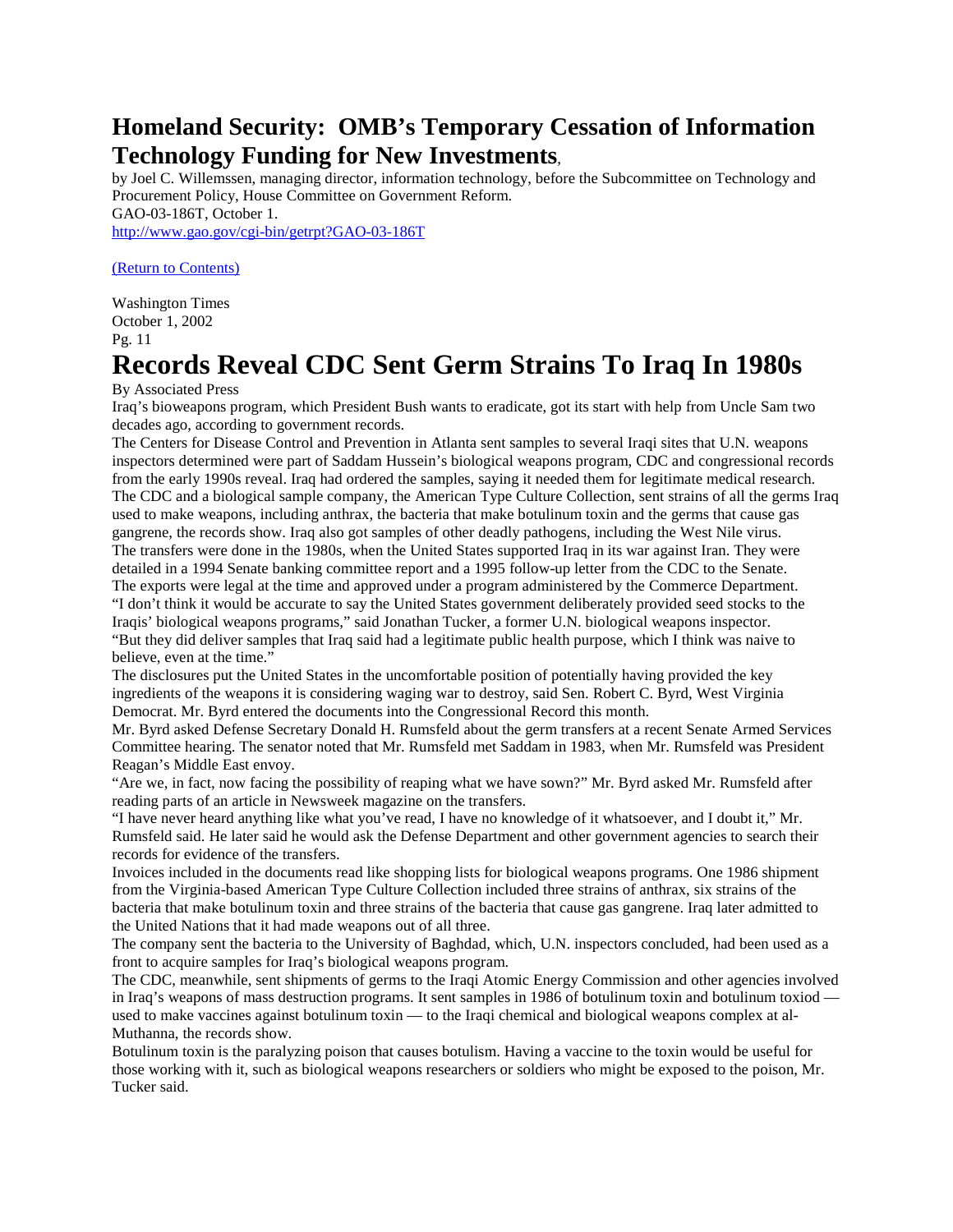The CDC also sent samples of a strain of West Nile virus to an Iraqi microbiologist at a university in the southern city of Basra in 1985, the records show. <http://www.washtimes.com/national/20021001-8211716.htm>

[\(Return to Contents\)](#page-0-0)

### <span id="page-11-0"></span>**Report: Seized Material Not Uranium**

Mon Sep 30, 8:43 PM ET

#### By Associated Press

ANKARA, Turkey (AP) - Atomic energy officials said Monday that a substance seized by police near the Syrian border was not weapons-grade uranium as Turkish officials first reported, according to the Anatolia news agency. Atomic Energy Institute chief Guler Koksal said the material was harmless, containing zinc, iron, zirconium and manganese.

The announcement ended days of speculation that the substance might have been destined for neighboring Iraq, which the United States accuses of trying to smuggle in nuclear material for a secret weapons program.

Police, acting on a tip, recovered the material in a taxi last week in Sanliurfa province, near the Syrian border. Two Turks who were trying to sell the material as uranium were released from custody.

The seizure alarmed intelligence agencies around the world when the Turkish police said it weighed 35 pounds last week. On Monday, police said the material weighed only 5 ounces.

The disparity occurred because authorities initially included the weight of the lead container in which the material was placed, police said.

[http://story.news.yahoo.com/news?tmpl=story&u=/ap/20021001/ap\\_on\\_re\\_mi\\_ea/turkey\\_uranium\\_6](http://story.news.yahoo.com/news?tmpl=story&u=/ap/20021001/ap_on_re_mi_ea/turkey_uranium_6)

#### [\(Return to Contents\)](#page-0-0)

Defense & Foreign Affairs Daily October 1, 2002

# <span id="page-11-1"></span>**Weapons Grade Uranium Moving In Middle East; Iraqi WMD And Delivery Development Being Undertaken In**

### **Libya**

#### Analysis. By Gregory R. Copley, Editor

The seizure at the end of September 2002 of weapons grade uranium on the Turkish-Syrian border, and the presence of some 20,000 Iraqi technicians and specialists in Libya, working on weapons of mass destruction (WMD) and ballistic missile delivery systems, complicates the political posturing of the United States, the United Nations and other governments on the question of sending weapons inspectors to Iraq to verify compliance with UN resolutions and the terms under which the 1991 Gulf War was ended.

Turkish paramilitary police were reported on September 28, 2002, to have seized more than 15 kg (33 pounds) of weapons-grade uranium and detained two men accused of smuggling the material. Officers in the southern province of Sanliurfa, which borders Syria and is about 250km (155 miles) from the Iraqi border, were reportedly acting on information from an informant when they stopped a taxi cab and discovered the uranium in a lead container hidden beneath the vehicle's seat. Authorities said that they believed the uranium came from an east European country and had a value of about \$5-million. Israel Radio quoted Turkish police as saying that the uranium originally came from a former Soviet state.

It was not immediately clear when the seizure operation was carried out. The Turkish Anatolian News Agency only gave the first names of the suspects, which appeared to be Turkish. Police in Turkey seized more than one kg of weapons-grade uranium in November 2001; that had been smuggled into Turkey from an east European nation. The movement of such large quantities of weapons grade fissionable material meant that evaluations of when countries such as Iraq could field viable nuclear weapons would have to be re-considered. Given the fact that Iraqi and other Arab scientists were now thoroughly familiar with the requirements for nuclear weapons, and had done all of the major engineering, only the production of weapons-grade uranium or plutonium was left as the major challenge. All estimates of the time it would take Iraq, for example, to produce a viable nuclear weapon were based on the local production of the fissionable material on a "milligram by milligram" scale.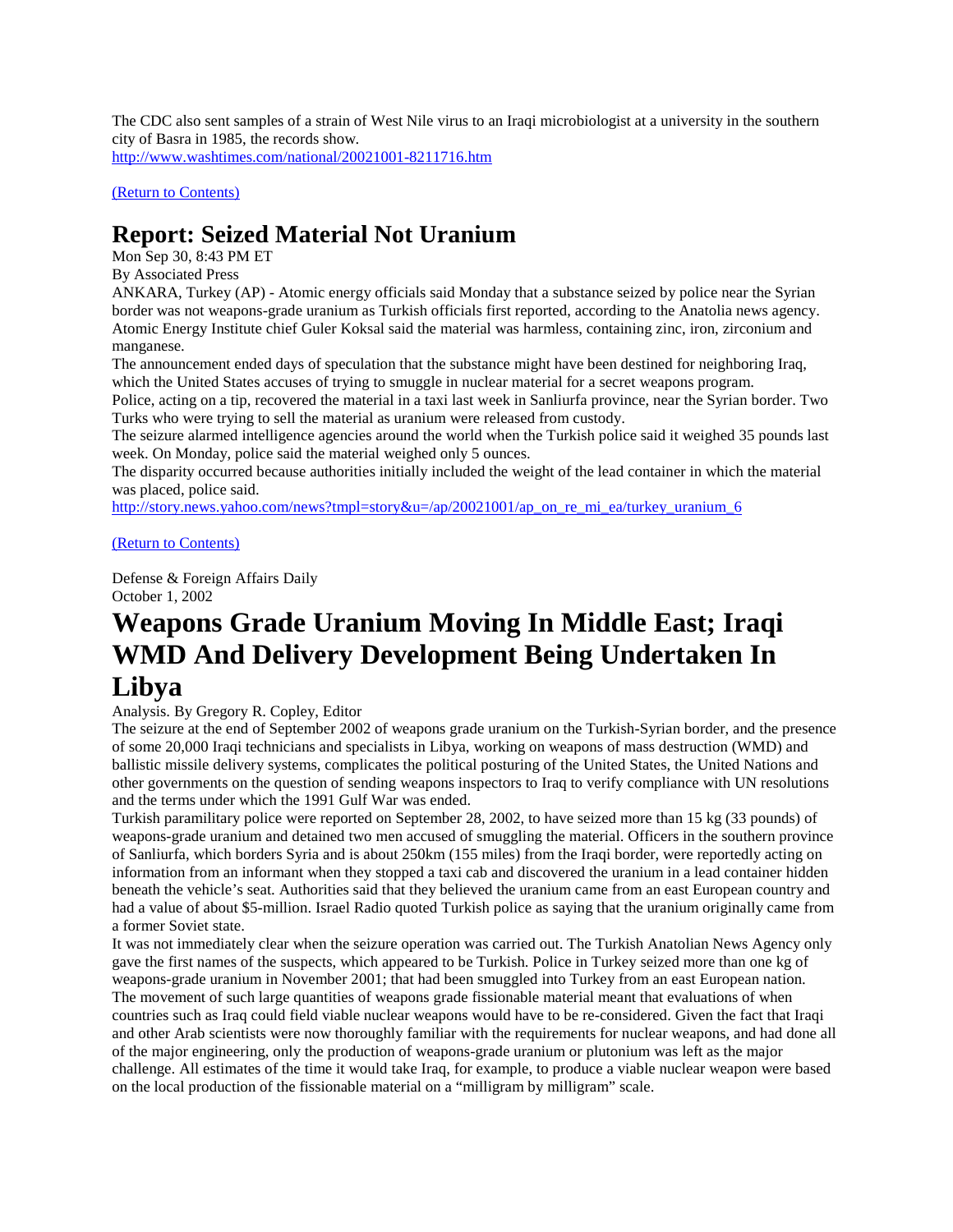At the same time, Libyan sources have told GIS that they believed that it was possible that the bulk of the "heavy engineering" of Iraq's strategic weapons programs had been undertaken for some years in Libya, rather than in Iraq itself. This included weaponizing weapons of mass destruction (WMD) payloads (biological, chemical and nuclear) for deployment on ballistic missiles, including the NoDong 1 systems acquired from North Korea (DPRK) in 2000. Defense & Foreign Affairs Daily of November 8, 2000, reported:

"The Libyan acquisition of NoDong-1 SSMs is the result of a joint Egyptian-Iraqi-Libyan crash program to overcome delays in production of indigenous SSMs. Initially, the Egyptians and the Iraqis wanted to expedite the production of their own missile in Libya. Cairo arranged for Tripoli to provide cover for the revival of the Bad'r/Condor program which could no longer take place in Iraq and now also not in Egypt because of the exposure by the US of the North Korean (DPRK) rôle and a consequent US pressure to stop the program. Therefore, the Libyans initiated their relations with the DPRK on behalf of Cairo and Baghdad."

With the bulk of the major strategic weapons program of Iraq being developed outside the country, UN weapons inspections inside Iraq become meaningless. Even before the August 1990 invasion of Kuwait by Iraq, Libya and Iraq had maintained a close cooperation — reported on extensively at the time by Defense & Foreign Affairs publications — in the flow of defense matériel and technology, often using Sudan as the staging ground. At the same time, Libya was itself developing its chemical and biological weapons programs on an unfettered basis, having moved its facilities away from those earlier discovered at such facilities as Rabta. These activities have also been documented extensively by GIS Libya sources in Defense & Foreign Affairs Daily, and can be found in the Libya Special Reports section of GIS.

Libyan opposition activists inside the country have said that they cannot understand why the US has ignored the Libya-Iraq connection for so long, and why it has toyed with the idea of normalizing relations with the present Libyan leader, Mu'ammar al-Qadhafi and his son, Saif al-Islam, given the continued commitment of Qadhafi to WMD and terrorism. Some Libyan opposition sources have said that, given Qadhafi's known terminal illness confirmed to GIS by Qadhafi's doctors and by other African leaders close to Qadhafi — they may not be able to wait for US support to remove Qadhafi. It was possible, then, that a move against Qadhafi by internal opponents could come even before a US attack on Iraq. If so, this would materially impact Iraqi leader Saddam Hussein's ability to utilize his strategic weapons.

What was significant about the November 8, 2000, reports was that the NoDong 1 missiles already operational in Libya were targeted at European cities. These were missiles reportedly partly paid for by Iraq.

#### [\(Return to Contents\)](#page-0-0)

Wall Street Journal October 2, 2002 Pg. 1

### <span id="page-12-0"></span>**How Vulnerable Are Troops If Iraq Taps Poison Agents?**

By Greg Jaffe and Carla Anne Robbins, Staff Reporters of The Wall Street Journal

CAMP DOHA, Kuwait -- In the Persian Gulf War, Iraqi troops loaded Scud missiles and artillery shells with chemical and biological agents, but never fired them at American forces. This time, things may be different. Here at a desert base 50 miles from the Iraqi border, U.S. Army Maj. James Blankenhorn, an expert in chemical and biological weapons, worries about what that threat means for his troops. His primary concern isn't Iraq's arsenal of Scud missiles, which is badly depleted, or its rockets and artillery shells, which don't have the range to be much of a threat beyond Iraq's borders.

Maj. Blankenhorn thinks Baghdad's best chance to wreak havoc would be to use a less-conventional technique: deploy a small group of special-operations forces via truck, boat or crop-duster. They would spray chemical or biological agents five or 10 miles upwind from this base, which figures to be a key staging ground for any American move into Iraq.

Wind and temperature conditions would have to be just right, or the cloud might blow out to sea or evaporate. Still, if the base is crowded -- as it probably will be in the weeks leading up to a war -- a few hundred soldiers could be contaminated before sensors sounded and they scrambled into their protective gear. If Iraq used a long-lasting chemical, such as VX nerve agent, Camp Doha, with its hundreds of tanks, armored vehicles and humvees and thousands of troops, could be shut down for weeks of decontamination.

#### **'Portal Shields'**

The possibility that Iraq will use biological or chemical weapons is one of the most difficult issues facing the White House and Pentagon as they contemplate a new effort to oust Saddam Hussein. In recent weeks, the Pentagon has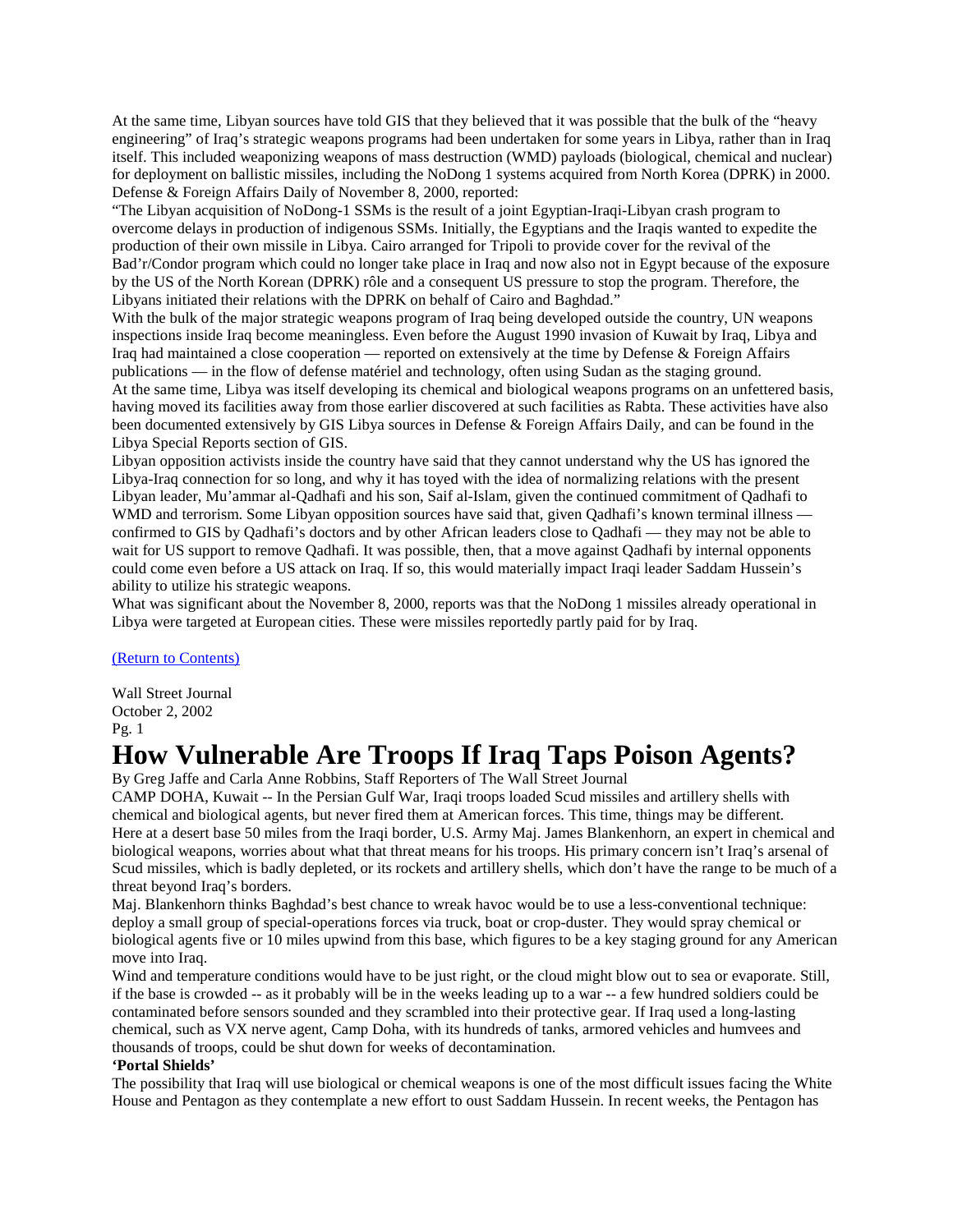quietly stepped up preparations to defend against such an attack. Five new biological-weapons detection systems, dubbed "Portal Shields," have been sent to military bases in Qatar, Saudi Arabia, Oman, the United Arab Emirates and Bahrain, all likely launching pads for a U.S. attack on Iraq. A sixth is on its way here.

In the next few weeks, the Pentagon will also ship 35,000 gallons of an experimental foam that can be used to decontaminate both soldiers and sensitive electronic equipment exposed to chemical weapons. The U.S. Central Command, which will oversee any military action, has told manufacturers it could need as much as one million gallons, according to a defense official.

The Pentagon has also extended the tours of its chemical and biological reserve units -- called up after Sept. 11, 2001 -- for another year of active duty. And psychological-operations officers are developing a campaign of leaflets and broadcasts to warn Iraqi officers that they will be tried for war crimes if they follow orders and launch a biological- or chemical-weapons attack.

#### **Safer at the Front?**

Paradoxically, military planners say U.S. forces closest to the front lines may be much less vulnerable than military or civilian targets farther away. Thanks to better sensors and extensive training, most soldiers at the front could don protective suits before being contaminated in a chemical-weapons attack -- although reacting to a biologicalweapons attack would be harder. A large-scale, clandestine attack on a base like Camp Doha could be far more deadly and a logistical nightmare that disrupts support for thousands more troops in the field.

The most frightening scenario, and the one defense officials concede they are least prepared for, is if the Iraqi leader launches a chemical or biological attack on civilian populations either in a neighboring Arab state -- chiefly Kuwait, Qatar and Bahrain -- that is hosting U.S. forces or against Israel. The goal would be to weaken the resolve of Arab neighbors by intimidating them or by drawing Israel into the fight. With the exception of Israel, which has purchased the best gas masks and sensors for its citizens, none of the states in the region is currently prepared for such an attack, defense officials say.

There are also some notable gaps in the Pentagon's planning and potential problems with equipment. Civilians working at ports that will be used to bring equipment into the Gulf region haven't all received proper protective gear and training for a chemical- or biological-weapons attack. Defense officials say they are working on the problem. Meanwhile, about 250,000 defective protective suits, produced in the late 1990s, cannot be accounted for. Some probably remain in the Pentagon's 4.5-million-suit inventory, according to a report by the General Accounting Office presented at a congressional hearing Tuesday. The report also warned that many soldiers haven't received adequate training in using the hot, bulky suits.

Mr. Hussein already has proved his willingness to use such weapons. During the Iran-Iraq war of 1980-88, Baghdad launched chemical attacks mainly with rockets and artillery shells filled with mustard gas. The attacks wounded more than 40,000 unprotected Iranian soldiers and killed 2,000 to 3,000 troops. The Iraqi dictator appeared ready to do even more in the Gulf War. According to reports from United Nations weapons inspectors, in the weeks straddling late 1990 and early 1991, Mr. Hussein ordered his military to fill 75 Scud warheads, hundreds of aerial bombs, and thousands of rockets and artillery shells with sarin nerve agent, mustard gas, anthrax spores, botulinum toxin and the cancer-causing agent Aflatoxin.

No one is sure why he never used these weapons, but many analysts assume that he was deterred by the first Bush administration's threats of "overwhelming retaliation." With the current Bush administration's declared goal to overthrow or even kill Mr. Hussein, such threats may not deter the Iraqi dictator this time around.

It's difficult to estimate the size of Iraq's current arsenal. But its appetite for such weapons has been considerable. U.N. weapons inspectors destroyed 2,850 tons of mustard gas -- enough to contaminate hundreds of miles of territory -- and about 5.5 tons of sarin, cyclosarin and VX nerve agent, which could kill troops over a six-squaremile swath. The inspectors also destroyed about 2,210 gallons of anthrax and nearly 5,000 gallons of botulinum toxin. It isn't clear how much the inspectors didn't find. And Iraq has now had four years without inspections, during which time it has almost certainly restarted production at both biological- and chemical-weapons plants. While the volume of toxins sounds terrifying, the means of delivering the weapons will determine a lot about their effectiveness. To start, Mr. Hussein is thought to have at most only a few dozen Scuds -- the most frightening weapon of the Gulf War and the one with the longest-reach. Scuds, artillery shells and rockets can't disperse deadly chemicals or bacteria over a wide area, and the blast from their explosive warheads destroys much of what the weapon carries. Less than 3% of anthrax and less than 0.05% of botulinum toxin can survive a blast, according to U.S. Army research. Less than 70% of VX nerve agent and less than 50% of mustard gas typically survives the explosion.

Pentagon officials also say that even for troops exposed, there are ways to counter the effects. Nearly half a million soldiers have already been vaccinated against anthrax. An attack with VX can be countered by an injection of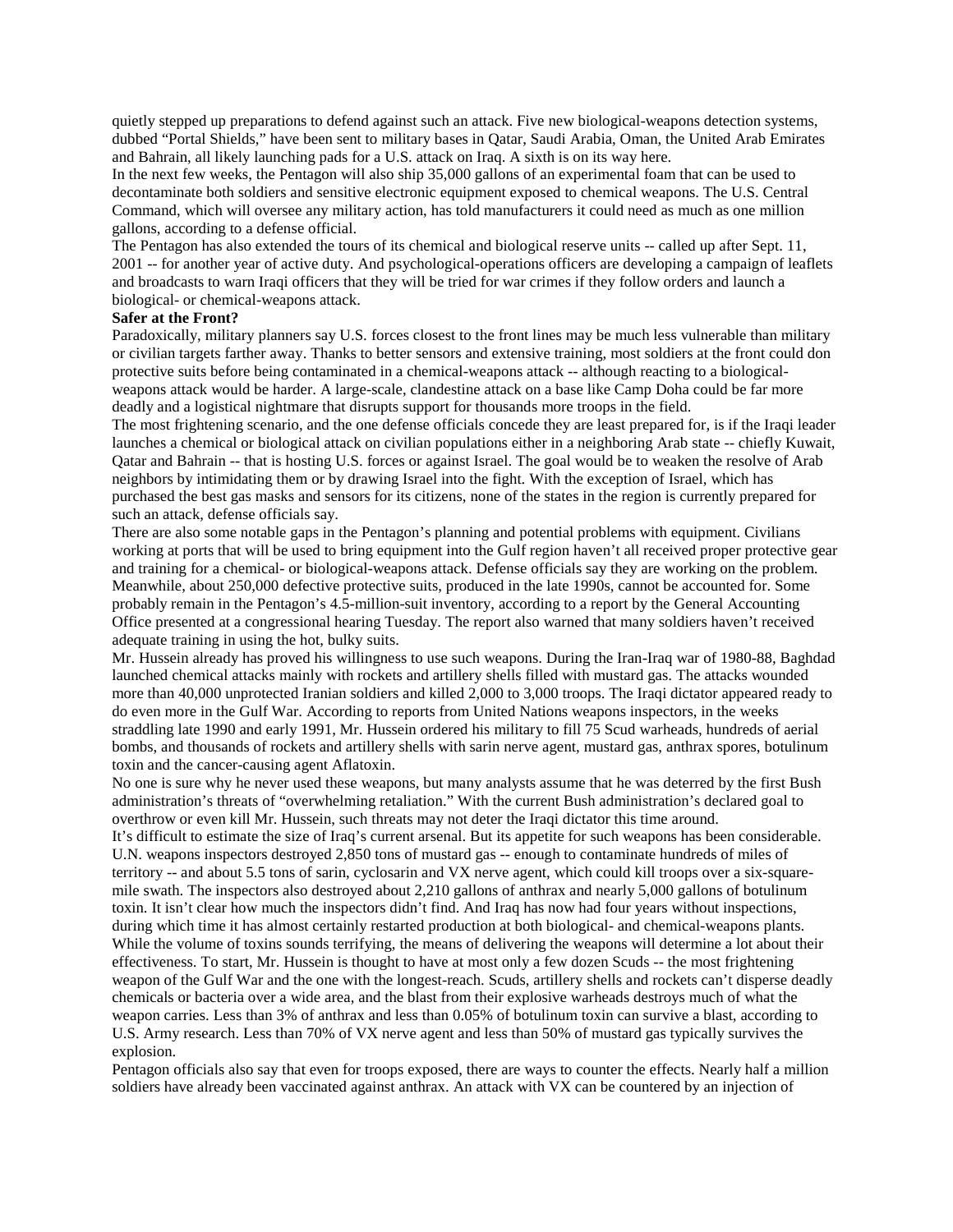atropine -- standard issue for troops in the field -- although the side effects, mainly dehydration and fatigue, could sideline a soldier for at least 24 hours.

Despite a 10-year push to develop new sensors, there are still some deadly chemical and biological agents that can't be detected. Military officials believe that Iraq has tried to produce a powder version of VX nerve agent, known as "Dusty VX," that is extremely hard to detect and decontaminate.

Perhaps most worrisome is the psychological impact of such an attack on the morale of troops and host countries. "As soon as a biological or chemical attack occurs, everyone feels exposed, everyone feels symptoms. That's its power," says Camp Doha's Maj. Blankenhorn.

U.S. military analysts say they can imagine several scenarios in which such weapons would be used: Front-line troops: Some analysts believe that Mr. Hussein would only order an attack in extremis, as U.S. troops advanced on Baghdad or his hometown of Tikrit.

To halt advancing troops, chemical weapons, which would incapacitate troops in minutes, are more likely to be used than biological agents that take days before they sicken the enemy. Such an attack carries big risks for the attacker. "When you use artillery shells you have to worry that if the wind conditions aren't right it will blow back on your own troops," says Bill Patrick, who researched chemical weapons for the U.S. military for decades.

And while a chemical or biological attack could kill dozens of troops, defense officials play down the threat of large casualties on the battlefield. The likelihood of a direct attack on ground troops also may depend on how many ground forces the U.S. decides to send into Iraq.

The Iraqis' biggest problem, defense officials say, would be delivering such weapons over a large area. Since each of Mr. Hussein's artillery shells and rockets can't carry a lot of agent, the Iraqi leader would have to fire hundreds of artillery and rocket rounds spread out over the entire battlefield. During the Gulf War, U.S. pilots easily destroyed Iraqi artillery and rocket launchers whenever they massed in the desert. Mr. Hussein also has been developing unmanned aerial drones, which carry large tanks of agent and could spray a fine mist over troops. But the drones are slow-moving and would be easy targets for U.S. fighter jets.

Another factor that probably would limit the damage from such an attack are U.S. chemical-weapons sensors, which have been developed since the Gulf War and would give troops ample time to don protective gear. Today's chemical sensors can identify both mustard gas and nerve agents in less than a second. The Army's M-93 Fox chemical reconnaissance vehicle, fielded in the early 1990s, uses an infrared beam to detect a chemical cloud as far away as three miles, allowing troops to maneuver around suspicious clouds and to put on protective gear before they are contaminated.

The real weakness would be with biological weapons. The Army's biological sensors can detect eight to 10 biological agents in about 15 to 45 minutes. That's far better than what the U.S. brought to the fight during the Gulf War, but it still doesn't give soldiers enough time to don protective gear. The sensors, however, should give doctors ample time to treat troops infected with agents such as botulinum toxin, Q fever or tularemia, before serious symptoms take hold. Most soldiers have been vaccinated against anthrax.

That said, an attack would still slow a U.S. advance, as soldiers near the infected area donned heavy jackets, gloves and pants lined with charcoal filters to screen out chemical agents. They would also have to put on masks, which limit peripheral vision. If the attack took place in spring or summer, when temperatures regularly soar above 100 degrees, it would be very hard for soldiers to advance on Baghdad without losing significant numbers of men to heat exhaustion.

Attacks on airfields or ports: If Mr. Hussein's goal is to kill U.S. soldiers and slow down an invasion, he might strike in the early days of a campaign at regional ports or airfields when those facilities are filled to capacity with U.S. forces gathering for the fight.

For years military planners have speculated that Mr. Hussein's best means for delivering his chemical and biological weapons to U.S. ports and airfields was with small teams of terrorists. In 1997 a Pentagon team of 18 generals and admirals projected different ways such an attack could take place, according to a Pentagon report.

In one scenario, small teams of Iraqi soldiers unleashed mustard gas from an old bread truck outfitted with agricultural sprayers. The truck was mistakenly let on base by troops who thought it was delivering food. In another scenario, a helicopter took off from a barge floating about 15 miles from the Indian Ocean island of Diego Garcia and sprayed cholera into the air, infecting thousands of U.S. Marines preparing to board ships. The Marines didn't fall ill until they were at sea.

Finally, the generals envisioned speedboats, loaded with chemical and biological weapons, ramming into docks near key U.S. ports in Bahrain and Kuwait -- a scenario eerily reminiscent of the 2000 attack on the USS Cole in Yemen. Although Mr. Hussein's Scud arsenal is depleted and less of a threat than a terrorist attack, he could use the missiles to strike U.S. ports and airfields. Key U.S. bases in Kuwait, Bahrain and Qatar are all within range of Mr. Hussein's Scuds, which can travel distances of about 405 miles and carry as much as 55 gallons of agent -- about 10 times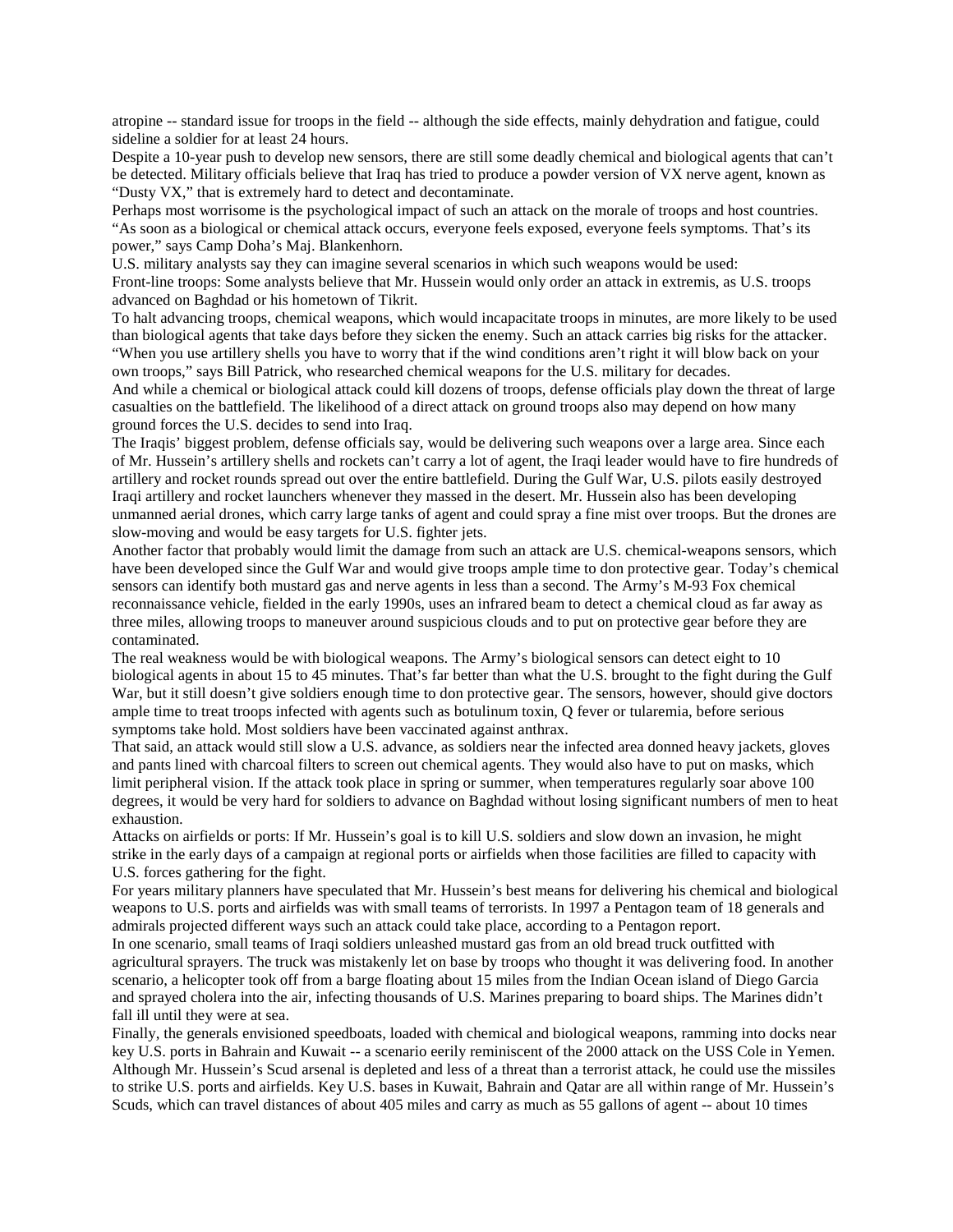more than an artillery shell. But Mr. Hussein's Scuds aren't very accurate and, like artillery shells and rockets, which rely on explosive charges to disperse chemical or biological substances into the air, they can't spread their poisons over a great distance.

Civilian populations: With few Scuds left in its arsenal, Iraq could decide its best use would be against an Arab state hosting U.S. troops. An even more likely target would be Israel with the hope of drawing it into the fight, and turning the Arab world even more against the Americans.

During the Gulf War, Iraq fired 39 Scuds in and around Tel Aviv. Although the Scuds contained no chemical agent, they produced widespread panic. At U.S. insistence, the Israelis didn't respond. But Israeli officials have made clear that won't be the case this time around, especially if the Scuds are carrying chemical or biological weapons.

In recent years, to protect its major cities, Israel has purchased the same chemical and biological sensors that the U.S. military relies on. But it isn't clear how well the sensors, which were designed for battlefields and bases, will work in big cities where cars and tall buildings often create unpredictable wind patterns.

Although all Israeli citizens are required by law to get fitted for gas masks, the vast majority don't practice with the masks as much as U.S. soldiers do. If a Scud loaded with chemical weapons were to land in a busy marketplace, the casualties could soar into the hundreds.

A terrorist attack with chemical or biological weapons on a major Israeli city could produce even larger casualties. If the terrorists were using deadly sarin nerve gas, which vaporizes quickly, they would have to strike on a hazy day to ensure the chemicals don't dissipate into the atmosphere. In the case of a VX or mustard-gas attack, the terrorists would need to rely on wind to spread the droplets. If successful, thousands could die.

If Mr. Hussein were to strike one of his Arab neighbors, where there are few sensors and scant protective gear, casualties could be far higher than Israel.

Another major wild card involves the exact kinds of agents Mr. Hussein possesses. Iraq was one of the last countries in the world to have a smallpox outbreak, in the early 1970s. If Iraqi scientists saved some smallpox, Mr. Hussein could unleash on a city human agents infected with the disease but not yet showing symptoms. Such attacks would be impossible to detect until people began to fall ill, and the death toll would be high. A recent Pentagon-funded study, dubbed "Dark Winter," estimated that terrorists infected with smallpox might be able to spread the disease to three million people in a matter of two months.

[\(Return to Contents\)](#page-0-0)

Washington Post October 2, 2002 Pg. 1

### <span id="page-15-0"></span>**Iraq Agrees To Inspections, With Limits**

### *Hussein Palaces Partly Exempt; U.S. Lobbying For New Rules*

By The Washington Post Foreign Service

VIENNA, Oct. 1 – Under threat of attack by the United States, Iraq agreed today to permit the return of U.N. arms inspectors under current Security Council rules, promising unrestricted access to suspected weapons research facilities except for surprise visits to presidential palaces.

Hailing the agreement as a step forward, U.N. officials said they expect to send an advance team to Baghdad by the end of the month. But the Bush administration insisted that the inspections – to verify whether Iraq has eliminated its chemical, biological and nuclear weapons programs – should resume only if the U.N. teams can operate under a new, far more intrusive Security Council resolution backed by the threat of force.

President Saddam Hussein's government declared in Baghdad that it would prohibit renewed inspections if the Security Council changed the rules as proposed by Washington. "To the evil ones . . . we clearly say that if they imagine that drums of war which they are beating . . . may push Iraq to concede its national rights and what has been guaranteed to it by the U.N. charter and relevant Security Council resolutions, they are mistaken," said a statement issued after a cabinet meeting led by Hussein.

At the United Nations, U.S. diplomats lobbied for votes for the proposed resolution. So far, only Britain among the five veto-wielding Security Council members has voiced support for Washington's determination to stiffen the inspection rules under threat of force. And even London has hesitated about endorsing the Bush administration's ultimate goal: overthrowing Hussein.

U.N. diplomats said Russia and China have begun to support France's proposal for a resolution requiring Iraq to comply with toughened weapons inspections, but without threatening military action. France said the council would instead consider a range of consequences if Iraq failed to comply.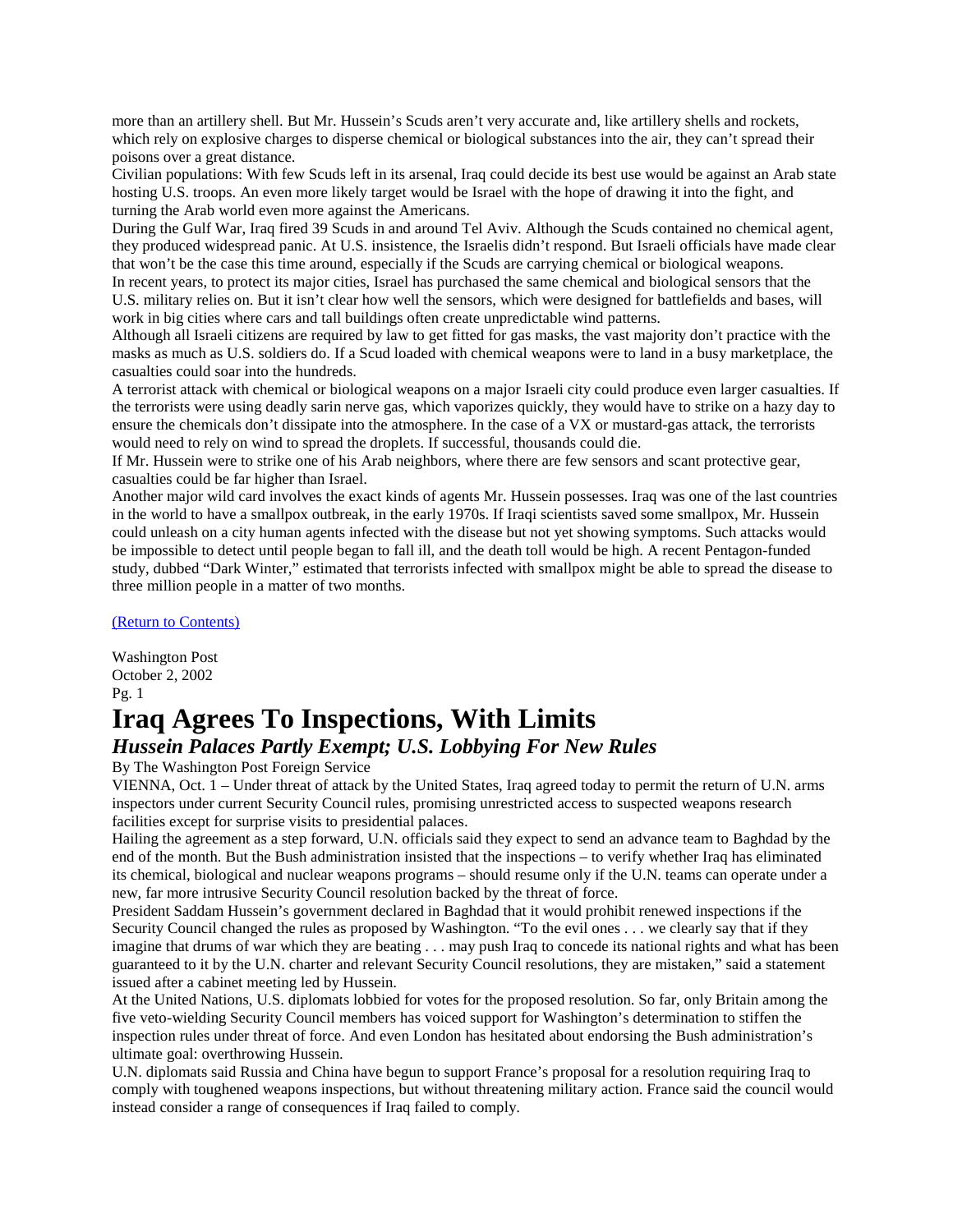Secretary of State Colin L. Powell, voicing the Bush administration's stand, insisted anew that U.N. inspectors could do their jobs properly only under the expanded authority outlined in the proposed U.S. resolution.

"We do not believe they should go back in under the old set of resolutions, under the old inspection regime," he told reporters at the State Department. "We do not believe they should go in until they have new instructions in the form of a new resolution."

Against that background, Iraqi representatives at two days of talks in Vienna seemed eager to get inspectors back into their country. "We are happy to reach an agreement," said Amir al-Sadi, an adviser to Hussein who headed the Iraqi delegation. "We expect the advance party and experts to be in Iraq in about two weeks."

The inspectors left in 1998, after a rancorous period of disagreements over restrictions imposed by the Iraqis that led President Bill Clinton to order a round of cruise missile strikes.

Under the accord reached here, Iraq agreed to lift the delays and bureaucratic obstacles that had hindered entry to a variety of military, intelligence and other locales during the last inspections. However, Hussein's presidential palaces would still be off-limits to "immediate, unconditional and unrestricted access," U.N. officials acknowledged. Limits on inspecting the palaces, some of which include extensive grounds, are laid out in a four-year-old memorandum of understanding negotiated between U.N. Secretary General Kofi Annan and the Iraqi government, then endorsed by the Security Council. Among the requirements is that international diplomats be present when inspectors go in. Revision of the memorandum was not on the agenda here despite the U.S. demands, and Iraq did not offer unilaterally to change the procedures.

"I don't know why this is critical," al-Sadi said with a shrug.

Despite the limitation, U.N. officials said they considered the agreement a step forward. Except for the palaces, "We have assurances from the Iraqi side that we will have unrestricted and uninhibited access to all sites in Iraq," said Mohamed ElBaradei, director general of the International Atomic Energy Agency. "Of course, this has to be tested." The inspectors' return depends on the Security Council, which must decide whether to send them back and under what conditions. Iraq's decision to ease some restrictions but maintain those on the presidential palaces thus played into the already tough struggle among the council members.

The chief U.N. weapons inspector, Hans Blix, who headed the U.N. delegation here, deflected questions about whether he would advise Washington to drop the war option and the insistence on including presidential palaces on the list of inspection sites. "I wouldn't be so presumptuous," he told reporters.

Blix had pressed the Iraqis to open "sensitive sites" other than the palaces to intrusive inspections.

Iraq's concessions partially reversed policy that evolved during the off-again, on-again inspections that lasted from 1991 to 1998. To visit "sensitive sites," inspectors often had to call in a high-level Iraqi minister, a time-consuming process. The Iraqis also insisted on limiting the number of inspectors at such places, among them bases of Republican Guard army units and offices of the ruling Baath party.

Those kinds of delays have now been thrown "out the door," a U.N. official said.

The Iraqi delegation pledged to ease other logistical problems. Inspection aircraft will be permitted to land at Saddam Hussein airport near Baghdad, instead of having to use another facility 50 miles away. Iraq will not object to inspectors on the basis of nationality – meaning, implicitly, that Americans can be on the team. In the past, Iraq had sometimes objected to U.S. members. Also, visa procedures will be streamlined.

The Iraqis provided a four-year backlog of information on the state of "dual use" technology, which can be employed for military or civilian purposes. The supply of such data was suspended in 1998. Such "technical matters are often critical," said Blix, chief of the U.N. Monitoring, Verification and Inspection Commission.

One negative note in the agreement was Iraq's declared inability to "provide full guarantees about safety in no-fly zones." The two zones in the north and south of the country, which are off-limits to Iraqi aircraft, are patrolled by U.S. and British military jets. It is not clear what danger exists. In the past, the United Nations has notified the Americans and British of its flights into the zone.

A spokesman for the International Atomic Energy Agency, which hosted the talks, anticipated U.S. objections to the limited agreement. But he pointed out that even under the previous inspection regime, more weapons of mass destruction were destroyed than during the Persian Gulf War bombing campaign of early 1991.

In particular, he said, the IAEA had received full cooperation and certified Iraq to be free of nuclear weapons. The IAEA is returning to determine whether Iraq had undertaken an atomic bomb development program in the past four years.

"The history of seven years was not all trouble," he declared. <http://www.washingtonpost.com/wp-dyn/articles/A29998-2002Oct1.html>

[\(Return to Contents\)](#page-0-0)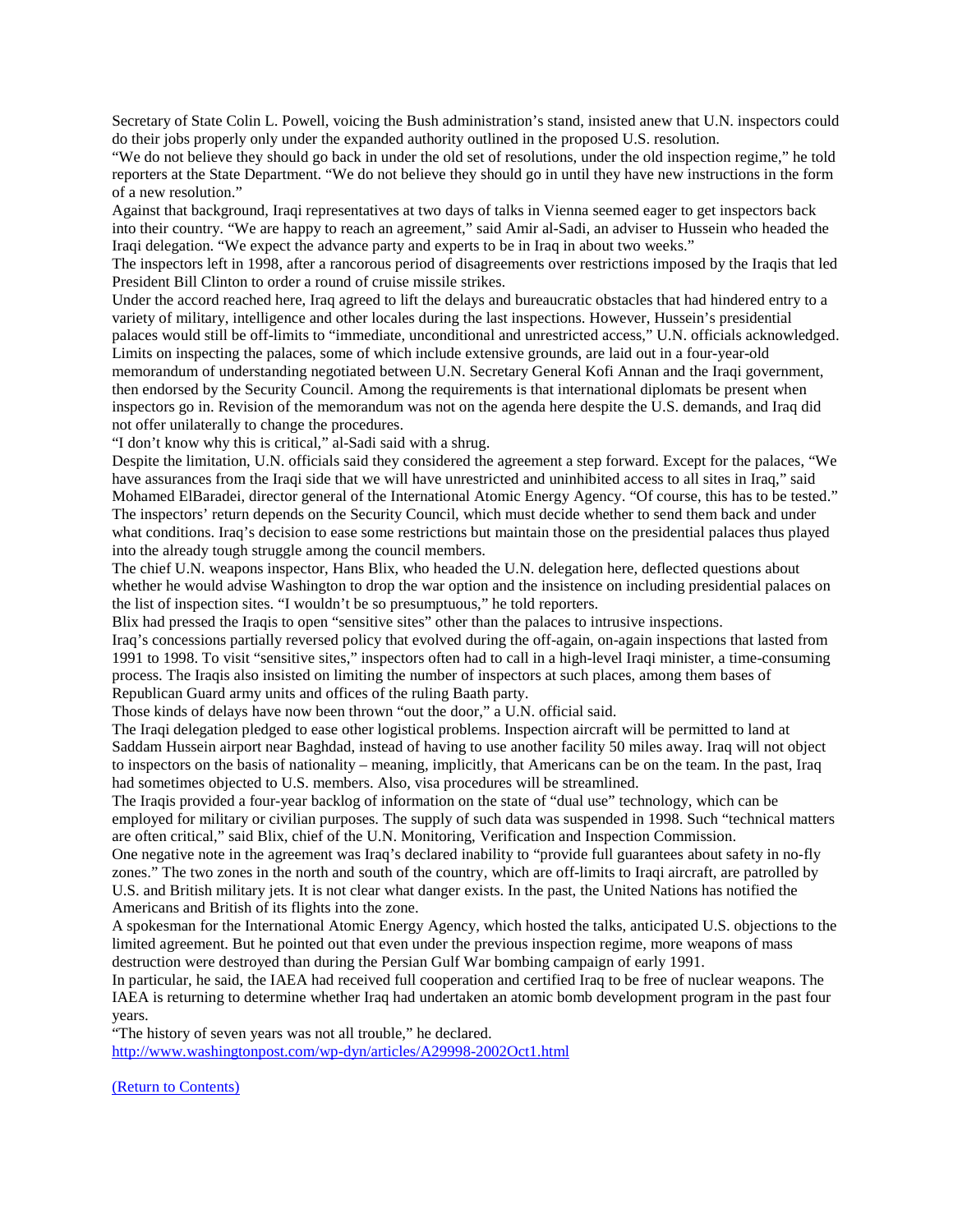## <span id="page-17-0"></span>**StratCom Begins Lofty New Mission**

By Joe Dejka, World-Herald Staff Writer

Things are looking up - way up - at the new-and-improved U.S. Strategic Command.

Be it warning U.S. soldiers of a Scud missile attack, tracking a four-inch chunk of space junk or spying from space to search for terrorists, StratCom's broad new mission launches the critical Nebraska-based command into orbit. Nebraska Gov. Mike Johanns and the first StratCom commander, retired Gen. Lee Butler, were among a crowd of about 300 people who gathered Tuesday afternoon in a hangar at Offutt Air Force Base near Bellevue to watch the retiring of the flag of the old Strategic Command and the unfurling of the flag of the new command. Gen. Richard Myers, chairman of the Joint Chiefs of Staff, and Paul Wolfowitz, deputy secretary of defense, presided at the ceremony.

"As al-Qaida demonstrated, our enemies operate in many countries and across many borders, spreading their evil," Wolfowitz said. "The new Strategic Command, with its focus on space and information capabilities, will improve our ability to warn and defend against all manner of attack - nuclear and non-nuclear."

Adm. James Ellis, the current commander of StratCom who is the nominee to head the new StratCom, said the merger will place at the president's fingertips a broader arsenal than just nuclear weapons.

Ellis said the heart of the new command's strength lies in its ability to project power around the globe through space and information warfare.

"For the first time," Ellis said, "almost every capability in modern conflict will be resident within one command." Ellis said the past decade has been an "unprecedented period of nuclear disarmament" in which the Strategic Command "stared down the challenges of the post-Cold War world."

StratCom's new logo shows an ironclad fist gripping lightning bolts and an olive branch with four satellites circling the Earth behind it. The old logo had the same fist in the foreground with representations of an airplane, a submarine and a missile in the background.

The old Strategic Command lasted 10 years.

It was fashioned in 1992 to replace the Strategic Air Command after the Berlin Wall came down and the Soviet Union disintegrated.

Myers said the new Strategic Command will "retain primary responsibility for nuclear forces while at the same time define, plan, develop and conduct space operations. We're even looking at new global missions that could come to this new command, including taking the lead for missile defense worldwide."

Myers was commander in chief of U.S. Space Command, Air Force Space Command and the North American Aerospace Defense Command from August 1998 to February 2000. As chairman of the Joint Chiefs, he is the military's senior ranking member and the president's principal military adviser.

The Space Command headquarters previously was at Peterson Air Force Base, Colo.

Myers was in Colorado Tuesday morning to preside over the end of that command and the start-up of the new homeland defense command known as Northern Command.

[http://www.omaha.com/index.php?u\\_np=0&u\\_pg=36&u\\_sid=520810](http://www.omaha.com/index.php?u_np=0&u_pg=36&u_sid=520810)

[\(Return to Contents\)](#page-0-0)

Los Angeles Times October 2, 2002

### <span id="page-17-1"></span>**Chemical Warfare Gear Lost, Audit Finds**

### *Military: Poor tracking raises fears that Pentagon is putting troops' lives in peril.*

By John Hendren, Times Staff Writer

WASHINGTON -- The Pentagon has lost track of up to 250,000 defective chemical warfare suits, a congressional audit found Tuesday, prompting concerns among lawmakers that the military was playing "Russian roulette" with the lives of American soldiers who face the prospect of chemical or biological warfare in Iraq.

A report by the General Accounting Office found that the Defense Department has shown improvements since a spate of problems during the Persian Gulf War in preparing for chemical and biological attacks.

But the report said the military has persistent problems in training and equipping soldiers and keeping track of equipment such as the protective chemical suits.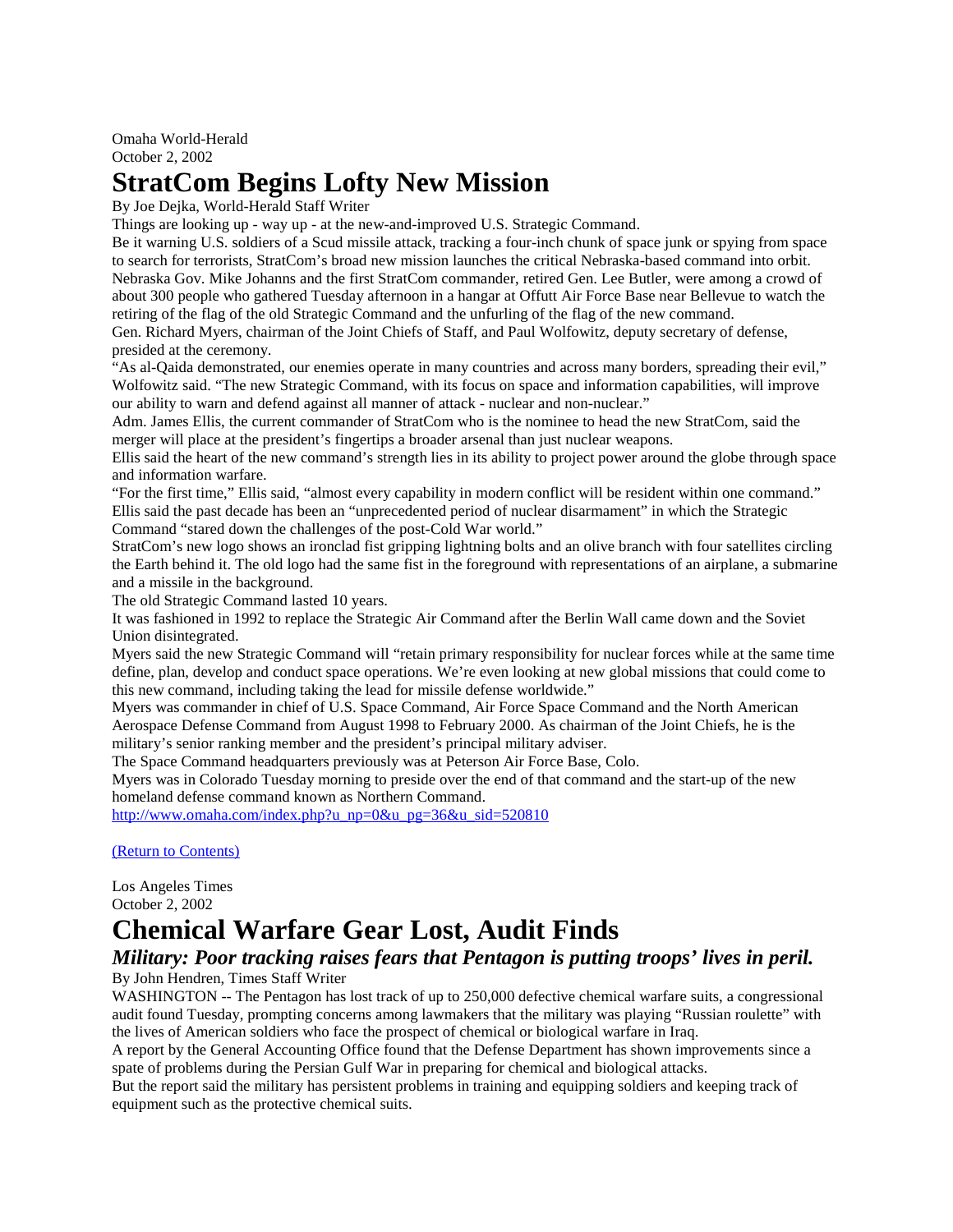As a result, the report concluded, the "risk for protective-clothing shortages may increase dramatically from now through at least 2007."

Defense officials countered that many of the suits might have been used and discarded. Even if the suits still exist, front-line soldiers would be unlikely to wear them because most have been given more modern suits.

The report drew criticism from members of the House Government Reform subcommittee at a hearing on national security, where it was released. If the U.S. wages war on Iraq, said Rep. Christopher Shays (R-Conn.), panel chairman, "it must be assumed those men and women will face chemical and biological weapons," a situation that could leave them playing "Russian roulette" with faulty suits.

Some House members who have voiced opposition to attacking Iraq questioned whether they should approve a resolution giving the Bush administration authority to wage war against Iraq while such problems persist. "I'm not going to support going blindly into warfare that could result in great bodily harm to our fighting men and women," said Rep. Diane Watson (D-Los Angeles).

The defective suits were among 800,000 recalled in 2000 after investigators found that Istratex, a bankrupt New York company, had delivered them with holes, poor stitching and other problems that would allow chemical or biological agents to permeate them.

Defense officials have tracked down 550,000, but they haven't found the rest. George Allen, head of the Defense Logistics Agency, said he believed the defective suits had been used and discarded, but their fate is unknown because of poor controls at military bases.

When Rep. Benjamin A. Gilman (R-N.Y.) asked if that means some military units have flawed suits, Allen said, "Sir, I cannot say for certain if there is or is not."

The Pentagon has an estimated 4.5 million protective suits on hand. Of those, 1.5 million are new Joint Service Lightweight Integrated Suit Technology models, which are given to soldiers most likely to be among the front-line troops in Iraq or elsewhere.

But the tracking system for them remains inadequate, the GAO report found. At 293 sites visited by GAO investigators in the last three years, local commanders' tracking systems for the new suits ranged from computer spreadsheets to chalkboard listings to, in some cases, no system at all. This follows a previous GAO report that found tracking so ineffective that some units were buying \$200 protective suits while others were selling them on eBay for \$3 apiece.

A 1996 audit found that troops deployed early in the Gulf War lacked required equipment such as protective clothing and decontamination kits. Soldiers and Marines were inadequately trained for chemical and biological warfare, and vaccine and immunization stocks were inadequate.

Major improvements have been made in preparing soldiers since then, Anna Johnson-Winegar, assistant Defense secretary for chemical and biological defense, told the House panel.

The report said that despite improvements, defense officials lacked a coherent strategy to address low-level exposure to chemical warfare agents.

The new audit found ongoing shortages of some protective equipment. One Air Force wing had only 25% of the masks deemed necessary to treat contaminated patients and half the kits required to decontaminate patients exposed to chemical or biological agents. Many Army and Marine units were lacking in the required number of chemical specialists.

<http://www.latimes.com/news/nationworld/nation/la-na-gao2oct02.story>

#### [\(Return to Contents\)](#page-0-0)

Bloomberg.com October 1, 2002

### <span id="page-18-0"></span>**U.S. Military In Gulf Said Ready For Chemical, Biological War**

By Tony Capaccio

Washington -- U.S. military units that would fight in Iraq are prepared for attacks by chemical and biological weapons, the Pentagon Inspector General said.

IG auditors since February 2000 have visited 287 units in 31 states and countries to assess preparedness, Joseph Schmitz said. The bottom line is that "first-to-fight" units in the U.S. and the Persian Gulf are adequately equipped and trained, he said.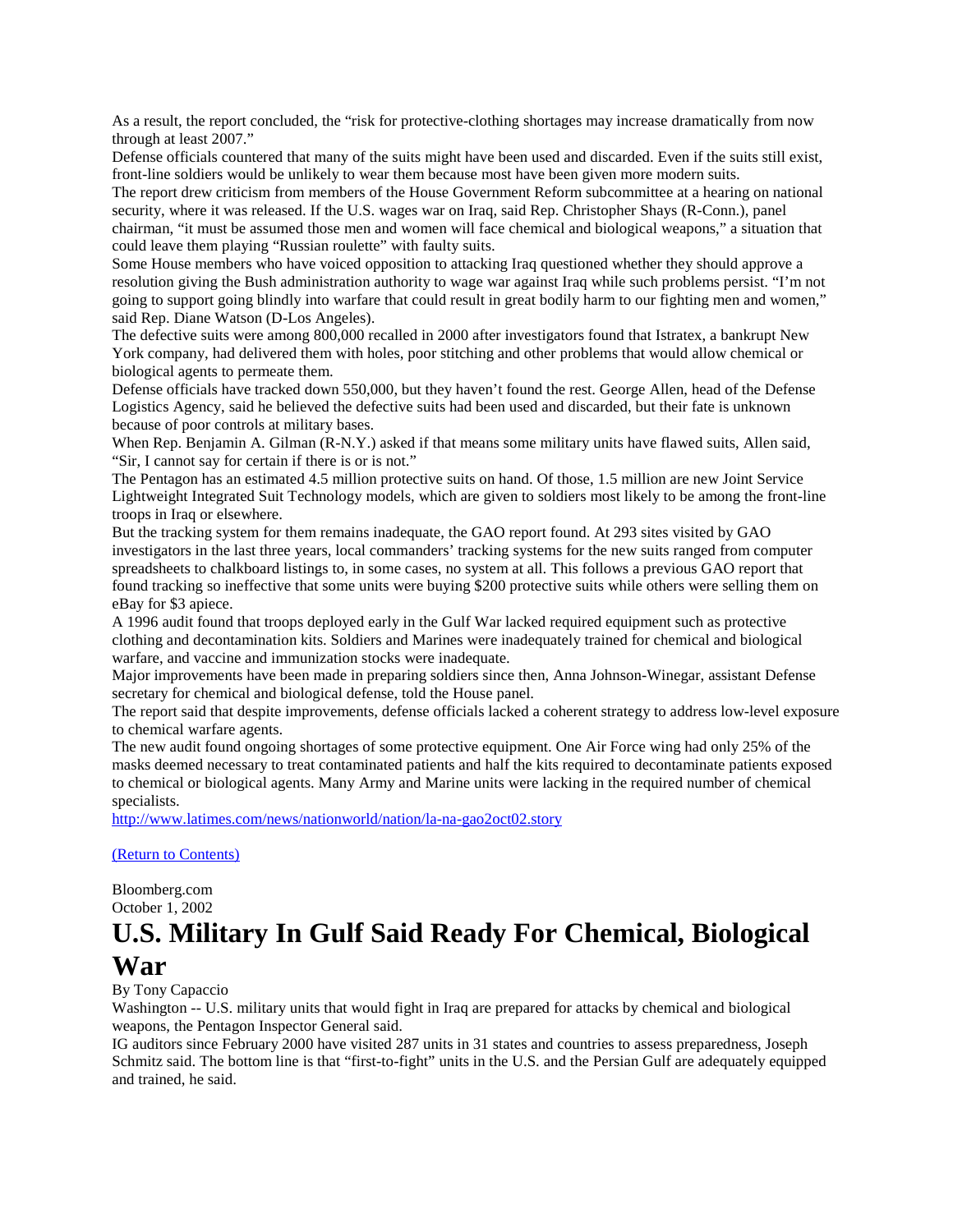"The problems that we have identified in those visits can be corrected," Schmitz said. "Some commands, such as the U.S. Naval Forces, Central Command, have established vigorous programs to protect personnel from chemical and biological weapons."

Schmitz testified at a congressional hearing on the U.S. military's readiness to fight on a contaminated battlefield. President George W. Bush is pressing Congress and the United Nations for authority to disarm Iraq by force if diplomacy fails. Iraq has chemical and biological weapons and the U.S. "must assume" they'd be used against invading troops, says Air Force General Richard Myers, chairman of the Joint Chiefs of Staff.

The U.S. last week took a major step toward war preparation when the Central Command issued a \$371,000 contract to buy 32,000 gallons for delivery by Nov. 1 of a new foam that cleans chemical and biological agents from military vehicles. The quantity is enough to clean off up to 1,300 new Army M1A2 tanks, said Kevin Irvine of EnviroFoam Technologies of Huntsville, Alabama.

The U.S. also has started vaccinating troops against anthrax, a biological agent that may be in Iraq's inventory. "I have no reason to doubt -- based on our audit reports -- the statement that we will be ready to do whatever we have to do," Schmitz said after the hearing. "The tip of the spear is ready."

#### **Doubts Raised**

Several Democrats on the House Government Reform National Security Subcommittee, including John Tierney of Massachusetts and Dennis Kucinich of Ohio, joined retiring Republican Ben Gilman of New York in grilling Pentagon officials on flaws in the military's readiness program.

They cited the IG's report that as many as 250,000 older defective protective suits remain unaccounted for in an overall inventory of four million suits. U.S. troops fighting in Iraq may be inadvertently issued the defective suits, they argued.

The inventory issue, while troubling, wouldn't affect combat inventories, George Allen, a Defense Logistics Agency official, said. The military has nearly 1.5 million pairs of new protective suits on hand that would be issued to troops deployed to the Gulf.

"Unequivocally, we could equip the forces with the newer suits and know with virtual assuredness that they are also good suits," Allen said.

#### **Praise for 5th Fleet**

Schmitz singled out for praise the commanders of the Navy's 5th Fleet in Bahrain for their attention to protection issues. The fleet is based in Manama, Bahrain and is the nerve center for U.S. naval operations in the Gulf, including the maritime interdictions to stop smuggled Iraqi oil.

Schmitz in a brief interview after the hearing also praised CENTCOM commander General Tommy Franks for his focus on improving chemical-biological weapons preparedness. CENTCOM would run any war in Iraq and Franks has been drawing up plans for a potential invasion.

"General Franks' is one command we highlight in our report as a 'stellar' exemplar of command focus and command priority on these issues," Schmitz said. "CENTCOM is obviously very crucial to what goes on in Iraq so in that sense, there's some optimism."

The IG in a classified May 30 report on CENTCOM's personnel protection inventories, inspection and training procedures, generally found improvements over earlier audits that uncovered numerous gas masks with critical defects.

"We saw improvements in the nature and the frequency of the inspections they were doing," Donald Bloomer, an IG readiness specialist, said in a brief interview. "The command emphasis is a lot greater than there used to be." The follow-up investigation was launched after a June 2000 hearing disclosed earlier classified IG reports that nearly 10,000 of 19,000 standard issue Army protective masks examined, including many in the Central Command region, had critical defects because of manufacturing or maintenance problems.

#### [\(Return to Contents\)](#page-0-0)

USA Today October 1, 2002 Pg. 4

## <span id="page-19-0"></span>**Anthrax Case Remains Frustrating Mystery**

By Toni Locy and Laura Parker, USA Today

WASHINGTON — As the hunt for the bioterrorist who sent anthrax by mail enters its second year, investigators who have logged tens of thousands of hours in their search say they are no closer to solving the case.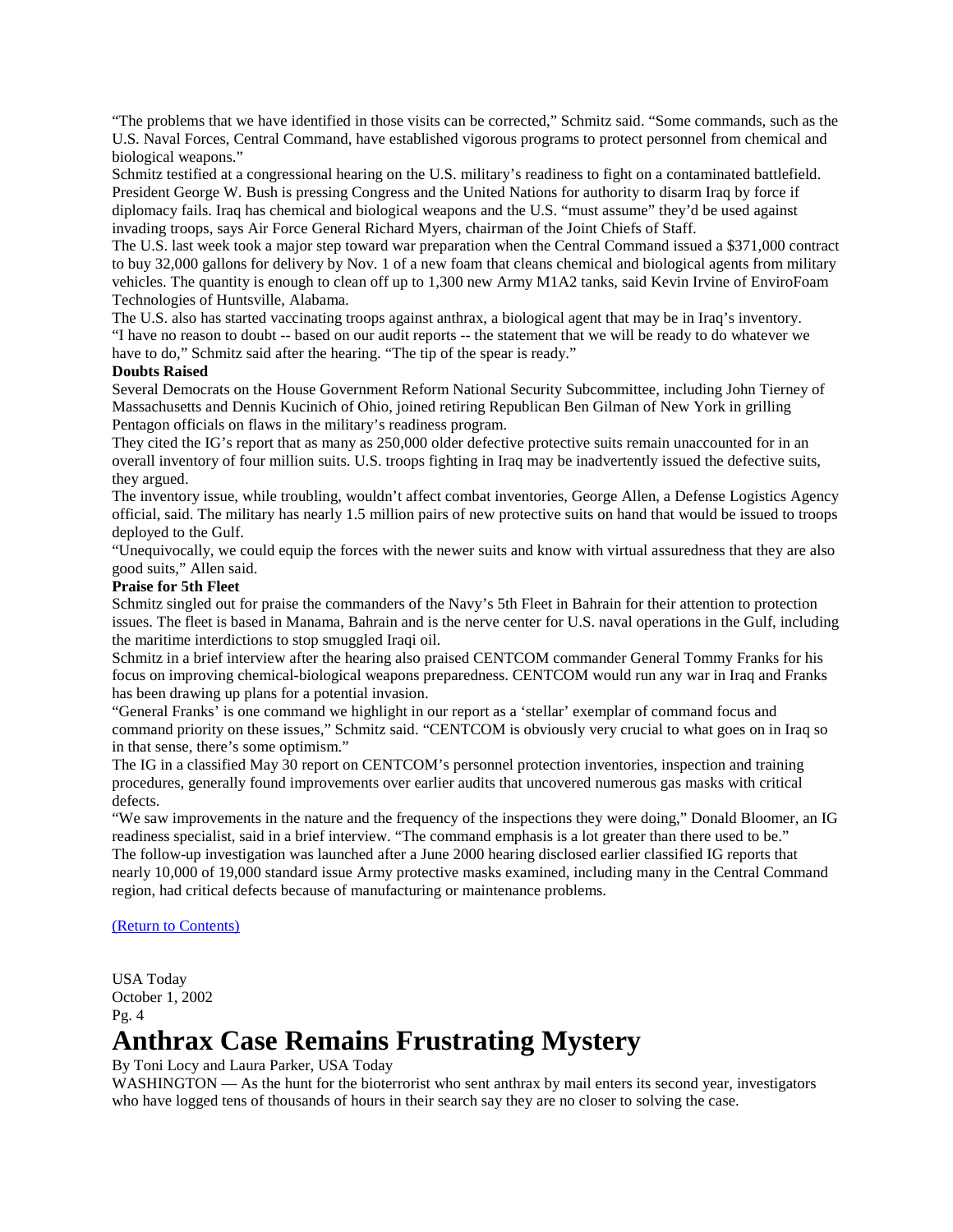FBI agents face the same mystery that unfolded before a horrified nation last fall: There are five fatalities in four states and four "weapons" — letters contaminated with anthrax that seems to have come from the same strain. But there are no links to a culprit and no motive.

"Do I think this case will be solved? Yes, I do," says Clint Van Zandt, a former FBI profiler. "I think there will be something scientific or something behaviorally that will break this case. But Ted Kaczynski took 18 years." Kaczynski, known as the Unabomber, killed three people and injured 23 with packages he sent through the mail. He was caught after his brother turned him in.

In their crash course about the science of the deadly bacteria, investigators have identified the strain. They have located a mailbox in Princeton, N.J., where they say they believe at least one of the letters was mailed. They have conducted 4,700 interviews. But they lament that they have not reached what one investigator calls "a turning point." They have been unable to link two of the victims — Kathy Nguyen, 61, a New York hospital worker and Ottilie Lundgren, 94, a Connecticut retiree — to any contaminated letters.

The investigation also has been hampered by the recovery of only minuscule amounts of anthrax spores. Investigators must balance the need to use the spores to develop forensic tests against their fears that they are destroying too much of the evidence.

The culprit is also a killer of few words. Unlike Kaczynski, who wrote letters to newspapers and a lengthy manifesto that gave himself away, the four anthrax letters were written in just 78 words.

Another letter that contaminated a Florida tabloid photo editor, the first victim, has not been recovered. So agents can only speculate about its intended recipient.

And investigators have not been able to determine why the recipients of the other four letters — the New York Post, NBC anchorman Tom Brokaw and Democratic Sens. Tom Daschle and Patrick Leahy — were chosen. Knowing why Daschle and the publisher of six supermarket tabloids were sent letters could tell investigators more about the sender. Or perhaps not.

Roscoe Howard, the U.S. attorney in Washington, whose office is coordinating the investigation, says a big break may be needed to solve a case this complex.

"You always need a break," he says. "You just do, whether it's (Lincoln assassin) John Wilkes Booth breaking his leg or Kaczynski's brother coming forward."

The investigation began when the photo editor, Bob Stevens, checked into a Florida hospital with flu-like symptoms. He died two days later, on Oct. 5.

Anthrax-contaminated letters began turning up in Manhattan, at NBC and the New York Post. Then, Daschle received his letter; it contained an especially potent and deadly dose. By late November, four other people were dead and 17 others were sick with anthrax infections.

The general lack of knowledge about anthrax hamstrung investigators at the beginning. For example, ignorance was so widespread that a lab in New York that examined anthrax in one of the letters was contaminated because of faulty procedures.

The investigation was slowed in the early stages in other ways. Agents sorted their way through more than 17,000 hoaxes and false alarms.

The FBI and the scientific community got off to a rocky start, further complicating one of the most complex investigations in the agency's history. During the early days, FBI agents who are used to dealing in absolutes had great difficulty understanding scientists who are accustomed to hypotheticals. That gap frustrated both sides, law enforcement officials say.

Distrust set in as the FBI realized that the very people it was counting on to help solve scientific mysteries microbiologists and bioterror experts — were also potential suspects.

Van Harp, agent in charge of the FBI's Washington office, wrote a letter in November to the American Society for Microbiology telling the scientists just that.

Bioweapons scientists at Dugway Proving Ground in Utah and the U.S. Army Medical Research Institute of Infectious Diseases at Fort Detrick, Md., volunteered to help educate the agents about anthrax, and then submitted voluntarily to polygraph tests to eliminate themselves as potential suspects. But some were asked to sit for hours of polygraphs, sometimes multiple times.

The FBI profile of the anthrax killer originally described an adult male with a science background who worked in a laboratory where he had access to anthrax. Profiles often change during an investigation, but the FBI refuses to discuss any revisions it may have made. Still, agents say they believe they are looking for one culprit.

There is a finite number of people with the expertise to have produced the finely ground anthrax spores found in the letters. Agents have reduced that number to about 30 to 40 scientists.

"We are learning things every day — about spores, about what constitutes a crime scene, about who could do these things," Howard says.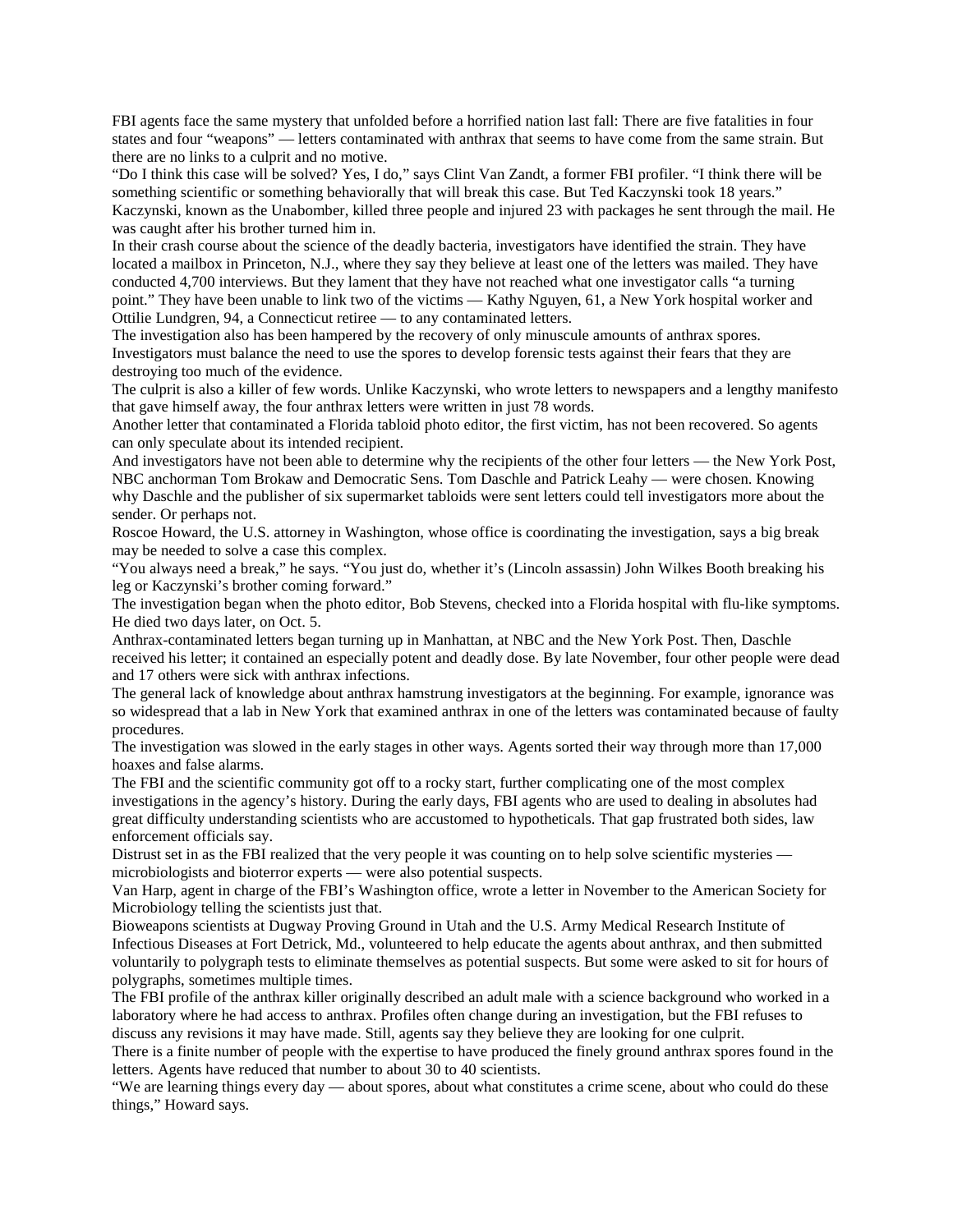Over the summer, investigators honed in on Steven Hatfill, 48, a former Army scientist who taught police and paramedics how to respond to bioterrorism. He was among those who had voluntarily submitted to polygraph testing.

In June and again in August, the FBI searched his apartment in Fort Detrick. Word leaked to the news media, and the search was conducted with news helicopters hovering. The episode infuriated Hatfill, who has denied any involvement.

Attorney General John Ashcroft stopped short of naming Hatfill a suspect. He describes Hatfill as a "person of interest." It's a term that is unfamiliar to veteran FBI agents and one that does not appear in the U.S. Attorneys Manual, the federal prosecutors' handbook.

Law enforcement officials say the focus on Hatfill has left the false impression that the investigation is narrowing. But, the officials say, FBI agents are almost fearful of ignoring any lead or crossing anyone off their list. As a result of the attention, Hatfill was fired from Louisiana State University.

For the FBI, the anthrax attacks — more than the Sept. 11 terrorist attacks — have forced the agency to re-examine the way it approaches murder investigations. The basics no longer apply. Where exactly was the crime scene — the victims' homes, the postal facilities that handled the anthrax letters, the tabloid headquarters in Florida, the Capitol? Since the attacks, investigators have returned to all of the sites repeatedly.

"It's a complex crime, one that just needs time and patience to solve," Howard says.

[http://www.usatoday.com/news/nation/2002-09-30-anthrax-usat\\_x.htm](http://www.usatoday.com/news/nation/2002-09-30-anthrax-usat_x.htm)

[\(Return to Contents\)](#page-0-0)

USA Today October 1, 2002 Pg. 4

### <span id="page-21-0"></span>**Survivors Still Wrestle With Pain, Fatigue And Shortness Of Breath**

By Laura Parker, USA Today

Ernesto Blanco, who ran the mailroom for six Florida tabloid newspapers, was the second man to get anthrax in last fall's attack. The first, photo editor Bob Stevens, died. Conventional wisdom then held that inhalation anthrax was almost always fatal and that Blanco would die, too.

But Blanco, who is now 74, beat the odds and is back at work. "He's really doing great," says Blanco's granddaughter, Veronica Carner.

David Hose, 60, a State Department mail sorter who also was infected with inhalation anthrax, doesn't feel so lucky. He suffers chronic fatigue, memory loss, high blood pressure, shortness of breath and pain.

"I figure we were all pretty strong and healthy before, or we'd all be dead," he says. "Now, I am not working. I can't do a lot of heavy lifting. I can't walk very far without getting out of breath. I am limited that way."

In all, 18 people survived the bioterrorism attack that killed five people a year ago. Six of the survivors lived through inhalation anthrax.

Initially, all of the survivors were expected to make a full recovery after treatment with powerful antibiotics. But with few exceptions, such as Blanco, many of them are still sick.

They suffer from a laundry list of symptoms that have left many of them debilitated, depressed and unable to work. Memory loss is a prominent symptom, as is anxiety, pain and fatigue.

Doctors are baffled. For starters, there is little medical research to draw on because so few people in the past survived anthrax. So it became all but impossible to predict long-term effects. It is also difficult to distinguish which of the symptoms, such as fatigue, are linked to anthrax instead of another condition, such as stress.

Riddles come up nearly every week. Hose, for example, has developed asthma for the first time in his life. No one can tell him why.

A month ago, his blood pressure shot up, he had chest pains and he was so badly out of breath that his doctor insisted he go to a hospital emergency room. Four hours and an electrocardiogram later, Hose was no closer to an answer. He is very discouraged that the cause could not be diagnosed.

"I decided from then on if I kept having pains, I would just work my way through them," he says. "I don't know what causes them, and they don't either, evidently."

Like Hose, Leroy Richmond, 57, suffers memory loss and fatigue. A mail handler at Washington's Brentwood mail processing center, he was hospitalized for 27 days last fall and nearly died.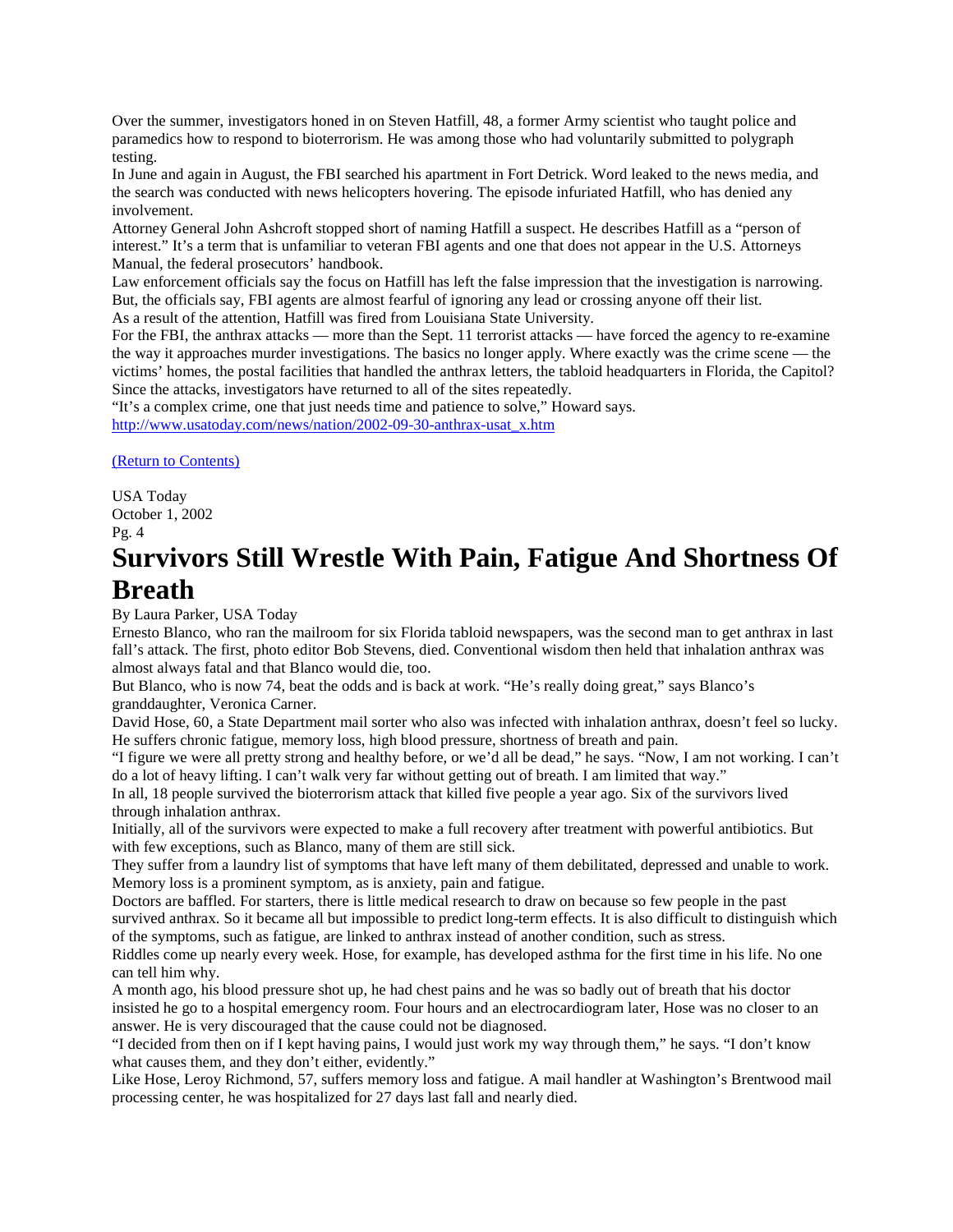He also began to experience panic attacks for no logical reason. "There was a time when the least little thing became a monumental event," he says. He has been prescribed an antidepressant to help curb the attacks. He says he is not angry that he became one of the victims of the anthrax attack. But he worries that because the attack wasn't as visual as the one on the World Trade Center that the public will become complacent about bioterrorism.

"The possibility of this happening again looms, and it's not remote that it may happen again," he says. The survivors are of great interest to researchers at the National Institutes of Health in Bethesda, Md. They want to study the group, especially the six who survived inhalation anthrax, to discover the long-term effects of the infection.

"It's an incredibly unique situation," says Cliff Lane, clinical director of the National Institute of Allergy and Infectious Diseases at NIH. "In the past, most patients died. You didn't have post-inhalation survivors. It's very difficult to know what one might find, which is what makes it important research."

*Contributing: Deborah Sharp*

[http://www.usatoday.com/news/nation/2002-09-30-victims-usat\\_x.htm](http://www.usatoday.com/news/nation/2002-09-30-victims-usat_x.htm)

[\(Return to Contents\)](#page-0-0)

Insight Magazine October 15, 2002

### <span id="page-22-0"></span>**How Saddam Got Weapons Of Mass Destruction**

By Kenneth R. Timmerman

Recent intelligence information revealing dramatic progress in Iraq's nuclear-weapons program has given a new urgency to U.S. and British efforts to build international support for war with Iraq, according to Iraqi opposition leaders interviewed by Insight in London.

The information, from recent defectors and other sources working with the broad-based Iraqi National Congress (INC), indicates that Baghdad has made "a recent breakthrough" in production of the fissile material needed to produce the bomb. It was buttressed on Sept. 24 when the British government released an "unprecedented" white paper based in part on classified intelligence information on Iraq's weapons of mass destruction programs. As U.N. inspectors ultimately discovered after several years of investigations in Iraq, the lack of nuclear-weapons materials was the only obstacle that blocked Iraq from joining the nuclear club before the Persian Gulf War in 1991. It remains so today.

The warnings from the opposition INC coincide with new assessments of Iraqi weapons programs from independent think tanks. "If Iraq were to acquire material from another country, it is possible that it could assemble a nuclear weapon in months," the Carnegie Endowment in Washington concluded in a recent report.

Former Clinton national-security official Gary Samore is more circumspect in a just completed "net assessment" of Iraq's weapons programs for the International Institute for Strategic Affairs in London. While he agrees that Iraq rapidly could assemble a weapon with fissile material from abroad, he doubts Iraq can produce special nuclear material on its own. "That will take much longer, with a relatively higher risk of detection than for chemical- or biological-weapons production," he tells Insight.

But the think tanks also admit that they are just guessing. For the last four years there have been no international weapons inspectors in Baghdad. The only hard information on Iraqi weapons programs has come from Iraqi defectors and from U.S. national-technical means, including spy satellites and overflights of Iraq by combat air patrols. The U.S. intelligence community has all but admitted publicly that it has no human sources in Iraq. "We know that Saddam Hussein pursued weapons of mass murder even when inspectors were in the country,"

President George W. Bush reminded the United Nations on Sept. 12. "Are we to assume that he stopped when they left?" To credit this regime's good faith is "to bet the lives of millions and the peace of the world in a reckless gamble."

A former senior Iraqi intelligence officer tells Insight that information obtained by the INC during the last few months indicates "Iraq has made significant progress recently in uranium enrichment." That conclusion is based on Iraqi purchases of specialized magnets from Germany and aluminum tubes for enrichment centrifuges from South Africa, as well as firsthand reports from defectors and sources in place who have visited new clandestine nuclearand biological-weapons production sites during the last 18 months.

Among those clandestine sites are several new uranium-enrichment plants, INC says. "Iraq is no longer using large, easy-to-spot facilities, but small-scale production plants that fit in small areas," a senior INC official says.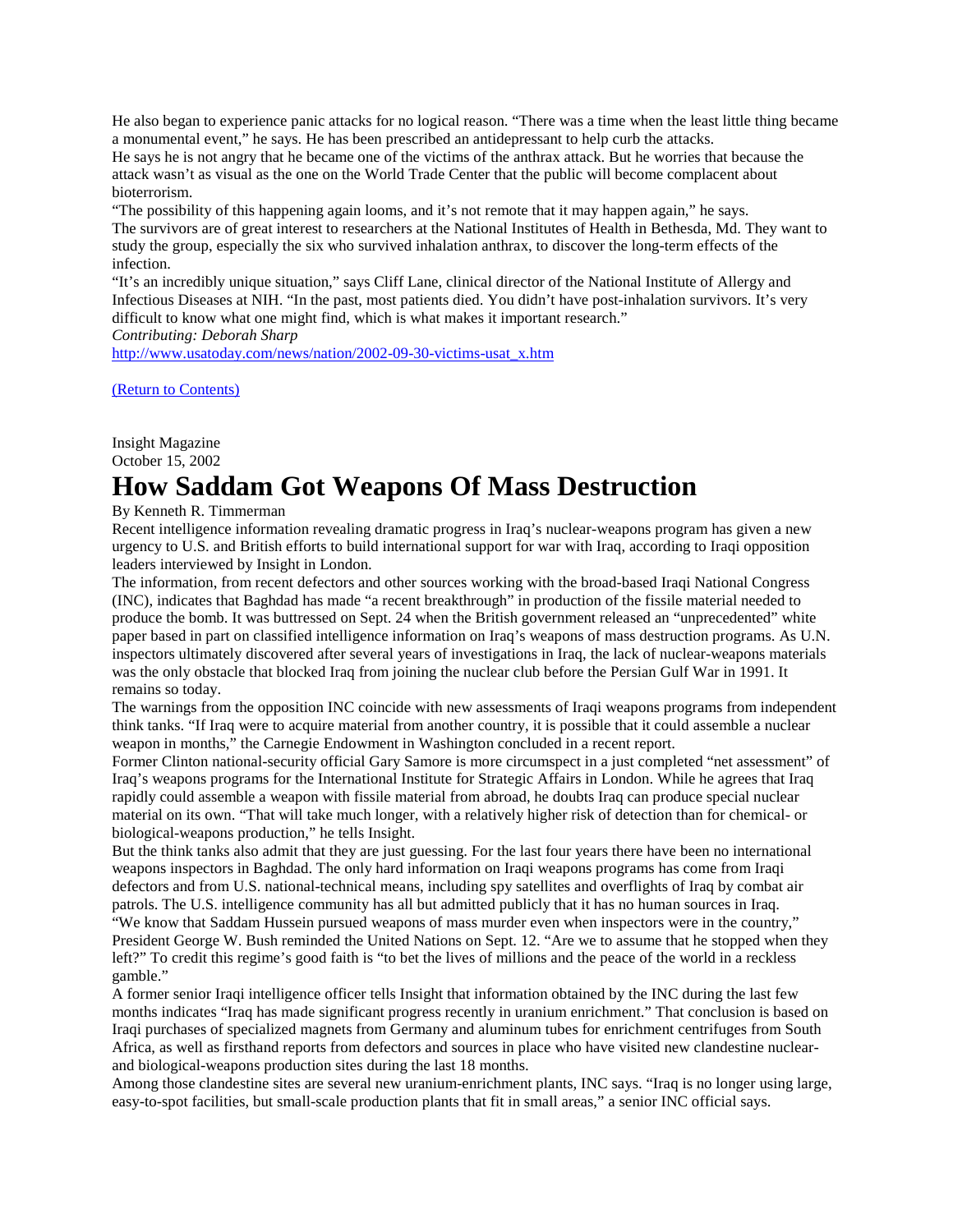According to Insight sources, Iraqi engineers are miniaturizing the bomb design to make it fit onto a missile, using modeling software and fast new computers recently imported through Dubai, and actively enriching uranium using centrifuges and gaseous-diffusion membranes.

"Yes, there is a new urgency," says Ahmed Chalabi, a member of the six-man INC leadership committee in London. "We see an acceleration of these programs that shows Saddam is hell-bent on acquiring fissile material not just to build one bomb, but to have a stockpile of weapons," he tells Insight.

The Iraqi regime is turning increasingly to South Africa to procure nuclear materials and forbidden equipment needed for its weapons programs, INC sources tell Insight. A top Iraqi intelligence official, Nadhim Jabouri, has been dispatched to the Iraqi embassy in Johannesburg to handle contacts with South African nuclear engineers. He also is in touch with Armscor, the state armaments directorate (also known as Denel), which supplied Iraq with advanced 155 mm howitzers during the Iran-Iraq war.

To grease the skids and arrange travel documents, Iraqi procurement agents operating in Amman, Jordan, go through the first secretary of the South African embassy, Shoeman du Plessis. The willingness of the South African government to sell nuclear material and weapons to Iraq, and their fear of getting caught, could explain the virulent outburst by former South African president Nelson Mandela, who told Newsweek recently that the U.S. — not Saddam Hussein — presents "a threat to world peace."

The credibility of the INC information was given a new boost in a White House report issued to buttress the president's U.N. speech. The section on Iraqi weapons programs began by citing Adnan Saeed al-Haideri, an Iraqi specialist who visited scores of clandestine weapons sites before defecting to the INC in November 2001. Al-Haideri had become Iraq's top authority in specialized epoxies used to seal minute cracks in concrete structures and clean rooms to prevent leaks that could give away their location. His skills made him an essential partner of Iraq's Special Security Organization, which used him to hide mini-production labs and storage facilities in private houses and other sites across Iraq.

When the CIA debriefed him in December 2001, al-Haideri identified 300 separate clandestine sites used by Iraq to hide biological and chemical weapons and nuclear materials. Some of the equipment was hidden in lead containers stored in fake wells lined with concrete. Al-Haideri said he was called in to seal cracks in the concrete because the Iraqis feared U.S. surveillance satellites would pick up the slightest radioactive emissions.

Al-Haideri's access to Iraq's best-kept secrets provided the United States with a "motherlode of intelligence," one source familiar with his debriefing tells Insight. Iraq is so worried about what he told the CIA that a senior official took reporters in early August to a Baghdad site he claimed al-Haideri had identified as a biological-weapons production plant. Instead, the official claimed, it was a "livestock vaccination laboratory." Reporters were shown abandoned monitoring cameras installed by the United Nations. Dust-covered equipment and bottles littered the floor. Pointing to this "evidence," their Iraqi escort claimed that al-Haideri "is lying to the CIA" and was "motivated by our enemies."

Early this spring, intelligence analysts in Washington monitoring the progress of Iraq's nuclear-weapons programs were stunned when they discovered plans by a known Iraqi procurement front, al-Wasel & Babel, to purchase large quantities of special aluminum tubes for uranium-enrichment centrifuges. The procurement had been spread over a 14-month period, beginning in mid-2001.

The involvement of al-Wasel & Babel set off alarm bells. "This is a known front for the Iraqi intelligence services and their parallel procurement network controlled by Saddam Hussein's son Qusay," the former intelligence officer says. Some shipments quietly were intercepted en route to Iraq, but a large number of the tubes slipped through, according to intelligence sources. Using these special aluminum tubes, Iraq now is believed to be operating a miniature uranium-enrichment "cascade" at a clandestine location, hermetically sealed to prevent telltale emissions. Al-Wasel & Babel is a joint venture between the Lootah group in Dubai and the Rawame family, an Iraqi clan with close ties to Saddam Hussein, that operates primarily out of Jordan. Their agent in Baghdad, Jamil al Hajaj, handdelivers tasking messages from the regime to procurement agents operating outside of Iraq. Al-Wasel & Babel previously has been identified by U.S. intelligence as a conduit for clandestine purchases of Japanese fiber-optic cable through China. When Insight called the group's commercial manager in the city of Dubai in the United Arab Emirates, a Pakistani named Sabr Montaz al-Qoreishi, we were told that al-Hajaj was arriving from Baghdad on Sept. 14.

Al Wasel & Babel is registered with the United Nations as a legitimate partner in oil-for-food deals and reportedly has handled close to \$900 million of Iraqi government contracts. Money from Iraq's blocked account with the Banque Nationale de Paris (BNP) is routed to al-Wasel's account (No. 104 481 4976) at the al-Riggah branch of the Abu Dhabi Commercial Bank in Dubai, contractual documents obtained by Insight show.

The former intelligence officer, who now works with the INC, provided details of the dual networks Iraq has set up to get around the U.N. trade restrictions. For five years he personally ran a procurement network based in Dubai for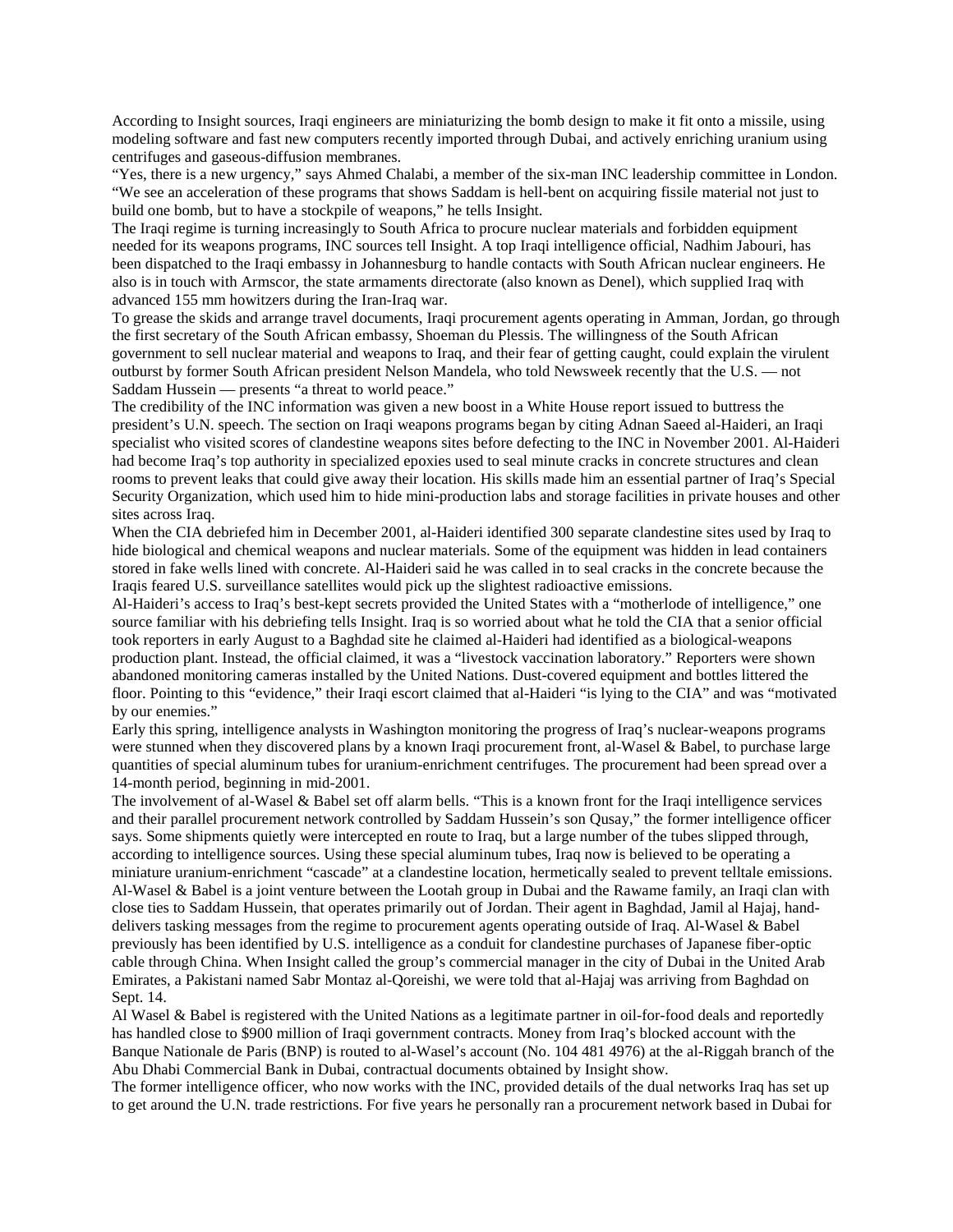the Special Security Organization, the elite of Saddam's vast intelligence apparatus in charge of overseas procurement and with hiding key equipment and material for Saddam's weapons programs. He was arrested by the regime in 1998, viciously tortured, then given an injection and dumped on the street. Bleeding from his nose, mouth and stomach, he managed to escape to Northern Iraq and ultimately to Turkey, where human-rights workers treated him successfully for thallium poisoning, a favorite method of the regime for executing its enemies.

Saddam's thuggish older son, Uday, controls the first network. Its primary purpose is to flood the U.N. sanctions committee with export requests to trigger the release of funds from the escrow account with the BNP in New York City where since 1991 the proceeds from Iraq's oil revenues have been deposited. In some cases, the former officer said, Uday uses cutouts and middlemen to sign fictitious contracts with European companies for goods such as food and medicine that routinely are approved by the United Nations. "Once the contracts are approved, the money is released from the escrow account," he says. "Iraq then pays the company up to 40 percent for the paperwork, and lets them keep the goods. Saddam desperately needs the 60 percent in cash for forbidden goods and could care less about food or medicine."

French exporters, interviewed by Insight, explained yet another finesse of Saddam's commercial network. They said they had been approached by an Iraqi front company known as ALIA, based in the Garden district of Amman, Jordan. "Uday uses ALIA to squeeze a 10 percent commission from exporters that gets kicked back to the regime," an exporter tells Insight. Large companies such as Renault Vehicules Industriels, Schneider Electric SA and Dow Agrosciences have used ALIA to sell several hundred million dollars worth of U.N.-approved goods to Iraq, according to export documents obtained by Insight. The Iraqi purchases included off-road vehicles, large quantities of specialized pumps and chillers that could be used for uranium enrichment, 2,000-liter and 5,000-liter reactor vessels needed to produce chemical weapons and chemicals for pesticides. All ostensibly were sold for civilian purposes and approved by the U.N. sanctions committee in New York.

In France, ALIA also is known as SOFRAG ALIA Development France, according to the documents. It applied to the United Nations for permission to export \$1 million worth of oil-well logging equipment to Iraq under an approved program to rebuild Iraqi oil fields. Such equipment is particularly sensitive because it includes neutron generators which U.N. weapons inspectors discovered were key components in the crude gun-implosion nuclear device Iraq had designed and tested before the 1991 gulf war.

The availability of dual-use equipment such as neutron generators provides an additional sense of urgency to the United States and Britain in making the case for war against Iraq. This is how Saddam Hussein built his war machine in the 1980s and early 1990s, arms experts and analysts who track the arms industries in developing countries agree. And yet, instead of tightening export controls on such sales, the United Nations dramatically loosened them in May after intense lobbying from France, Germany, China and Russia convinced the State Department to go along.

"Before the new rules," one French exporter of agricultural equipment tells Insight, "it took us anywhere between 12 and 18 months to get a contract approved by the U.N. sanctions committee. Now they are required to give us an answer within 10 days, and failure to reply means the contract is automatically approved."

Particularly worrying is the loosening of restrictions on high-tech equipment. Goods now available for export to Iraq under U.N. Security Council Resolution 1409, which was adopted in May, include a broad range of equipment with clear military applications — from agricultural sprayers that can be used to disperse biological weapons, to fiber optics and telecommunications hardware that have been used by the Iraqi military to improve and harden its integrated air-defense network.

Until recently, state-owned Chinese companies were the main suppliers of fiber-optics gear to Baghdad [see "Rogues Lending Hand to Saddam," Feb. 18]. But new documents obtained by Insight show that Europe's premier technology giants now are getting into the act. Siemens of Germany and Alcatel of France have racked up sales worth several hundred million dollars that recently were approved by the U.N. sanctions committee, directly and through overseas subsidiaries. Both companies were partners of Iraq's Ministry of Industry and Military Industrialization before the 1991 gulf war. Their return to Iraq, albeit under the auspices of providing civilian telecommunications equipment, gives Baghdad access to the most advanced technology currently available in the West.

Now, Saddam has agreed to the return of U.N. arms inspectors, but it will take them months to develop the cadres and tradecraft to counter Iraqi deception, Samore believes. Chief arms inspector Hans Blix "is operating with a skeletal staff because he has insisted that experts who come to work for him quit their government jobs to reassure Iraq that they won't engage in intelligence collection." In his previous role as head of the International Atomic Energy Agency, Blix regularly certified that Iraq was engaged in purely civilian nuclear research, thus allowing Saddam to import massive amounts of nuclear technology, which was used to develop nuclear weapons.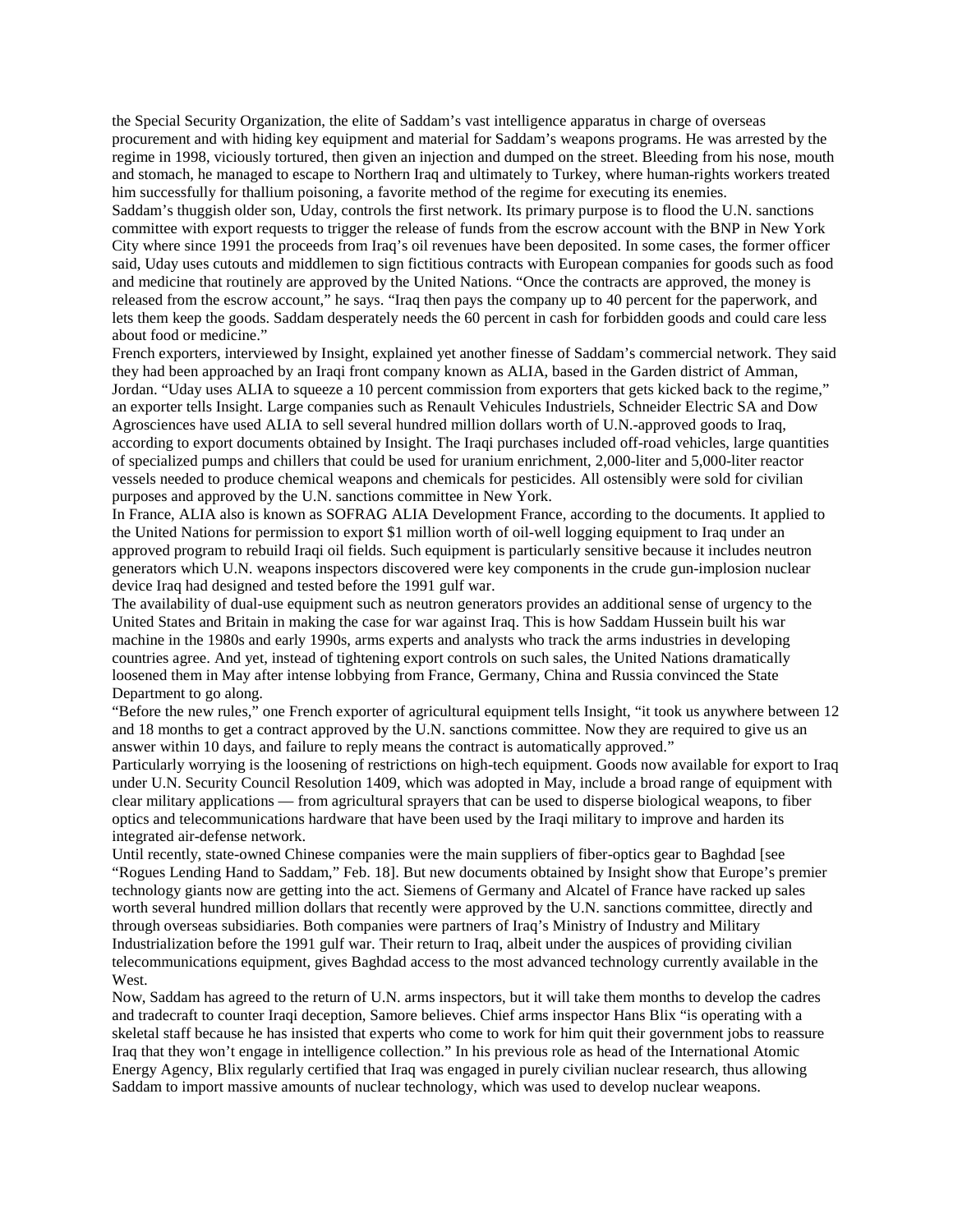But the U.N. sanctions have become irrelevant for another reason. Since 1999 there has been no monitoring of trade across the international land borders with Iraq. "King Abdallah [of Jordan] threw Lloyds of London out of the port of Aqaba, where they were supposed to monitor Iraqi imports," the former Iraqi intelligence officer says. "There are regular convoys of trucks to Baghdad from Jordan, and now a direct rail link from Syria carrying military spare parts and production gear, including equipment needed in Iraq's nuclear-weapons plants."

In June, Iraq brought in by rail from the Syrian port of Tartous a shipment of 60 military jet engines to upgrade aging MiG-21 fighters, the source says. More recently, Iraq purchased four Kolchuga air-defense missile batteries from Ukraine and brought them in through Syria. In exchange for its aid, Iraq is supplying Syria with 250,000 barrels of oil per day through the reopened Banias pipeline. Syria uses the Iraqi oil for its domestic consumption, freeing up oil for its own small-scale production to earn hard currency on the export market.

In Europe, meanwhile, reaction to Bush's U.N. speech was mixed, with many editorialists claiming the president had "not made the case" for war with Iraq. But, behind the scenes, well-informed sources tell Insight that the fix is in, the result of intensive backroom bargaining during the last six months by administration envoys. One wellinformed businessman close to French President Jacques Chirac believes that the French rejection of the U.S.-U.K. war plans is just for show. "What Chirac is really afraid of is losing face," the businessman tells Insight. "Chirac fears that the Franco-German alliance in Europe is being outmaneuvered by Britain and its new allies, Italy and Spain. When push comes to shove, he will sacrifice the French companies now doing business in Iraq and throw in his lot with the United States."

Samore has made four trips to Moscow in recent months and believes that securing Russian acquiescence will be the most difficult. "[Russian President Vladimir] Putin is probably inclined to go along with Bush at the U.N.," Samore believes. "But people in the Russian security and foreign-policy establishment are resentful of the concessions he's already made to Washington, and don't want to lend legitimacy to a U.S. effort to install a pro-U.S. government in Baghdad. It could get ugly."

Iraqi opposition leaders, who also have had quiet discussions with top Russian officials in recent months, believe Moscow's main concern is getting some return on the \$15 billion Iraq owes the former Soviet Union for arms purchases and industrial assistance in the 1980s. "I think the Russians are straightforward and keep their word," said one opposition source. "We don't expect any problem with them."

#### **\$20 Billion in Cash Transfers**

The just-released British intelligence assessment of Saddam Hussein's weapons programs (which is available at the prime minister's Website [\(www.official-documents.co.uk/document/reps/iraq/contents.htm\)](http://www.official-documents.co.uk/document/reps/iraq/contents.htm) highlights Iraq's recent procurement successes. In addition to seeking "the supply of significant quantities of uranium from Africa," intelligence shows a pattern on Iraqi purchases of high-tech gear specially adapted for a revived nuclear-weapons program which the sanctions were unable to stop. According to British intelligence, these purchases include: \*vacuum pumps that "could be used … in a gas-centrifuge cascade needed to enrich uranium";

\*"an entire magnet-production line … for use in the motors and top bearings of gas centrifuges";

\*anhydrous hydrogen fluoride and fluoride gas, both of which are required for "converting uranium into uranium hexafluoride for use in gas-centrifuge cascades";

\*a large filament-winding machine "which could be used to manufacture carbon-fiber gas-centrifuge rotors," and a large balancing machine needed for the "initial centrifuge-balancing work";

\*"repeated attempts covertly to acquire a very large quantity (60,000 or more) of specialized aluminum tubes" of the specification needed for gas centrifuges to enrich uranium.

Added to this, the British report says intelligence "has confirmed that Iraq wants to extend the range of its missile systems to more than 1,000 kilometers (620 miles), enabling it to threaten other regional neighbors," and can now produce biological-warfare agents using "mobile laboratories."

In presenting the Joint Intelligence Committee assessment — the first of its kind to be released to the public — Prime Minister Tony Blair emphasized that "Iraq is preparing plans to conceal evidence of these weapons, including documents, from renewed inspections," explaining the cynicism with which Saddam's promises to allow U.N. weapons inspectors back into Iraq has been greeted in Washington and London.

#### **Saddam Hussein's European Helpers**

Agco SA (France) — farm equipment (\$24.5 million)

Alcatel CIT (France) — telecommunications equipment (\$37.4 million)

ALLDOS Technique de Dosage (France) — specialized pumps (\$1.6 million)

BWT France SA (France) — U.V. disinfection equipment (\$5.5 million)

Envirotech Pump Systems (France) — Specialized pumps and spare parts (\$25 million)

Hexacorp (France) — water chillers (\$2.9 million)

Irrifrance (France) — agricultural sprayers, large reactor vessels (\$8.3 million)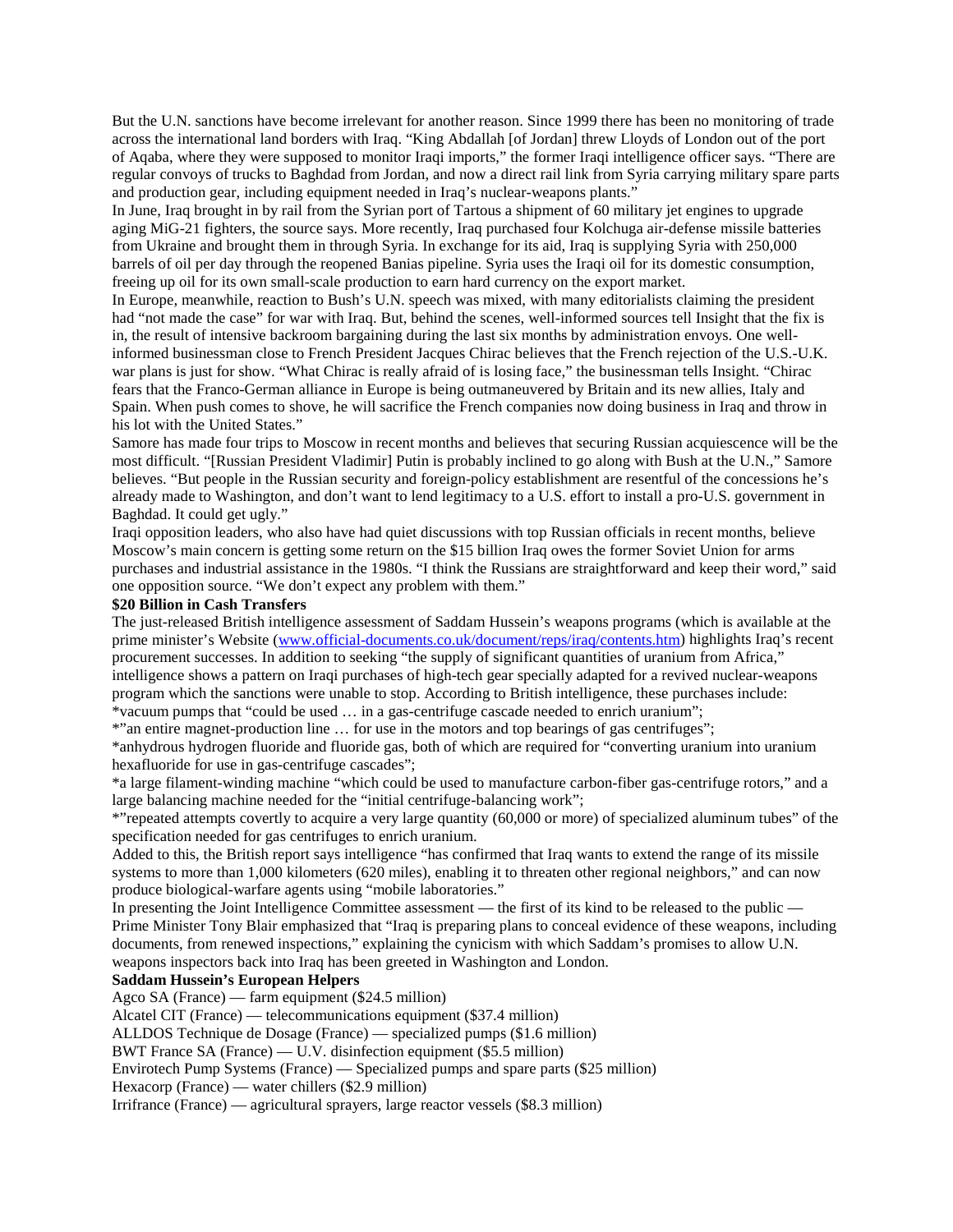Levant Overseas Development Ltd. (France) — insecticide, chemicals, unidentified spare parts (11 contracts, \$9.5 million) Liebherr (Germany) — excavators, mobile cranes (\$14 million) Pompes-Salmson (France) — specialized pumps (\$1.7 million) Potain SA (France) — tower cranes (\$6.5 million) Renault Vehicules Industriels (France) — heavy trucks, transporters (\$25.5 million) Schneider Electric (France) — controllers (\$3 million) Sofrag Alia Development (France) — well-logging units (\$1 million) Siemens SAS (France) — pumps, spares, telecommunications gear (\$4.92 million) Siemens Medical (Germany) — medical equipment, linear accelerators (\$12.7 million) Siemens AG (Germany) — power-generating equipment (\$171 million) Siemens Information (Italy) —microwave links (\$3.1 million) Siemens Sanayi vfe Ticaret (Turkey) — Telecommunications and power-generation equipment (\$58.5 million) *Source: U.N. sanctions committee Kenneth R. Timmerman is a senior writer for Insight magazine.* <http://www.insightmag.com/news/284402.html>

[\(Return to Contents\)](#page-0-0)

Washington Times October 3, 2002 Pg. 15

## <span id="page-26-0"></span>**Talks Focus On Weapons, Technology**

By Nicholas Kralev, The Washington Times

The first U.S. official to visit North Korea in two years arrives today in Pyongyang to discuss nuclear weapons, missile technology and conventional forces even as key Republican senators are calling for a suspension of support for the two nuclear reactors under construction for the benefit of Pyongyang.

A parallel objective of the visit by James Kelly, assistant secretary of state for East Asia and Pacific affairs, is to gauge the reclusive state's willingness to deal with the United States.

In a letter to Mr. Bush dated Sept. 26, the senators said building the reactors should be conditional on the North's granting U.N. weapons inspectors full access to all of its suspected nuclear sites.

The letter was signed by Senate Minority Leader Trent Lott, Mississippi Republican, and Republican Sens. Jesse Helms of North Carolina, Jon Kyl of Arizona, Robert C. Smith of New Hampshire and Mike DeWine of Ohio.

The five senators said they "have been skeptical" of the framework since the beginning and "feared it would allow Pyongyang to work clandestinely on its nuclear weapons program at the same time it receives tangible benefits from the agreement."

They also cited a National Intelligence Council report saying that North Korea has already produced "one, possibly two, nuclear weapons."

The administration yesterday tried to lower expectations for Mr. Kelly's visit, although it said it was hoping for a "useful and productive" trip.

"We are not expecting him to come back with an agreement in his pocket, but at the same time we wouldn't have sent him if we didn't think that there is some value in the trip," a State Department official said.

The administration was reluctant to disclose Mr. Kelly's schedule and agenda even in basic details, saying that the officials he would meet and the specific topics he would discuss would not be clear until the last moment because of North Korea's infamous unpredictability.

The State Department said, however, that security issues — such as Pyongyang's frozen nuclear program, its production and exports of missile technology and its huge conventional force — are Washington's top priorities in any meetings with the North Koreans.

Mr. Kelly's visit was supposed to take place earlier this year, but was postponed because of objection by hard-liners in the administration and a fatal naval clash in the Yellow Sea between vessels from North and South Korea in June, for which Pyongyang later issued a rare apology.

The eight-member U.S. delegation was in Seoul yesterday for meetings with South Korean Foreign Minister Choi Sung-hong, two top national security advisers to President Kim Dae-jung, Yim Sung-joon and Lim Dong-won, and other officials.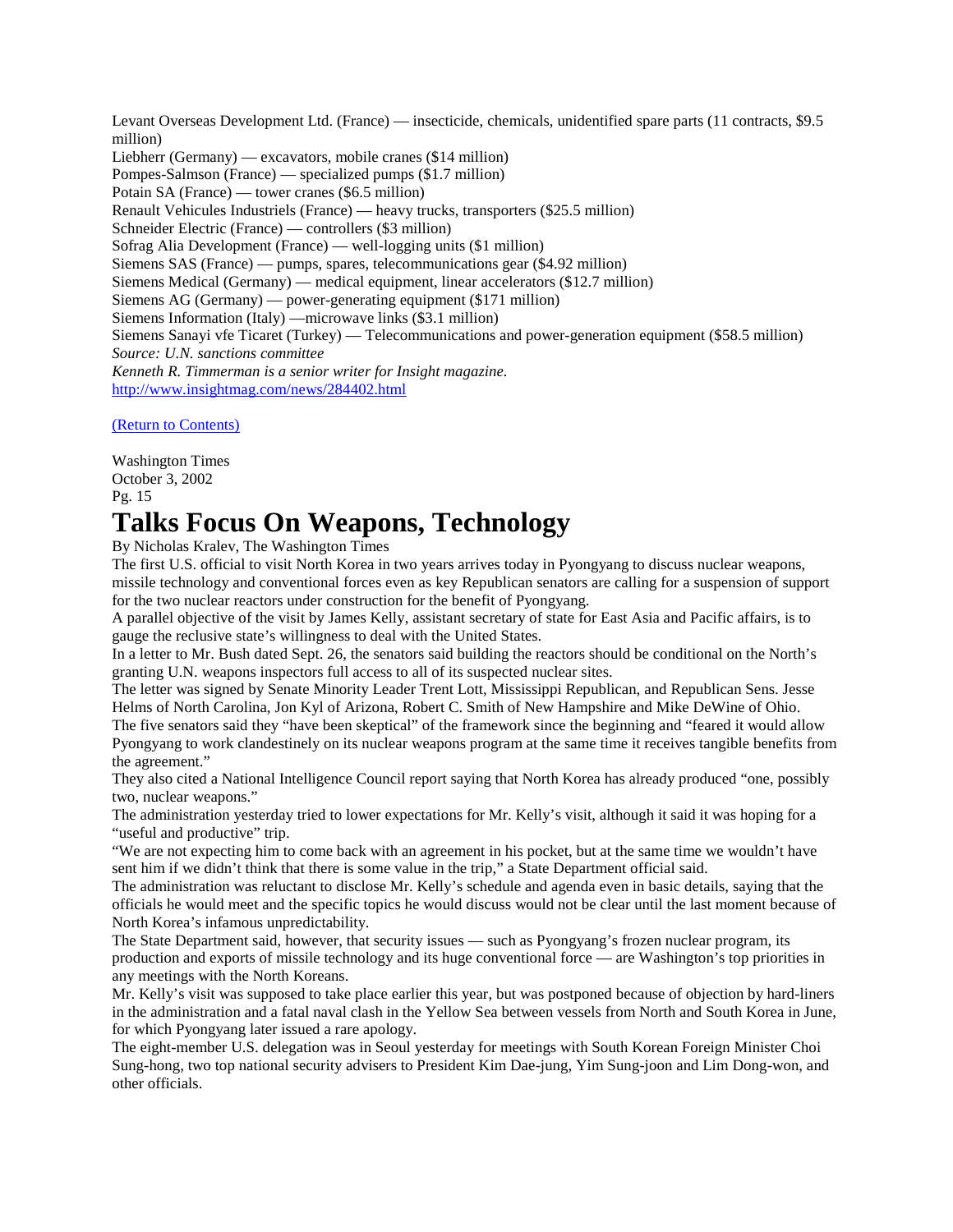"We hope special envoy Kelly's visit to North Korea will serve as a launching pad for improving ties between the North and the United States," said Park Sun-Sook, a spokeswoman for Mr. Kim. "We also hope the visit will produce best results to help bring about peace and stability to the Korean Peninsula."

Secretary of State Madeleine K. Albright traveled to Pyongyang in October 2000 for talks with President Kim Jongil.

She won a pledge from the North's leader to stop making missiles if the United States would find rockets to launch its satellites into outer space.

In the final months of the Clinton administration, officials sought to cement such a deal and have President Clinton travel to Pyongyang for a summit.

The effort proved unsuccessful, and Mr. Bush rejected negotiations shortly after coming to office and ordering a review of U.S. policy toward North Korea.

After talks in North Korea, Mr. Kelly plans to fly back to Seoul and then to Tokyo to brief officials on his discussions.

Mr. Kelly will be traveling as a special envoy of Mr. Bush, who in January branded the North, along with Iran and Iraq, as part of "an axis of evil" with intentions to develop weapons of mass destruction.

The State Department said last week that Mr. Kelly's agenda would include North Korea's missile proliferation, the nuclear program that it suspended in a 1994 deal with Washington, its heavy deployment of conventional weapons and troops along the border with South Korea, and human rights issues.

The United States keeps about 37,000 troops in South Korea as a deterrent against the North.

North Korean First Vice Foreign Minister Kang Sok-ju is expected to take part in the negotiations in Pyongyang. The North revived stalled reconciliation with South Korea in August and hosted an unprecedented visit by Japanese Prime Minister Junichiro Koizumi on Sept. 17.

<http://www.washtimes.com/world/20021003-22388908.htm>

[\(Return to Contents\)](#page-0-0)

Washington Post October 3, 2002 Pg. 17 **EPA Drops Chemical Security Effort** 

# <span id="page-27-0"></span>*Agency Lacks Power to Impose Anti-Terror Standards, Lawyers Decide*

By A Washington Post Staff Writer

The Bush administration has abandoned efforts to impose tough new security regulations on the chemical industry to protect against possible terrorist attacks, following months of intense internal fighting within the administration and resistance from the industry.

The decision marks a victory for major chemical manufacturers who have argued they can improve security without regulatory intervention.

Environmental Protection Agency Administrator Christine Todd Whitman, who confirmed the decision yesterday, said the administration now intends to support bipartisan legislation to address continuing security problems in the industry -- possibly a plan being drafted by Sen. James M. Inhofe (R-Okla.) that would give chief oversight responsibility to a new Department of Homeland Security.

But administration officials have scrapped efforts to give the EPA tough new regulatory authority under the Clean Air Act to force chemical plants to identify and rectify serious security problems in producing and storing hazardous materials.

"It's a question of which [approach] is more effective," Whitman said at a news conference yesterday, announcing new EPA homeland security strategies. While Whitman and Tom Ridge, the White House homeland security director, had strongly favored the regulatory approach to speed up the process, lawyers in other agencies prevailed in arguing that the EPA lacked the legal authority and would be "pushing the envelope," Whitman said.

She said there is still time this year for Congress to pass legislation to regulate chemical industry security. However, President Bush and Senate Democrats are deadlocked over legislation to create a Department of Homeland Security, and House leaders would be reluctant to act on chemical industry security this year even if the Senate were able to agree on a measure.

Anti-terrorism experts, environmentalists and some lawmakers say there is little doubt that plants storing large amounts of chlorine and other toxic chemicals are potential terrorist targets. Internal administration documents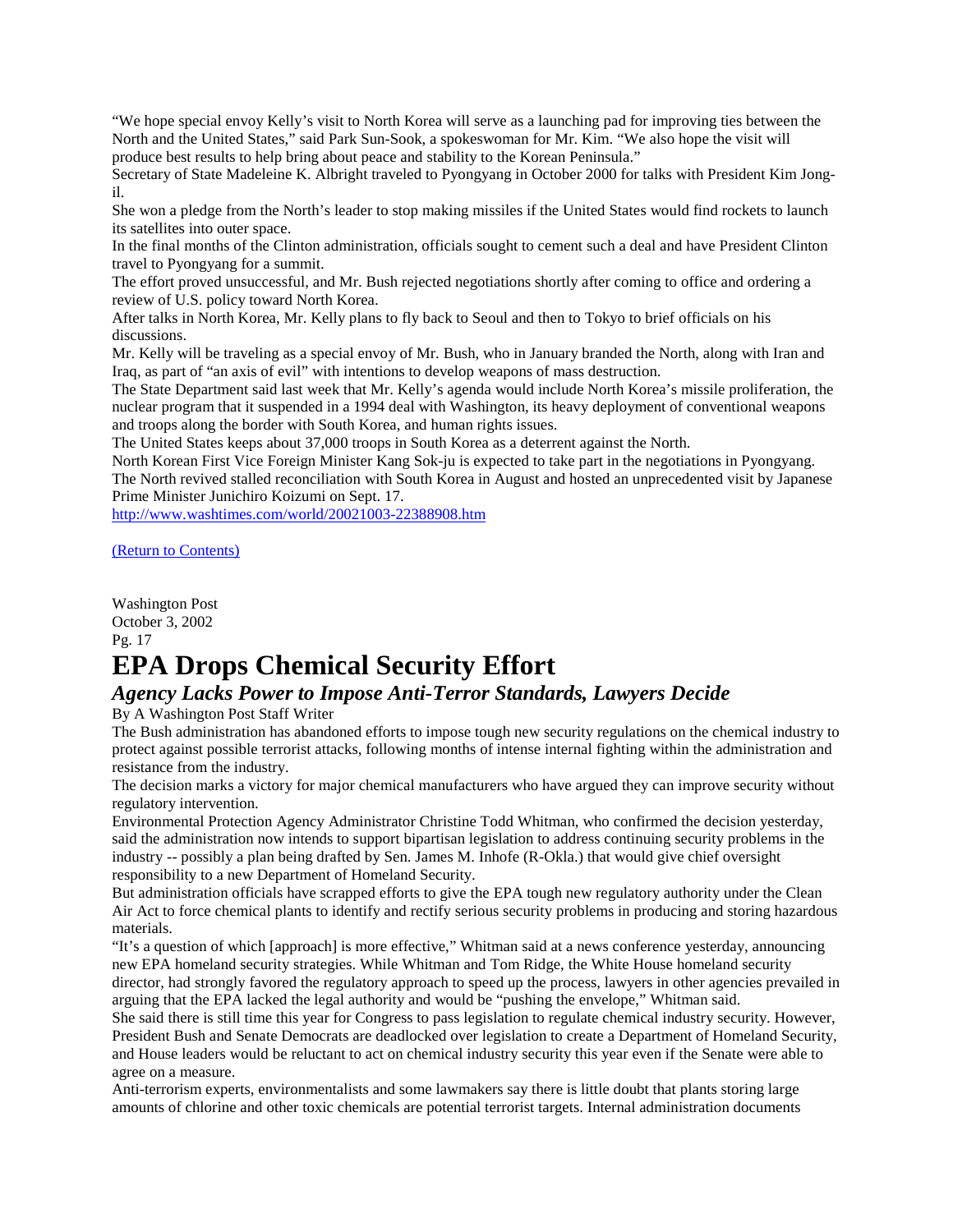disclosed this summer warn of at least 30 plants near heavily populated areas that require immediate government attention.

"The administration's decision not to put forward their own chemical security plan and instead wait for some ambiguous, bipartisan bill later looks like political stalling that is likely to lead to further delay on public safety," said Jeremiah Baumann of the U.S. Public Interest Research Group. Rick Hind, a toxic chemicals expert with Greenpeace, called the administration's approach "an unbelievable nothing-burger."

The Senate Environment and Public Works Committee in late July approved a bipartisan bill drafted by Sen. Jon S. Corzine (D-N.J.) that would have required plants to identify vulnerabilities in their operations and develop plans to correct them, subject to EPA approval.

Corzine had hoped to attach his bill to the homeland security department legislation, but his plan has encountered stiff resistance from the American Chemistry Council -- representing the largest chemical manufacturers -- and an array of other manufacturing and agriculture groups. Yesterday, Corzine said: "Chemical plant vulnerability remains a pressing homeland security concern. Federal standards are the only way to ensure that this threat is addressed adequately and consistently across the country."

Industry lobbyists said many companies already have done all that is necessary, including building fences, hiring more guards and eliminating stockpiles of deadly liquid chlorine. They said there were serious legal questions about whether the EPA could invoke the Clean Air Act to impose anti-terrorism standards on chemical plants.

Chris VandenHeuvel, a spokesman for the American Chemistry Council, said that while the industry "supports a federal role" in protecting chemical plants, "we just don't think it belongs at EPA."

<http://www.washingtonpost.com/wp-dyn/articles/A35214-2002Oct2.html>

[\(Return to Contents\)](#page-0-0)

Philadelphia Inquirer October 2, 2002

### <span id="page-28-0"></span>**For Decades, Mailing Germs Was Routine**

By Faye Flam, Inquirer Staff Writer

Revelations that the U.S. government shipped directly to Iraq samples of germs that could be made into biological weapons raises some obvious questions: How could we have done such a thing? And are we still doing it, if not to Iraq then elsewhere?

The answer to the second question is no - but we were until recently. As for the first, scientists say that what seems clear in hindsight wasn't even on the radar screen a few years ago.

"It was not a good idea, but it was standard operating procedure," Jonathan Tucker, a U.N. weapons inspector in Iraq in 1995, said yesterday.

For decades, American laboratories routinely sent samples of anthrax and other potential germ-warfare agents around the world. At least 72 shipments to Iraq in the 1980s, now the subject of congressional hearings, were legal and routine at the time.

American Type Culture Collection (ATCC), a nonprofit biological supply center based in Manassas, Va., sent two samples of a particularly deadly anthrax strain to Iraqi labs in the late 1980s.

Both were approved by the Commerce Department.

In other cases, scientists saw no need to notify the government.

"The Commerce Department had restrictions, but most people totally ignored them," said Gigi Kwik, a fellow at the Center for Civilian Biodefense Strategies at Johns Hopkins University. "Most research that goes on - 99.99 percent of it - was pretty legitimate."

Iraqi scientists requested anthrax bacteria for research into the cattle-borne disease. It is endemic there, causing major losses of livestock and occasional human deaths. Iraq also requested the germs that cause gangrene, botulism, and West Nile virus infection, all purportedly for research.

"You see the dilemma," Tucker said. "These materials are not only biological weapons; they also cause natural diseases."

ATCC, the source of the anthrax shipments, still stores and sends thousands of samples to medical researchers around the world - although it now must get federal approval for the most dangerous pathogens.

Iraq would not necessarily have needed anthrax from America to create weapons. Because Iraq has its own anthrax problem, Iraqi engineers could get the bacteria from the soil or from sick cattle.

"The United States government was a bit naive in approving these sales, but at the time there wasn't much concern about bioterrorism," said Tucker, who is now a fellow at the Washington-based nonprofit Institute of Peace.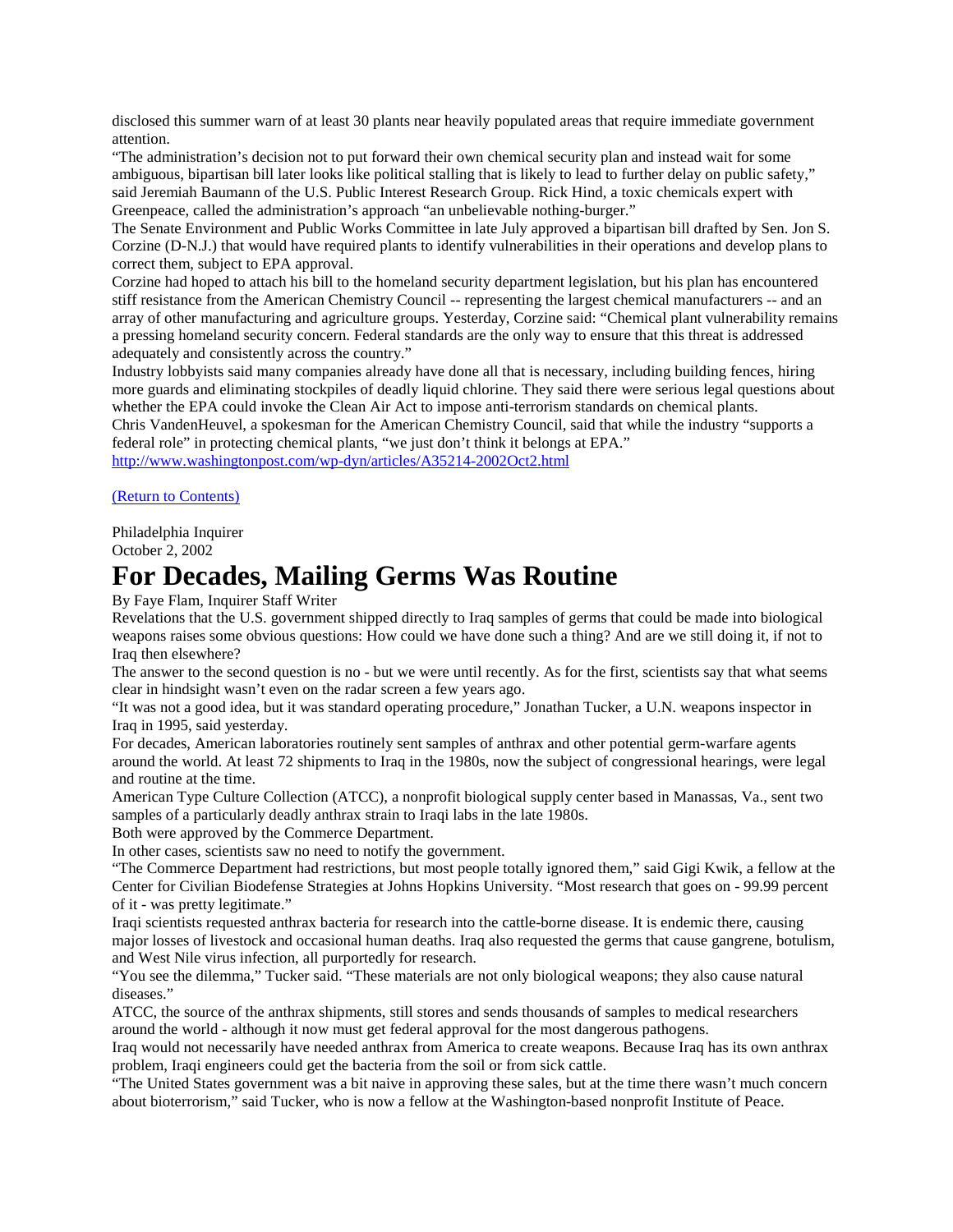The anthrax shipments came to light during a 1995 congressional hearing into the possible causes of gulf war syndrome.

Then-U.S. Sen. Donald Reigle reported that the United States shipped to Iraq pathogens that might be used for germ warfare at least 72 times. Records from the Centers for Disease Control and Prevention in Atlanta indicated that the agency sent samples of West Nile and other mosquito-borne disease agents between 1985 and 1989.

Iraqi scientists made the request to help study the diseases, a CDC spokesman said.

No restrictions were imposed, despite evidence that Iraq had used chemical weapons in its war against Iran earlier in the 1980s.

Concern about the use of germs as weapons began to raise alarms in the United States in the 1990s. During the gulf war, the United States bombed a suspected biological weapons factory in 1991. After the war, weapons inspectors discovered extensive evidence that Iraq had continued making biological weapons at an animal feed factory.

The Commerce Department began to more closely scrutinize all exports to Iraq.

In 1993, a coalition of 33 countries voluntarily began controlling the shipments of germs and equipment that could be used to make them into weapons, although the common, informal exchanges of biological agents among research colleagues remained routine. Many were sent in the mail.

More alarms went off in 1996, when an American named Larry Wayne Harris ordered a sample of the bacteria that cause bubonic plague through the mail. "There were no questions asked. They shipped material to him," Tucker said, although Harris was later caught.

That incident spawned the 1997 federal law requiring the CDC to approve all shipments of 36 deadly agents, including anthrax and plague.

The anthrax-stuffed letters that were sent through the mail last year, killing five people, prompted more restrictions. Now the CDC must oversee not only shipments of anthrax but all labs that possess the germs for research purposes. <http://www.philly.com/mld/philly/news/nation/4192136.htm>

[\(Return to Contents\)](#page-0-0)

### <span id="page-29-0"></span>**US plans a system to detect bioattack**

#### **By Stephen Smith, Globe Staff, 10/3/2002**

The US Centers for Disease Control yesterday announced plans for a national early warning system against bioterror attack, using a system pioneered at Harvard that will look for signs of an anthrax, smallpox, or other disease outbreak in the aches, pains, and sniffles of 20 million patients.

The CDC is committing \$1.2 million to a trial of the computerized surveillance network, which will review thousands of diagnoses daily for unusual patterns, such as a sudden increase in reports of flu-like symptoms that could signal an anthrax attack.

Early detection is pivotal. If smallpox and anthrax infections are caught in their first stages, patients can be treated much more effectively. In the case of smallpox, the spread can be contained.

"A system like this may give public health officials a three-day lead time. And that lead time may result in the saving of a great number of lives," said Dr. James Nordin, a clinical investigator at HealthPartners Research Foundation in Minnesota, which is participating in the experiment.

In addition, the system could provide early warnings of less sinister disease outbreaks, such as the flu or food poisoning. The lack of such surveillance in Milwaukee in 1993 resulted in hundreds of thousands of people getting sick from a water-borne illness before authorities recognized its scope.

The national system, expected to be operating within a year, will mirror a network begun in Boston nearly a year ago, in the midst of the anthrax scare.

Dr. Richard Platt, a Harvard infectious disease epidemiologist, led the team that created that surveillance network, which had not been scheduled to start until August 2002. But in the days following the Sept. 11 attacks, the decision was made to bring it on line as quickly as possible.

The anthrax attacks that began in early October of last year, ultimately killing five people, underscored the need for a national system for tracking bioterrorism. Since the attacks, public health officials have been even more concerned about smallpox because, unlike anthrax, it can be spread from person to person.

Since last fall, 14 Harvard Vanguard treatment centers have reported data every day on 250,000 patients. So far, the system has detected no suspicious patterns in the Boston area.

Now, Platt presides over the national coalition of researchers designing a system capable of tracking medical trends in all 50 states.